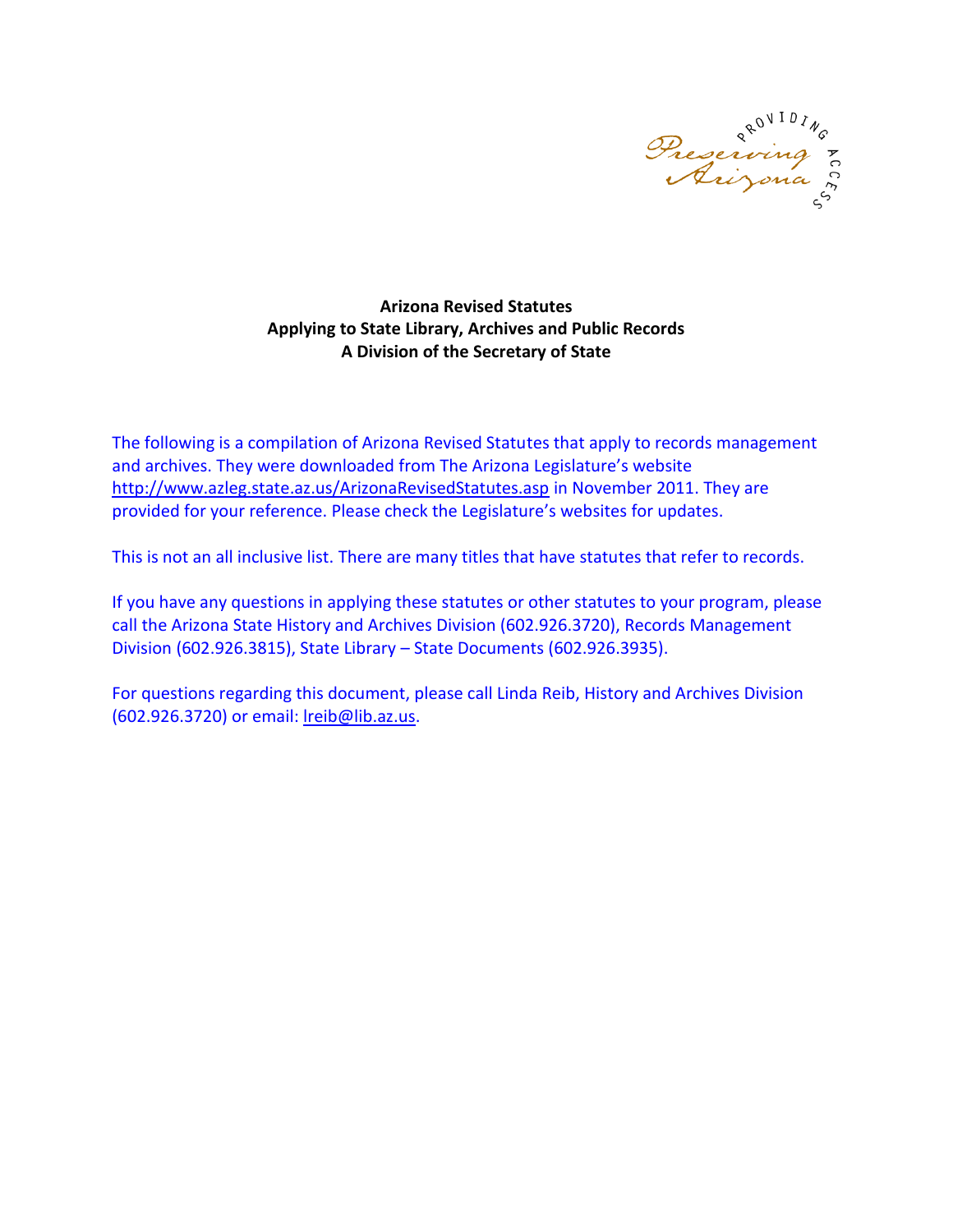# Table of Contents

| <b>Title 9 - Cities and Towns</b>                      | Page 1  |
|--------------------------------------------------------|---------|
| <b>Title 11 - Counties</b>                             | Page 2  |
| <b>Title 12 - Courts and Civil Proceedings</b>         | Page 5  |
| <b>Title 13 - Criminal Code</b>                        | Page 7  |
| <b>Title 15 - Education</b>                            | Page 8  |
| <b>Title 16 - Elections and Electors</b>               | Page 9  |
| <b>Title 28 - Transportation</b>                       | Page 11 |
| <b>Title 35 - Public Finances</b>                      | Page 12 |
| <b>Title 36 - Public Health and Safety</b>             | Page 13 |
| <b>Title 38 - Public Officers and Employees</b>        | Page 14 |
| <b>Title 39 - Public Records, Printing and Notices</b> | Page 15 |
| <b>Title 41 - State Government</b>                     | Page 24 |
| <b>Title 44 - Trade and Commerce</b>                   | Page 34 |
| <b>Title 48 - Special Taxing Districts</b>             | Page 40 |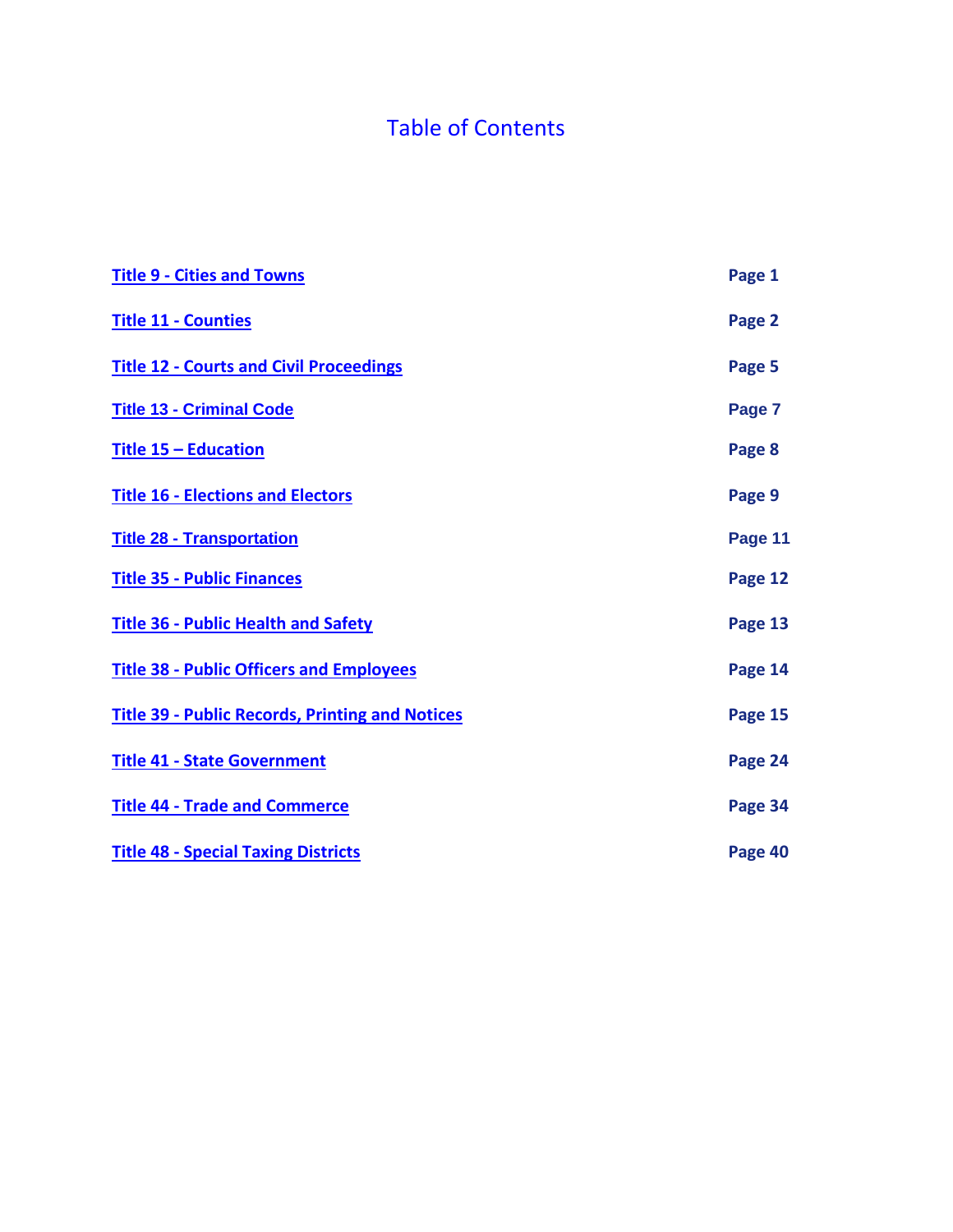### **Title 9 - Cities and Towns**

### <span id="page-2-0"></span>9-253. Recording of maps and plats; preservation of originals

A. The county recorder shall record the plats in a book to be kept for that purpose, and, when necessary, may reduce the scale of the plat, and upon each record in the book, shall endorse his certificate that the plat is recorded from the original plat filed in his office.

B. The original plat shall be preserved by the county recorder, and the clerk of the city or town, among the records of their offices respectively.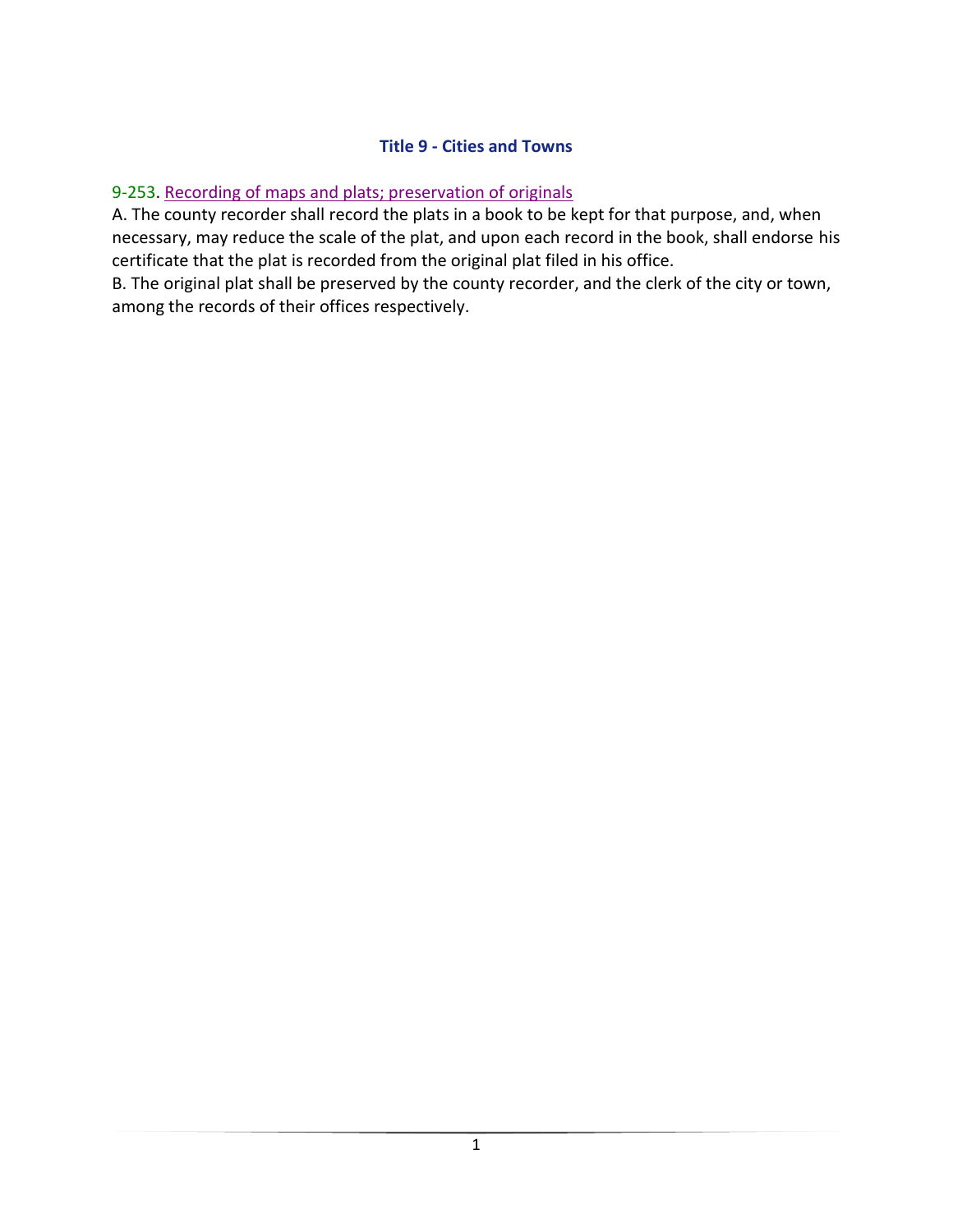### **Title 11 - Counties**

### <span id="page-3-0"></span>11-251.03. Records center; contents; open to inspection

A. The board of supervisors may establish a central records center for the preservation, storage and handling of all records required by law to be kept by county officers and justices of the peace.

B. In any county having a central records center, all county officers and justices of the peace shall deliver to the board of supervisors public records in their custody that are:

1. Required by law to be kept.

2. Of legal, administrative, historical or other value as determined pursuant to section 41- 151.19.

3. Required to be delivered by the rules adopted by the director of the Arizona state library, archives and public records.

C. County officers and justices of the peace may make and retain copies of records necessary for those officers to perform the duties of their office.

D. Public records in a central records center shall be open to public inspection and be preserved in the manner prescribed by law.

### 11-475.01. Document storage and retrieval conversion and maintenance fund; purpose

A. A document storage and retrieval conversion and maintenance fund is established in each county consisting of monies received pursuant to subsection C.

B. The board of supervisors shall administer the fund and, in cooperation with the county recorder, expend monies in the fund in order to defray the cost of converting the county recorder's document storage and retrieval system to micrographics or computer automation. Monies in the fund may only be used for purchasing hardware and software, training employees to operate the system, maintaining the system, purchasing equipment maintenance agreements and updating the system hardware or software for the county recorder's office. Monies in the fund shall not be expended for expenses other than for the support of the county recorder's automation system. If the expenditures are determined by the auditor general to be improper and inconsistent with this section, the county general fund shall reimburse the document storage and retrieval conversion and maintenance fund for all improper and inconsistent expenditures.

C. In addition to any other fee charged pursuant to this article, the board of supervisors may assess a special recording surcharge of not to exceed four dollars for each instrument, paper or notice filed with the county recorder. All monies received pursuant to this subsection shall be transmitted to the county treasurer and placed in the document storage and retrieval conversion and maintenance fund.

D. The county recorder shall annually submit to the board of supervisors the amount of projected revenues to be raised for the document storage and retrieval conversion and maintenance fund pursuant to this section. If projected revenues of the fund are deemed insufficient to pay for conversion costs, fund monies may accumulate until sufficient monies are available in the fund.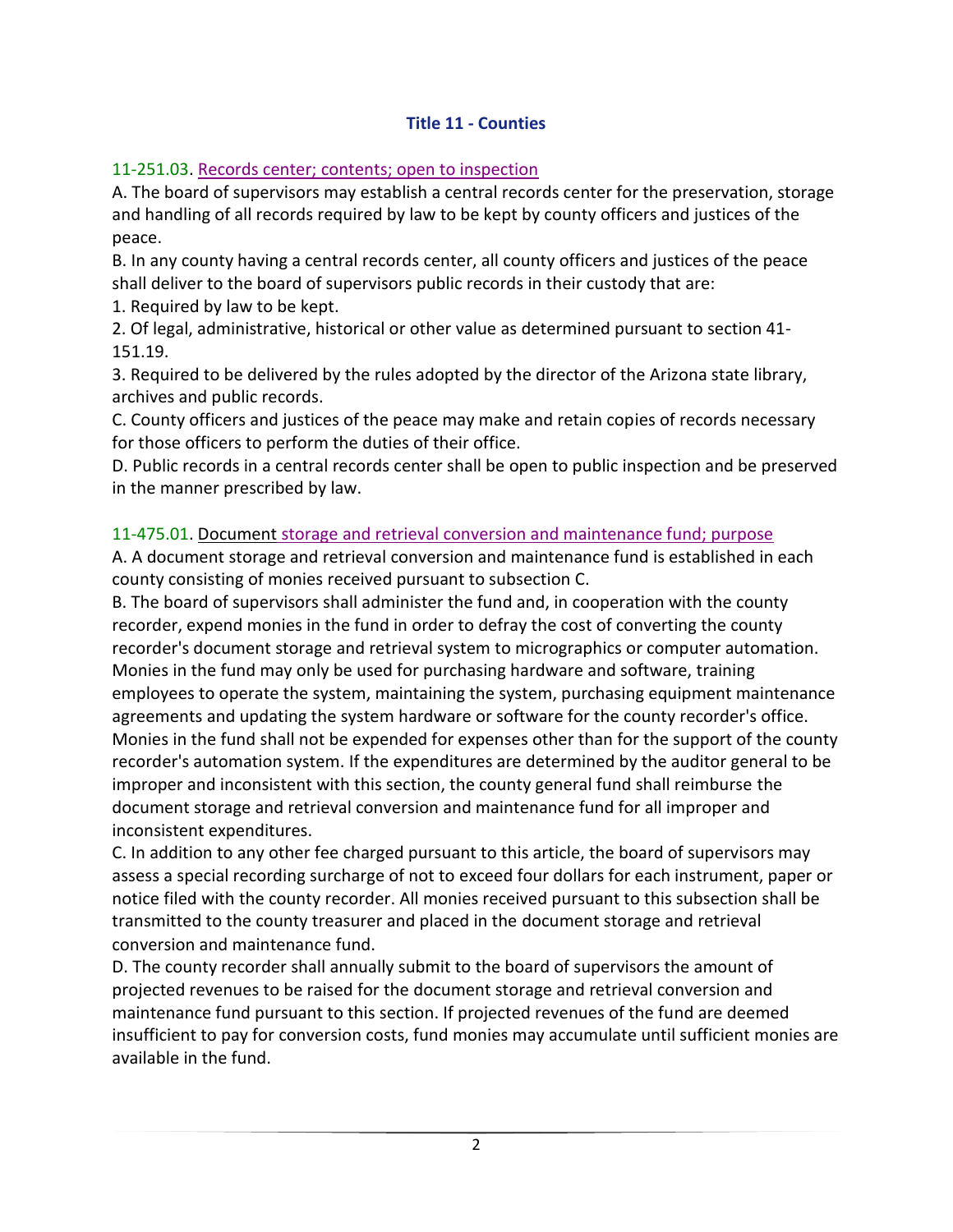### 11-479. Destruction of records; requirements; exception

A. The county recorder may destroy, under sections 41-151.09, 41-151.11, 41-151.12, 41- 151.13, 41-151.14, 41-151.15, 41-151.16, 41-151.17, 41-151.18 and 41-151.19, all of the filed papers or record books created by handwriting, by typing on printed forms, by typewriting by photostatic or photographic methods or by any electronic means in the recorder's official custody, except federal tax lien notices, if all of the following conditions exist:

1. The record, paper or document is photographed or reproduced by any other method under the direction and control of the county recorder on electronic media or film of a type approved for permanent record by the Arizona state library, archives and public records.

2. The device used to reproduce the record, paper or document on film or electronic media is one which accurately and legibly reproduces the original in all details.

3. The photographs or other reproductions on film or electronic media are made as accessible for public reference as the book records were.

4. A true copy of archival quality of such film or electronic media reproduction is kept in a safe and separate place for security purposes.

B. No page of any record, paper or document shall be destroyed if any such page cannot be reproduced on film or electronic media with full legibility. Every such unreproducible page shall be permanently preserved in a manner that will afford easy reference.

#### 11-487.01. Definitions

In this chapter, unless the context otherwise requires:

1. "Document" means information that is both of the following:

(a) Inscribed on a tangible medium or stored in an electronic or other medium, and retrievable in perceivable form.

(b) Eligible to be recorded in the land records maintained by a county recorder.

2. "Electronic" means relating to technology having electrical, digital, magnetic, wireless, optical, electromagnetic or similar capabilities.

3. "Electronic document" means a document that is received by a county recorder in an electronic form.

4. "Electronic signature" means an electronic sound, symbol or process attached to or logically associated with a document and executed or adopted by a person with the intent to sign the document.

5. "Person" means an individual, corporation, business trust, estate, trust, partnership, limited liability company, association, joint venture, public corporation, government or governmental subdivision, agency or instrumentality or any other legal or commercial entity.

6. "State" means a state of the United States, the District of Columbia, the commonwealth of Puerto Rico, the United States Virgin Islands or any territory or insular possession subject to the jurisdiction of the United States.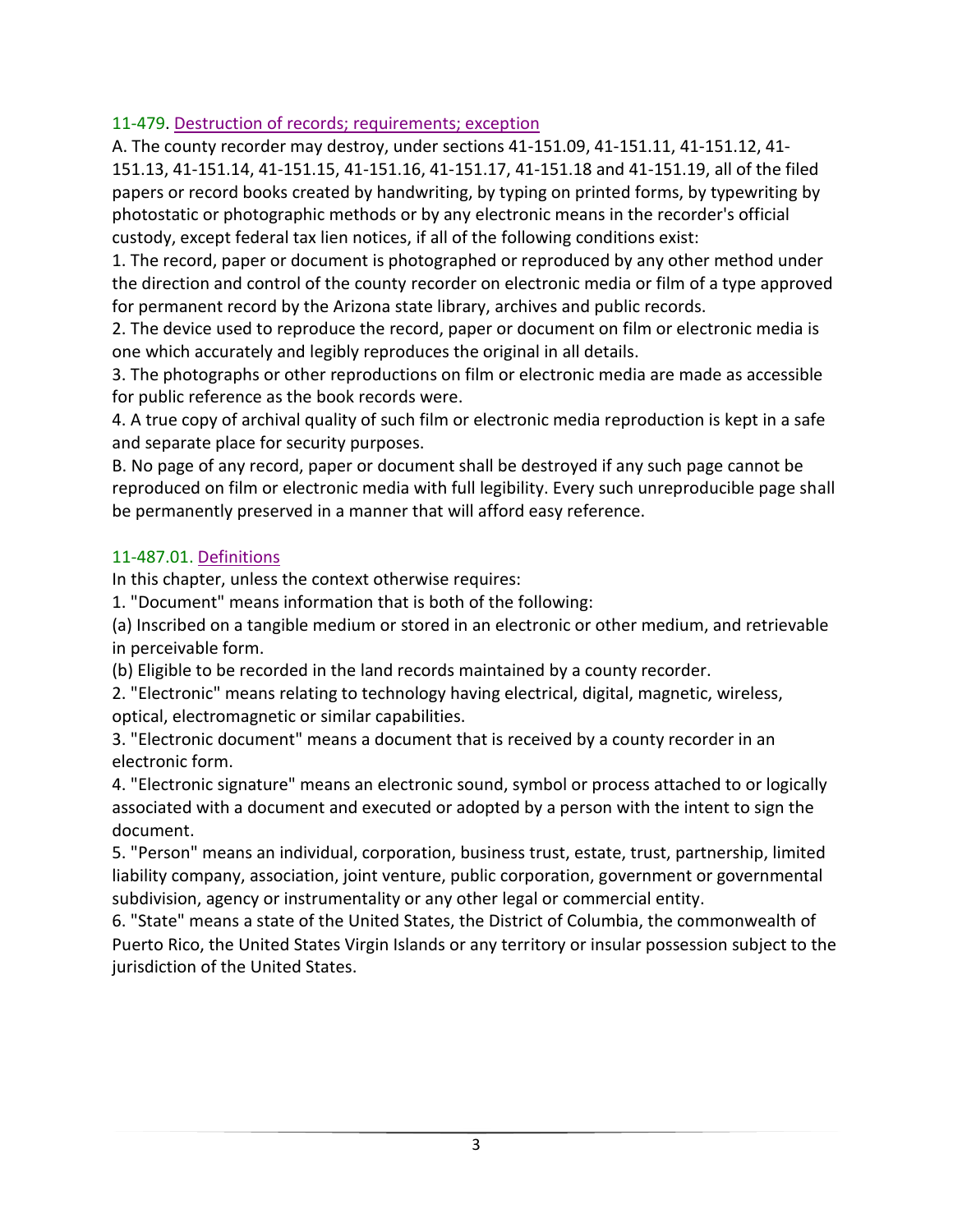### 11-487.02. Validity of electronic documents

A. If a law requires, as a condition for recording, that a document be an original, be on paper or another tangible medium or be in writing, the requirement is satisfied by an electronic document satisfying this article.

B. If a law requires, as a condition for recording, that a document be signed, the requirement is satisfied by an electronic signature.

C. A requirement that a document or a signature associated with a document be notarized, acknowledged, verified, witnessed or made under oath is satisfied if the electronic signature of the person authorized to perform that act, and all other information required to be included, is attached to or logically associated with the document or signature. A physical or electronic image of a stamp, impression or seal need not accompany an electronic signature.

### 11-487.03. Recording of documents; definition

A. A county recorder:

1. Who implements any of the functions listed in this section shall do so in compliance with adopted standards.

2. May receive, index, store, archive and transmit electronic documents.

3. May provide for access to, and for search and retrieval of, documents and information by electronic means.

4. Who accepts electronic documents for recording shall continue to accept paper documents as authorized by state law and shall place entries for both types of documents in the same index.

5. May convert paper documents accepted for recording into electronic form.

6. May convert into electronic form information recorded before the county recorder began to record electronic documents.

7. May accept electronically any fee that the county recorder is authorized to collect.

8. May agree with other officials of a state or a political subdivision of a state or of the United States, on procedures or processes to facilitate the electronic satisfaction of prior approvals and conditions precedent to recording and the electronic payment of fees.

B. For the purposes of this section, "paper document" means a document that is received by a county recorder in a form that is not electronic.

11-1135. Transmitting affidavit or data to county assessor, Arizona state library, archives and public records and department of revenue

A. The county recorder shall:

1. Place the fee or recording number of the deed and the date of recording on the original affidavit.

2. Scan the affidavit and transmit an electronic copy to the department and the Arizona state library, archives and public records, and transmit either the original or an electronic copy of the original to the county assessor.

<span id="page-5-0"></span>B. The county assessor shall transmit the data contained within the affidavit to the department. C. The county shall transmit the original affidavit, when no longer in active use, to the Arizona state library, archives and public records.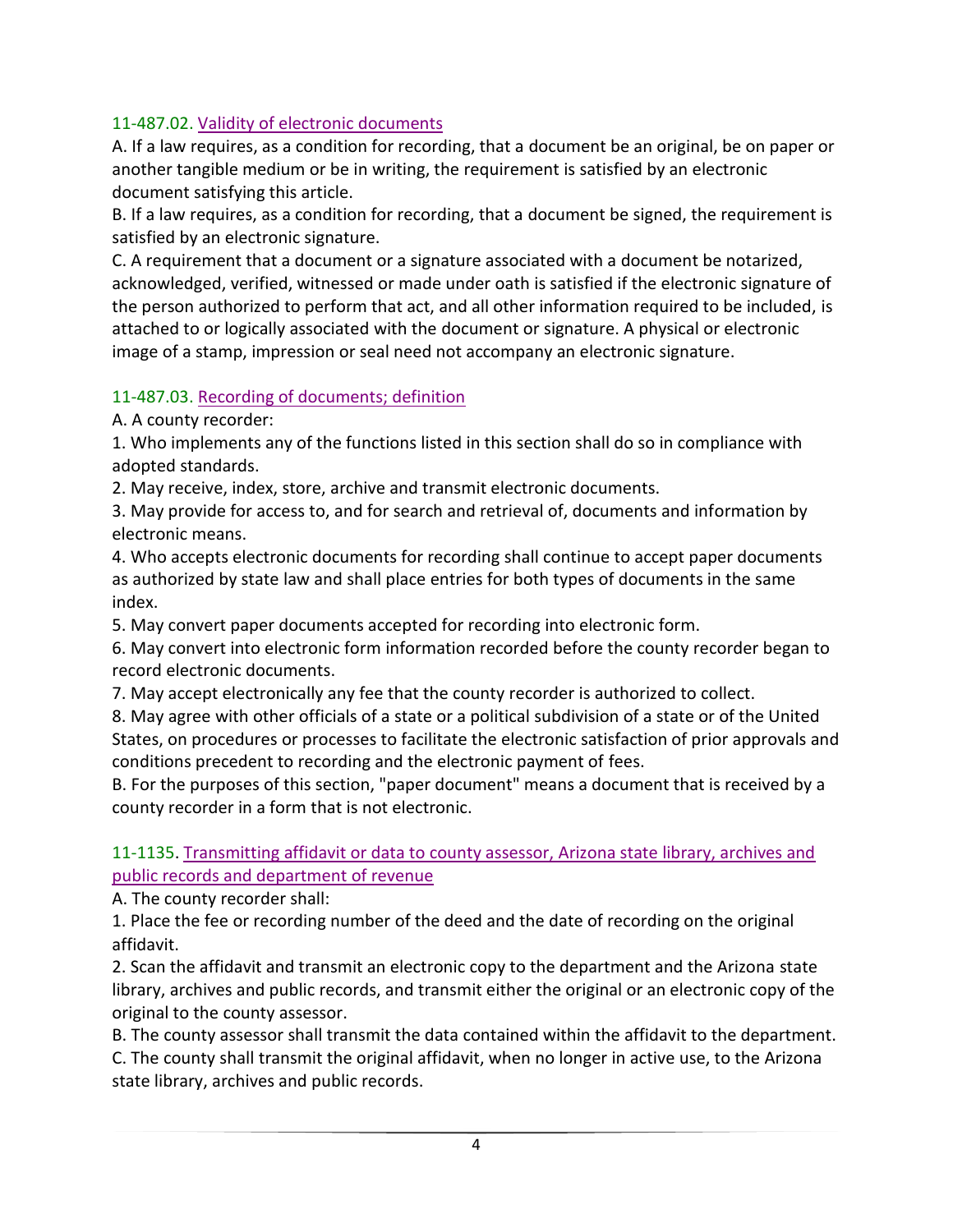### **Title 12 - Courts and Civil Proceedings**

### <span id="page-6-0"></span>12-202.01. Preservation and destruction of records

A. The clerk of the supreme court may destroy or provide for the destruction of all documents, records, instruments, books, papers, depositions, exhibits and transcripts in any action or proceeding in the supreme court, or otherwise filed or deposited in the clerk's custody pursuant to rules adopted by the supreme court.

B. A photographic or electronic reproduction or image of any of the records described in this section, which has been certified by the person in charge of such reproduction as being an exact replica of the original, shall be received in evidence in all courts, and in hearings before any officer, board or commission having jurisdiction or authority to conduct such hearings, in like manner as the original.

C. The clerk shall notify the director of the Arizona state library, archives and public records of records designated for destruction pursuant to court rules. The state library, during the time prescribed by court rule, may review and inspect these records. During this time period, the state library may remove any of these records for storage and retrieval.

#### 12-120.09. Duties of clerk; records; certified copies

A. The clerk of each division shall:

1. Issue writs and processes of the court.

2. Enter, under the direction of the court, all orders, judgments and decrees required to be entered, the title of each action, the date of filing it in the court of appeals, and a memorandum of all subsequent proceedings, with the date and the fees charged.

3. Keep such other books of record and perform such other duties as required by law or the court.

B. The clerk shall furnish a certified copy of any record or proceeding of the court upon receiving the fee for the copy, except that no fee shall be required from state or other public officers whose duties require such certified copy.

C. The clerk of each division of the court of appeals may destroy or provide for the destruction of all documents, records, instruments, books, papers, depositions, exhibits and transcripts in any action or proceeding in the court of appeals, or otherwise filed or deposited in the clerk's custody pursuant to rules established by the supreme court.

D. A photographic or electronic reproduction or image of any of the records described in this section, which has been certified by the person in charge of such reproduction as being an exact replica of the original, shall be received in evidence in all courts, and in hearings before any officer, board or commission having jurisdiction or authority to conduct such hearings, in like manner as the original.

E. The clerk shall notify the director of the Arizona state library, archives and public records of records designated for destruction pursuant to court rules. The state library, during the time prescribed by court rule, may review and inspect these records. During this time period, the state library may remove any of these records for storage and retrieval.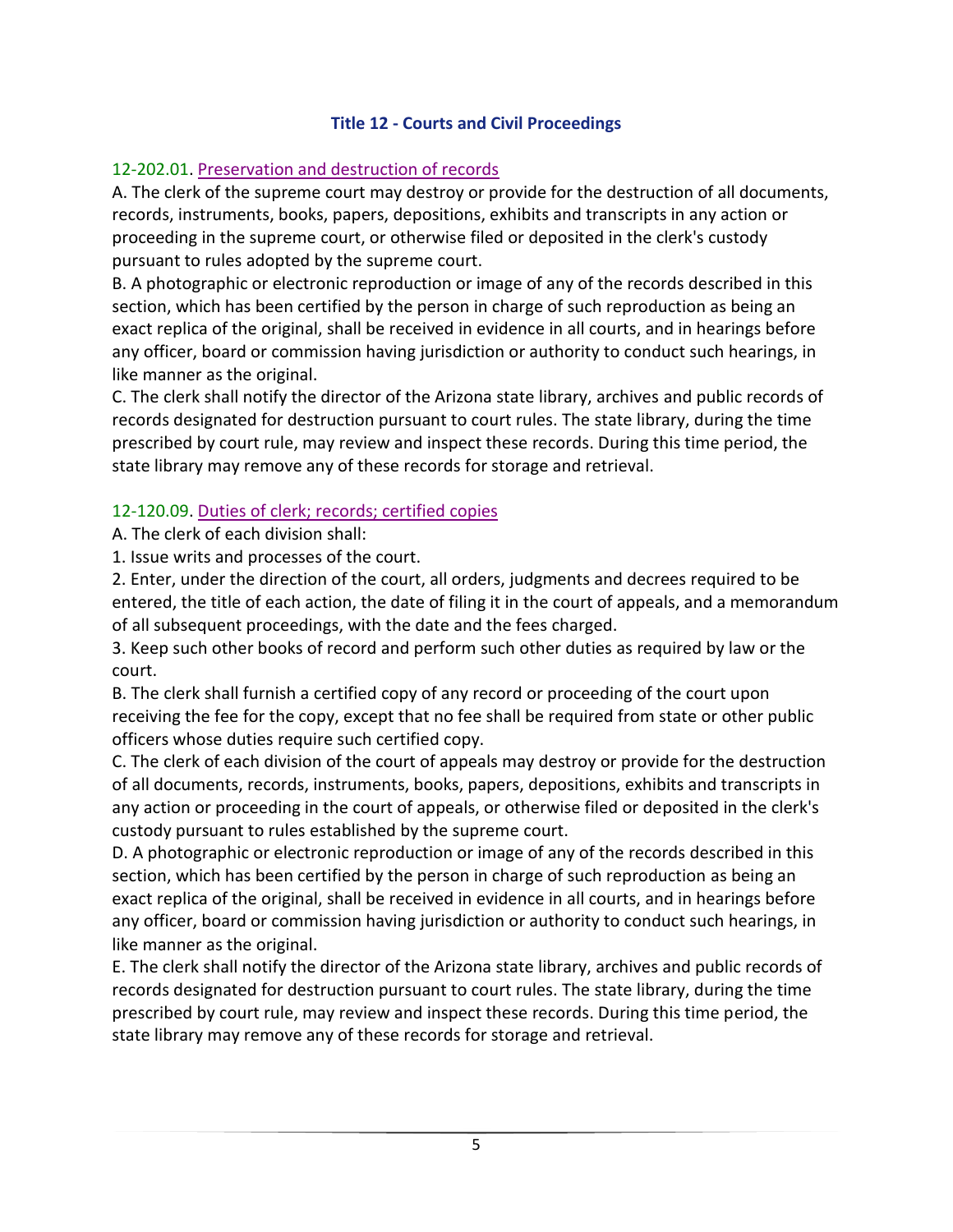### 12-284.01. Document storage and retrieval conversion fund; purpose

A. A document storage and retrieval conversion fund for the clerk of the superior court is established consisting of monies received pursuant to subsection C of this section. B. Except as provided in section 12-284.02, the clerk of the superior court shall administer the fund. The clerk, in coordination with the presiding judge, shall expend monies in the fund, subject to approval by the county board of supervisors, in order to defray the cost of converting and maintaining the clerk's document storage and retrieval system to micrographics or computer automation. The monies collected pursuant to section 12-284.02, subsection B shall be used to improve access to court records.

C. In addition to the filing or appearance fee charged pursuant to chapter 3, article 2 of this title or section 12-1705, the presiding judge of the superior court may assess each person required to pay a filing or appearance fee under such article or sections an additional fee of not to exceed fifteen dollars. All monies received from the additional fee pursuant to this subsection shall be transmitted to the county treasurer and placed in the document storage and retrieval conversion fund for the clerk of the superior court.

<span id="page-7-0"></span>D. The clerk shall annually submit to the presiding judge the amount of projected revenues to be raised for the document storage and retrieval conversion fund pursuant to this section. If projected revenues of the fund are deemed insufficient to pay for conversion costs, fund monies may accumulate until sufficient monies are available in the fund.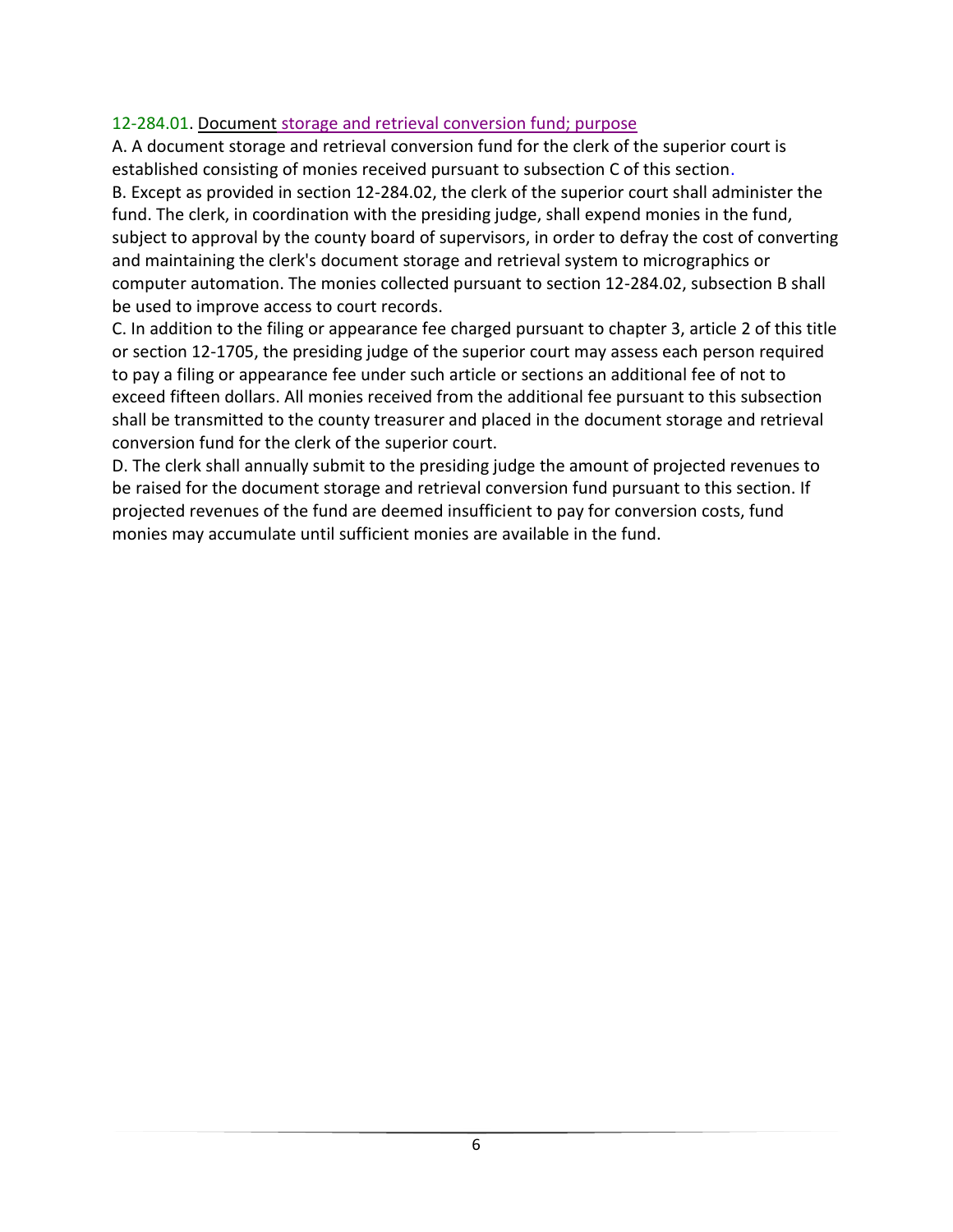### **Title 13 - Criminal Code**

#### <span id="page-8-0"></span>13-607. Judgment of guilt and sentence document; fingerprint; contents of document; recitations

A. At the time of sentencing a person convicted of a felony offense or a violation of section 13- 1802, 13-1805, 28-1381 or 28-1382, the court shall execute a judgment of guilt and sentence document or minute order as prescribed by this section.

B. The court or a person appointed by the court shall at the time of sentencing and in open court permanently affix the defendant's right index fingerprint to the document or order.

C. The document or order shall recite all of the following in addition to any information deemed appropriate by the court:

1. The defendant's full name and date of birth.

2. The name of the counsel for the defendant or, if counsel was waived, the fact that the defendant knowingly, voluntarily and intelligently waived the defendant's right to counsel after having been fully apprised of the defendant's right to counsel.

3. The name, statutory citation and classification of the offense.

4. Whether there was a finding by the trier of fact that the offense was of a dangerous or repetitive nature pursuant to section 13-703, 13-704 or 13-708.

5. Whether the basis of the finding of guilt was by trial to a jury or to the court, or by plea of guilty or no contest.

6. That there was a knowing, voluntary and intelligent waiver of the right to a jury trial if the finding of guilt was based on a trial to the court.

7. That there was a knowing, voluntary and intelligent waiver of all pertinent rights if the finding of guilt was based on a plea of guilty or no contest.

8. A certification by the court or the clerk of the court that at the time of sentencing and in open court the defendant's right index fingerprint was permanently affixed to the document or order.

D. The document or order shall be made a permanent part of the public records of the court, and the recitations contained in the document or order are prima facie evidence of the facts stated in the recitations.

E. If the supreme court has authorized the clerk of the court to maintain an electronic court record, the clerk may maintain only an electronic reproduction or image of the original document or order.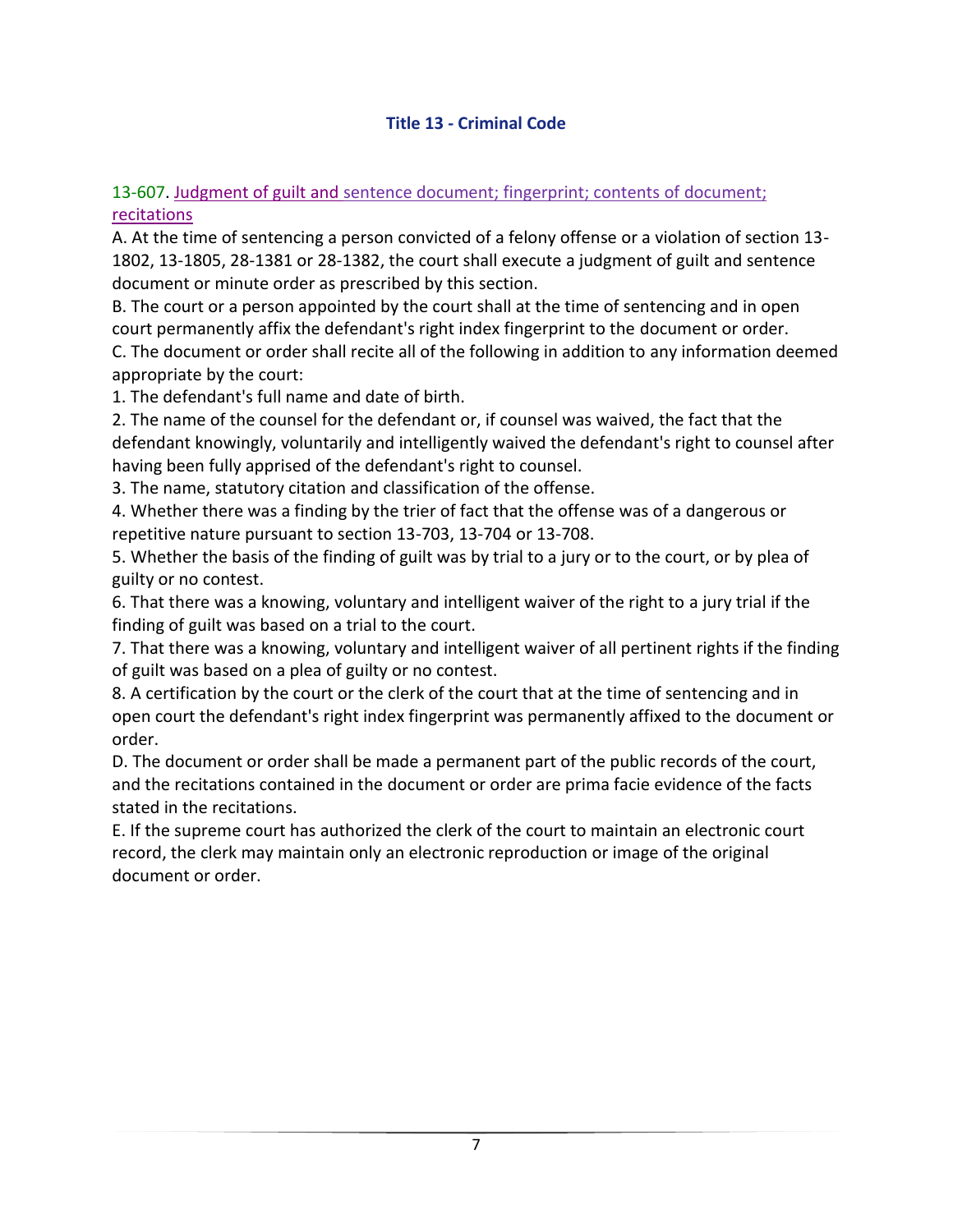### **Title 15 – Education**

### 15-341. General powers and duties; immunity; delegation

41. Maintain and store permanent public records of the school district as required by law. Notwithstanding section 39-101, the standards adopted by the Arizona state library, archives and public records for the maintenance and storage of school district public records shall allow school districts to elect to satisfy the requirements of this paragraph by maintaining and storing these records either on paper or in an electronic format, or a combination of a paper and electronic format.

#### 15-874. Records; reporting requirements

A. Each pupil's immunizations shall be recorded on the school immunization record. The school immunization record shall be a standardized form developed by the department of health services in conjunction with the department of education and provided by the department of health services and shall be a part of the mandatory permanent student record. The records are open to inspection by the department of health services and the local health department. B. Each immunization record shall contain at least the following information:

- 1. The pupil's name and birth date.
- 2. The date of the pupil's admission to the school.
- 3. The type of immunizing agents administered to the pupil.
- 4. The date each dose of immunizing agent is administered to the pupil.
- 5. The established schedule for completion of immunizations if the pupil is admitted to or allowed to continue to attend a school pursuant to section 15-872, subsection E.

6. Laboratory evidence of immunity if this evidence is presented as part of a pupil's documentary proof.

7. If an exemption from immunization as provided in section 15-873 is submitted to the school administrator, the date the exemption is submitted and the reason for the exemption. 8. Additional information prescribed by the director of the department of health services by rule.

C. A school shall transfer an immunization record with the mandatory permanent student record and provide at no charge, on request, a copy of the immunization record to the parent or guardian of the pupil.

D. By November 30 of each school year, each school district and private school shall complete and file a report with the local health department and the department of health services, using forms provided by the department of health services. The report shall state the number of pupils attending who have completed required immunizations or who have submitted laboratory evidence of immunity, the number of pupils attending with uncompleted required immunizations and the number of pupils attending with an exemption from immunization pursuant to section 15-873.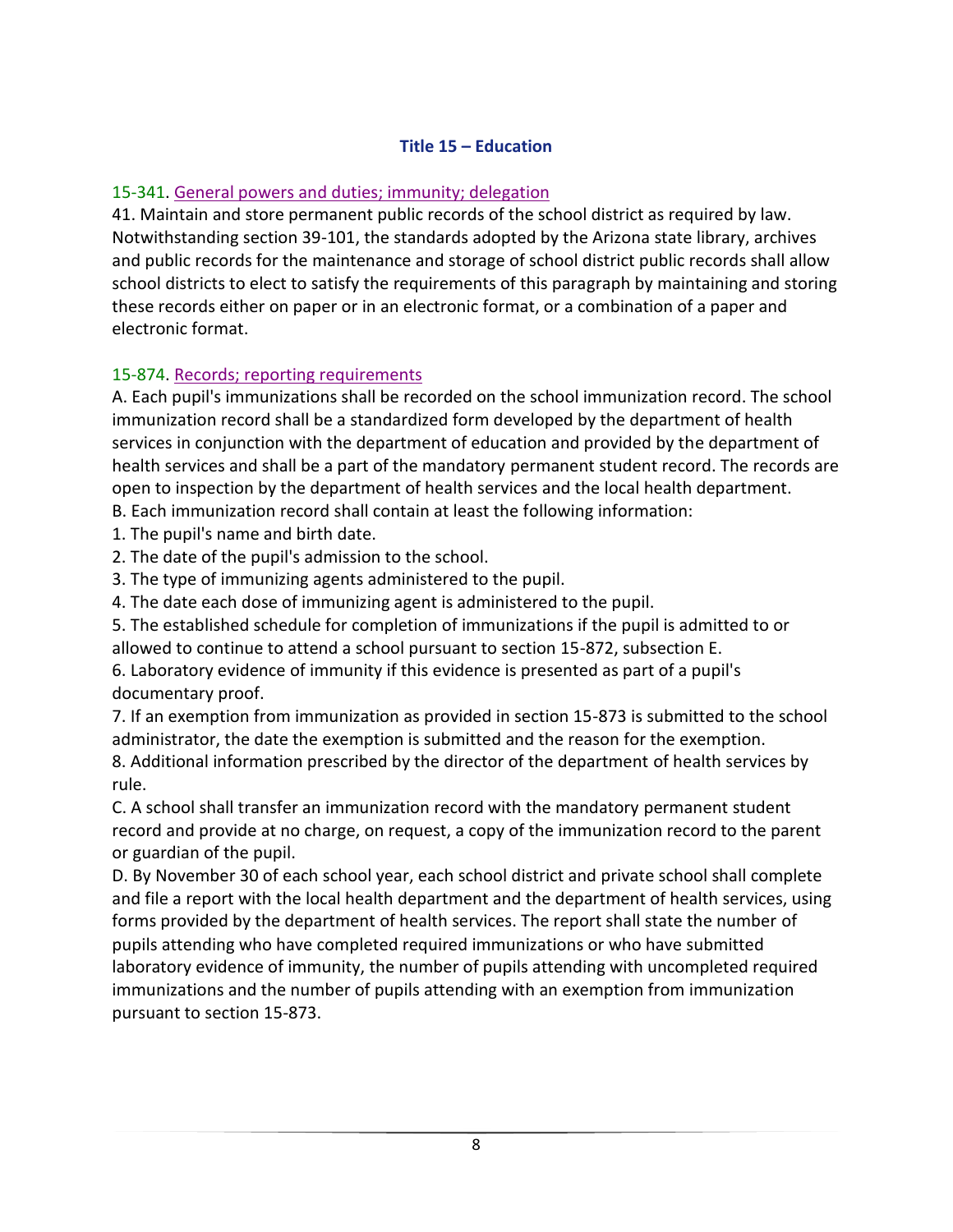#### **Title 16 - Elections and Electors**

#### 16-162. Retention of registration forms and record of cancellation

The county recorder shall provide a means of retaining registration forms and records of cancellation of registration. The records shall be retained as prescribed by sections 41-151.15 and 41-151.19.

### 16-163. Assignment of registrations to general county register; exception; notification to elector; electronic storage of registration forms

A. The county recorder, on receipt of a registration in proper form, shall assign the registration record to its proper precinct and alphabetical arrangement in the general county register. The general county register shall be preserved permanently to reflect the registration as of each general election. After the general county register is revised to reflect the valid registrations for the general election, the county recorder shall provide the Arizona state library, archives and public records with a copy of the revised county register.

B. After placing the record of registration in the county general register, the county recorder shall notify the elector within thirty days in writing that the elector's name appears in the general register.

C. If the notice that is sent is returned undeliverable, the county recorder may send an additional notice as prescribed by section 16-166, subsection A and that notice shall indicate that the elector must respond no later than thirty-five days after the mailing of the notice. D. Images of original registration forms shall be stored electronically in the voter registration database. All original registration forms that are canceled, and all original applications for cancellation of registration received since the preceding general election also shall be maintained in the voter registration database. Computer output microfilm, listings or other electronic format media containing the information from the general county register after each general election shall be provided to the Arizona state library, archives and public records and shall serve to fulfill the requirements of this section and section 16-164, subsection A.

#### 16-171. Preservation of signature rosters as permanent records

The signature roster of a precinct register shall be retained permanently, and transfer shall be pursuant to sections 41-151.15 and 41-151.19. Signature rosters may be retained pursuant to this section in an electronic format.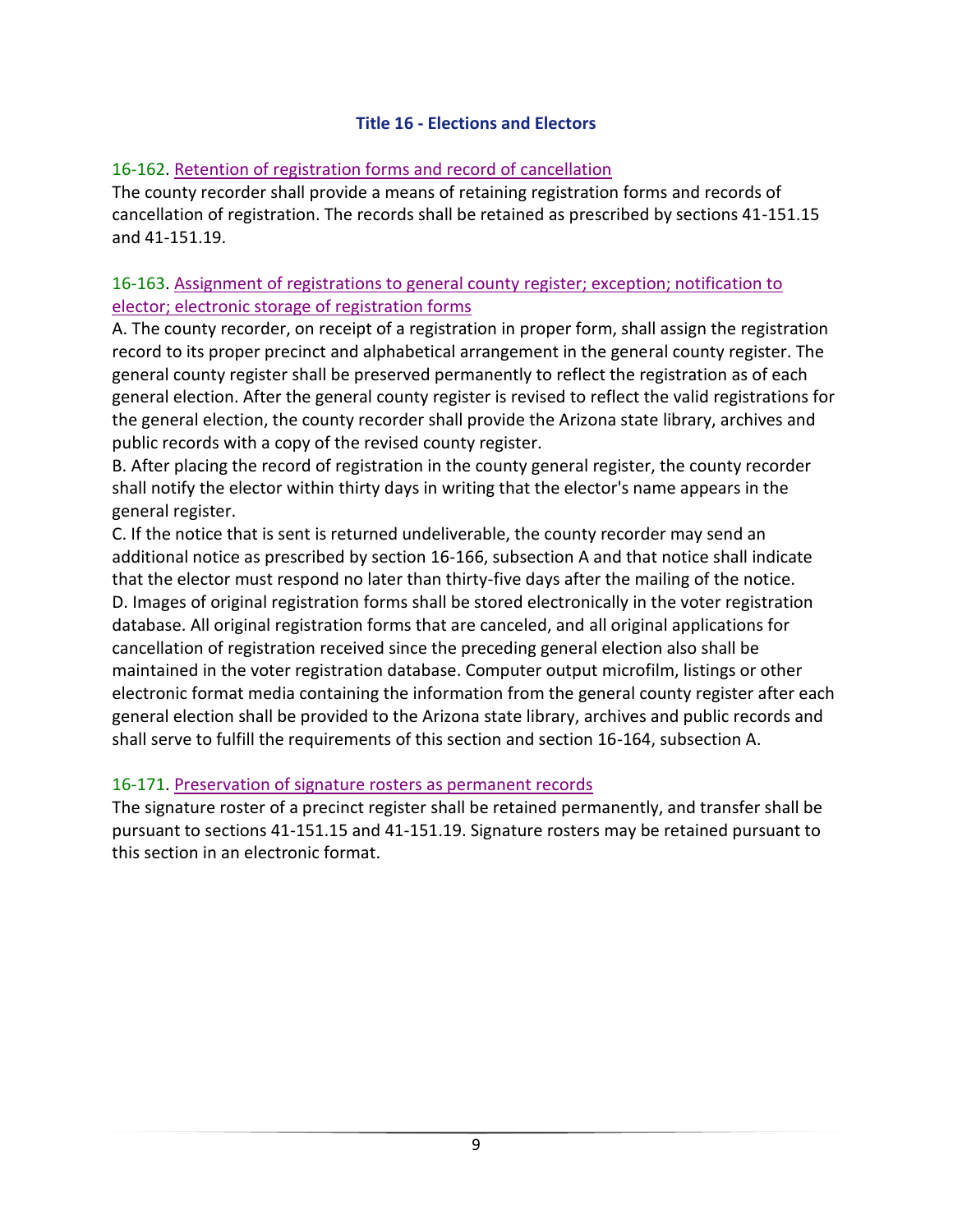### 16-646. Statement, contents and mailing of official canvass

A. When the result of the canvass is determined, a statement, known and designated as the official canvass, shall be entered on the official record of the election district which shall show:

1. The number of ballots cast in each precinct and in the county.

2. The number of ballots rejected in each precinct and in the county.

3. The titles of the offices voted for and the names of the persons, together with the party designation, if any, of each person voted for to fill the offices.

4. The number of votes by precincts and county received by each candidate.

5. The numbers and a brief title of each proposed constitutional amendment and each initiated or referred measure voted upon.

6. The number of votes by precincts and county for and against such proposed amendment or measure.

B. The certified permanent copy of the official canvass for all offices and ballot measures, except offices and ballot measures in a city or town election and nonpartisan election returns, shall be mailed immediately to the secretary of state who shall maintain and preserve them as a permanent public record.

C. The board of supervisors shall deliver a copy of the official canvass for all offices and ballot measures in the primary and general elections to the secretary of state in a uniform electronic computer media format that shall be agreed upon between the secretary of state and all county election officials. The uniform format shall be designed to facilitate the computer analysis of election results for offices and ballot measures that are statewide or are common to more than one county.

D. The certified permanent copy of the official canvass for all offices and ballot measures in a city or town election shall be filed with the appropriate city or town clerk, or in a special district election with the clerk of the board of supervisors, who shall maintain and preserve them as a permanent public record.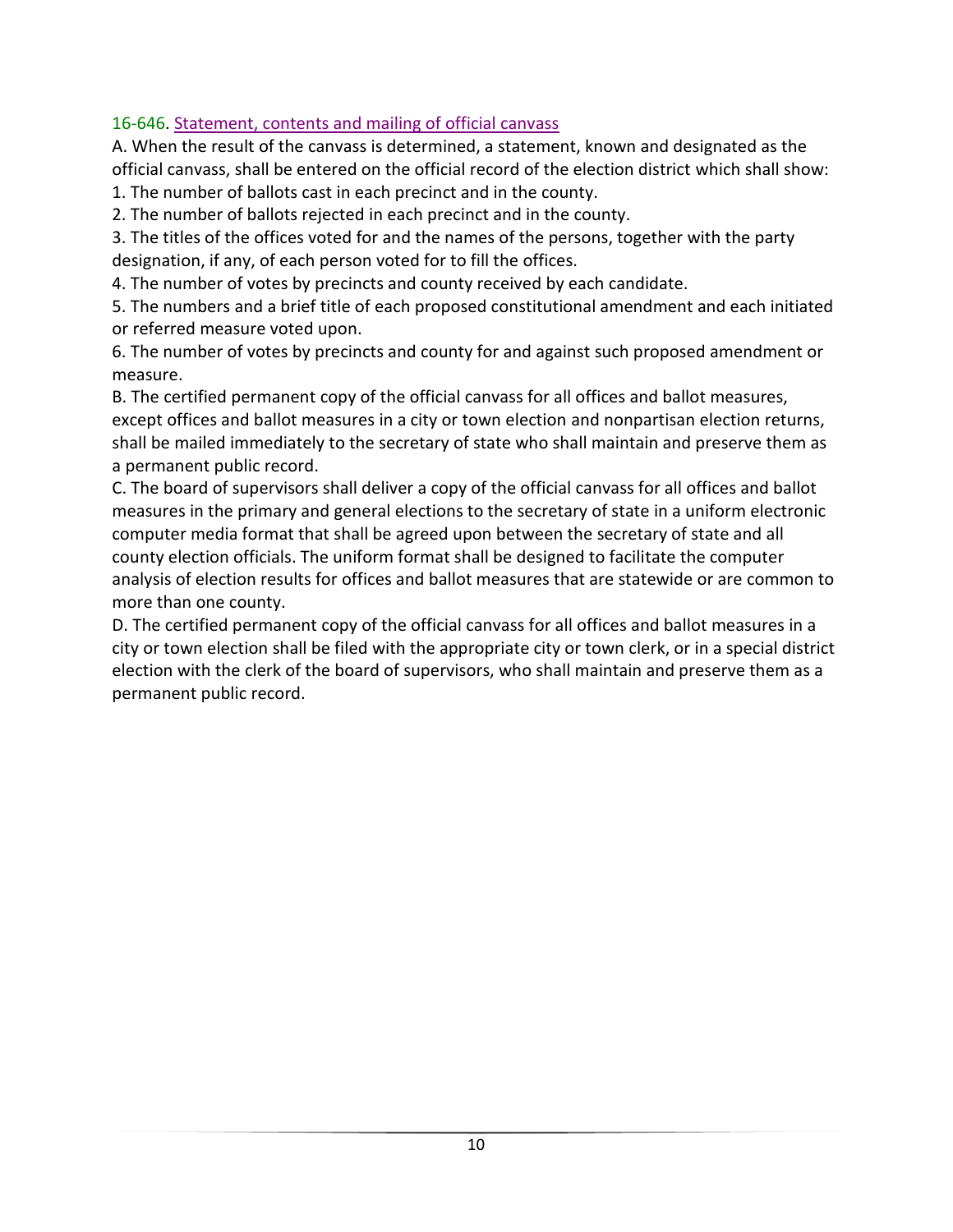#### **Title 28 – Transportation**

#### <span id="page-12-1"></span><span id="page-12-0"></span>28-451. Maintaining records

A. If pursuant to this title an application or record is required to be filed, an index is required to be maintained or a record is required to be compiled and if the director adopts rules to provide that the filing, indexing or compilation be accomplished by use of a computer so that on inquiry to the computer it is capable of disclosing and reproducing all information required by law, the director is not required to file, compile or index records other than by the use of a computer. B. If a computer is used, the director shall preserve applications or records from which the information was obtained for as long as required by law or until a new application is filed by an applicant or a new record is received and the application or record is no longer needed to carry out the provisions of this title.

C. The director is not required to store signatures on applications or on records.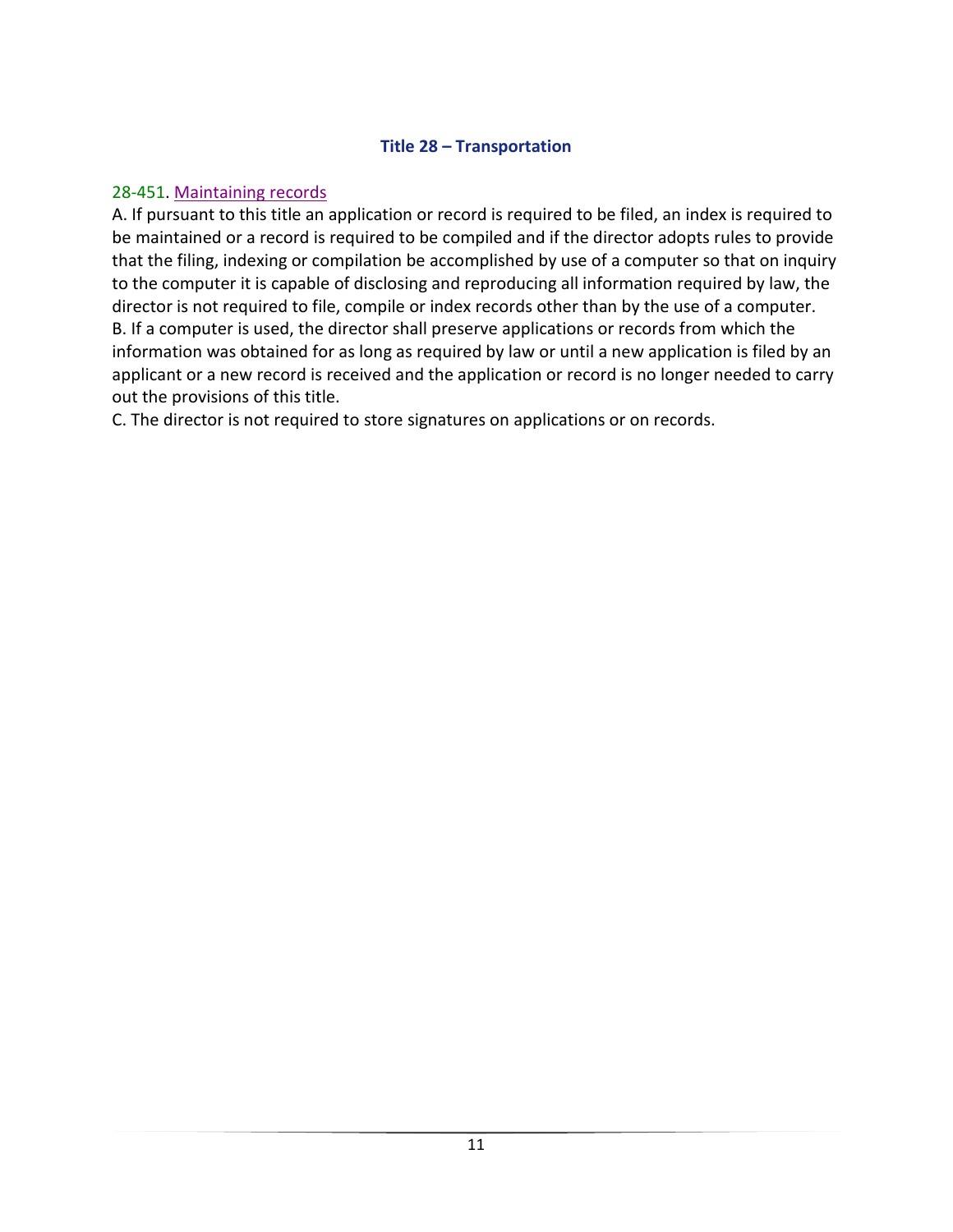### **Title 35 - Public Finances**

### 35-103. Annual financial reports; notification; payments

A. All state or county officers, boards, commissions or agencies that are required by law to prepare, make or publish annual reports of financial condition or operations, except the industrial commission, shall, notwithstanding any law to the contrary, prepare, make or publish those reports within ninety days after the close of each fiscal year. The reports shall disclose with respect to the fiscal year, rather than the calendar year, all matters and things required by law.

B. State officers, boards, commissions or agencies shall deliver five copies of their annual reports to the Arizona state library, archives and public records or its agent to satisfy the requirements of the state documents program or arrangements or agreements entered into pursuant to section 41-151.05, subsection A, paragraph 5.

C. The administrative head of a state board, commission or agency who fails to comply with this section shall have all compensation the administrative head receives from public monies withheld until such time as the administrative head complies with this section.

D. The governmental units described in subsection A of this section shall:

1. Notify the Arizona state library, archives and public records if the reports subject to this section are posted on an internet website.

2. Pay the Arizona state library, archives and public records the fee charged pursuant to section 41-151.12 if the governmental unit refuses the state library's request to deliver, and the state library incurs any expenses in obtaining, the copies that are required to be delivered pursuant to this section.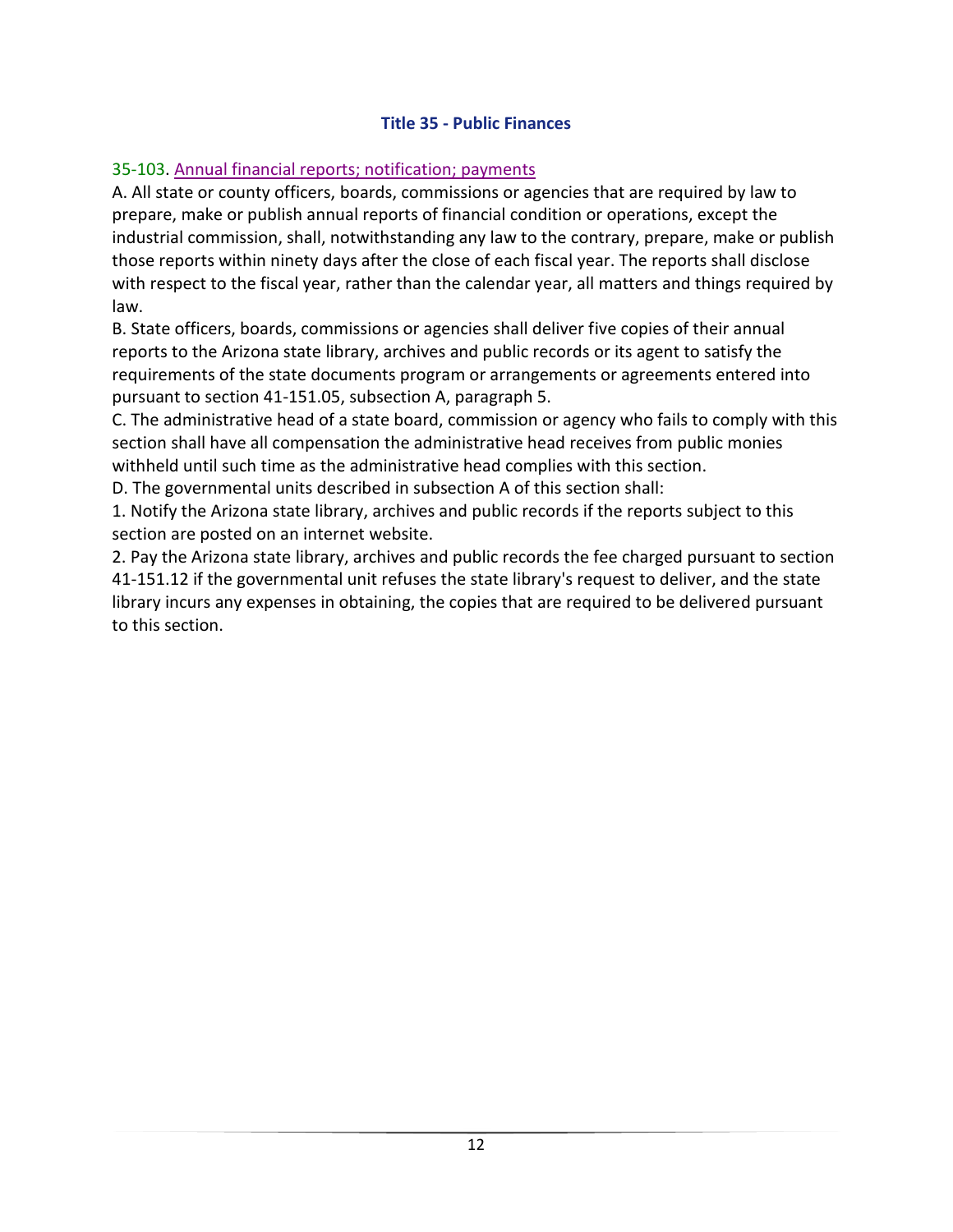### **Title 36 - Public Health and Safety**

### <span id="page-14-0"></span>36-351. Duties of the director; Arizona state library, archives and public records

A. The director shall provide safe, secure and permanent preservation of vital records. The director shall comply with preservation requirements, including the resolution necessary for authentic reproduction, established by the Arizona state library, archives and public records pursuant to section 39-101.

B. The director shall submit to the Arizona state library, archives and public records for permanent preservation, a copy of a person's:

1. Registered birth certificate seventy-five years after the person's birth.

2. Registered death certificate fifty years after the person's death.

C. Pursuant to section 41-151.09, subsection D, the Arizona state library, archives and public records shall provide access to registered birth certificates and registered death certificates submitted pursuant to subsection B of this section.

D. Each calendar year, the director shall reproduce on permanent media established by the Arizona state library, archives and public records pursuant to section 39-101, vital records registered for the calendar year including an index. The director shall submit the vital records and index to the Arizona state library, archives and public records, which shall provide for the confidential safekeeping of the vital records and index.

E. The director of the Arizona state library, archives and public records is entitled to receive records, including sealed records, within one hundred and twenty days on receipt or creation by the department. These electronic records shall be used only for archival or preservation purposes and may not be released or copied for other purposes.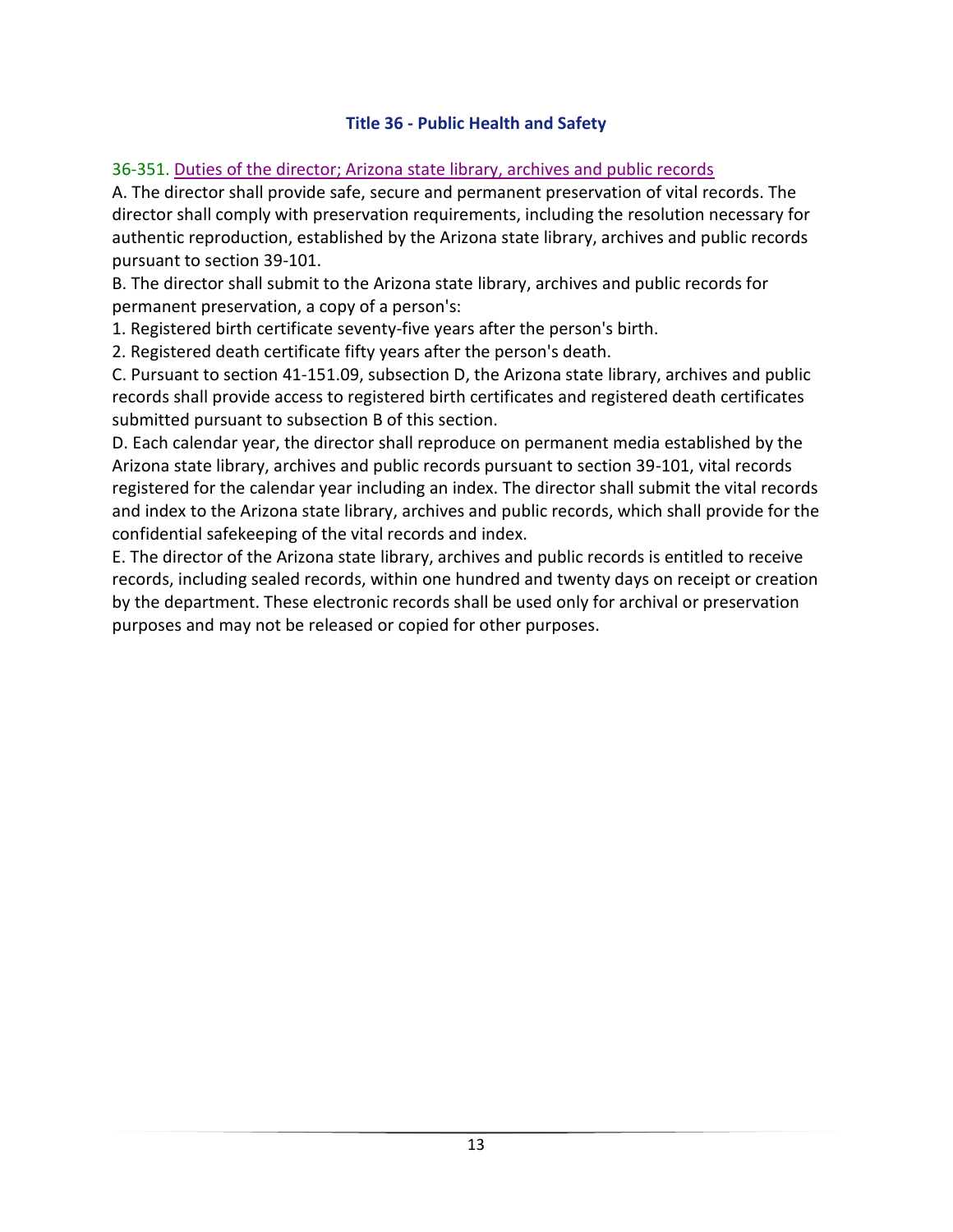### **Title 38 - Public Officers and Employees**

#### <span id="page-15-0"></span>38-421. Stealing, destroying, altering or secreting public record; classification

A. An officer having custody of any record, map or book, or of any paper or proceeding of any court, filed or deposited in any public office, or placed in his hands for any purpose, who steals, or knowingly and without lawful authority destroys, mutilates, defaces, alters, falsifies, removes or secretes the whole or any part thereof, or who permits any other person so to do, is guilty of a class 4 felony.

B. A person not an officer who is guilty of the conduct specified in subsection A of this section is guilty of a class 6 felony.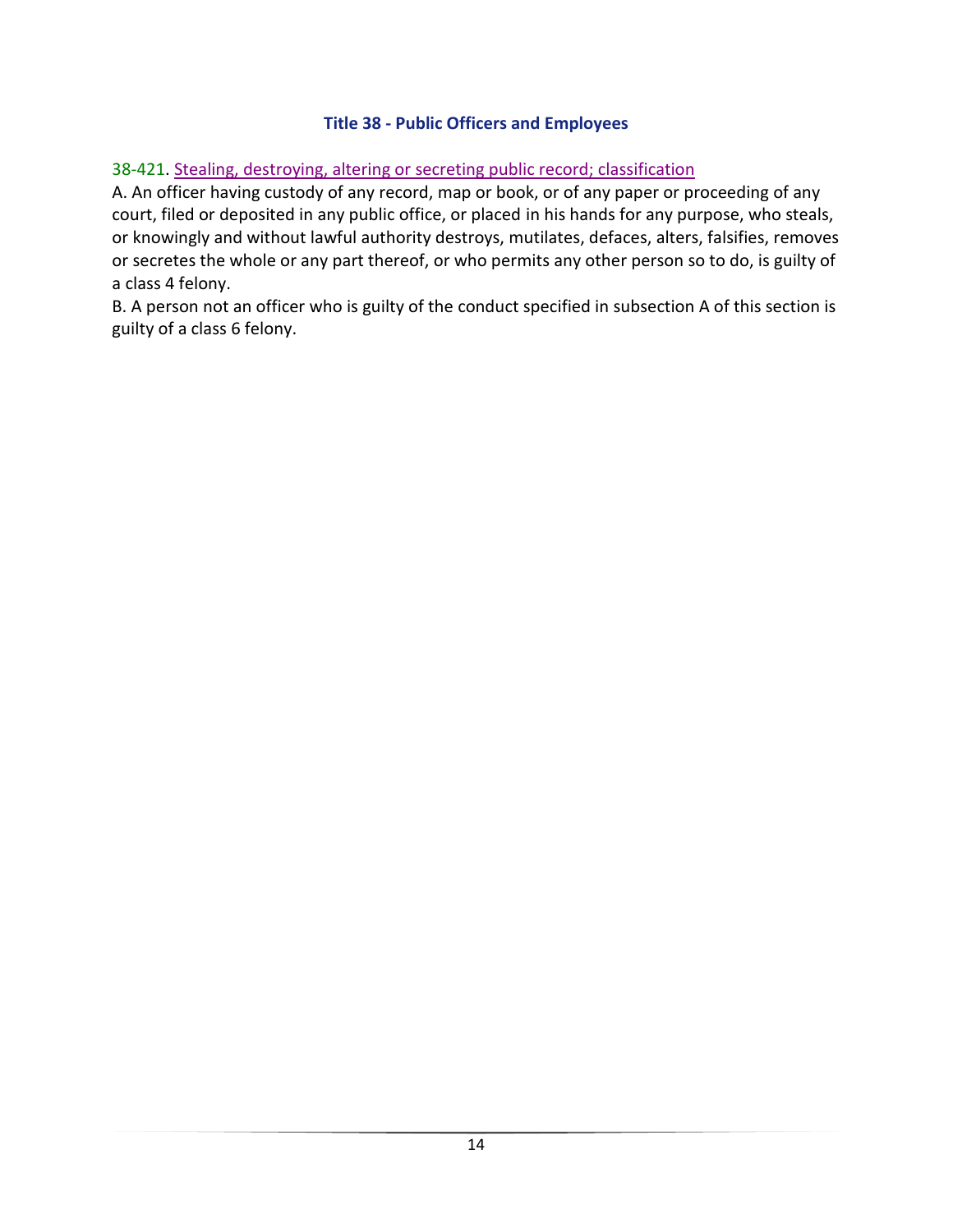#### **Title 39 - Public Records, Printing and Notices**

#### <span id="page-16-0"></span>39-101. Permanent public records; quality; storage; violation; classification

A. Permanent public records of the state, a county, city or town, or other political subdivision of the state, shall be transcribed or kept on paper or other material which is of durable or permanent quality and which conforms to standards established by the director of the Arizona state library, archives and public records.

B. Permanent public records transcribed or kept as provided in subsection A shall be stored and maintained according to standards for the storage of permanent public records established by the director of the Arizona state library, archives and public records.

C. A public officer charged with transcribing or keeping such public records who violates this section is guilty of a class 2 misdemeanor.

#### 39-102. Annual report; copies

Unless otherwise specifically required by law, each agency, board, commission and department which prepares an annual report of its activities shall prepare and distribute as provided by law copies of such annual report on twenty pound bond paper printed with black ink except that the cover and back pages may be of sixty-five pound or less cover paper.

#### 39-103. Size of public records; exemptions

A. All public records of this state or a political subdivision of this state created on paper, regardless of weight or composition, shall conform to standard letter size of eight and one-half inches by eleven inches, within standard paper manufacturing tolerances.

B. This section does not apply to public records smaller than eight and one-half inches by eleven inches, public records otherwise required by law to be of a different size, engineering drawings, architectural drawings, maps, computer generated printout, output from test measurement and diagnostic equipment, machine generated paper tapes and public records otherwise exempt by law. Additionally, records kept exclusively on photography, film, microfiche, digital imaging or other type of reproduction or electronic media as provided in section 41-151.16, subsection A are exempt from the size restrictions of this section. On written application the director of the Arizona state library, archives and public records may approve additional exemptions from this section if based on such application the director finds that the cost of producing a particular type of public record in accordance with subsection A of this section is so great as to not be in the best interests of this state.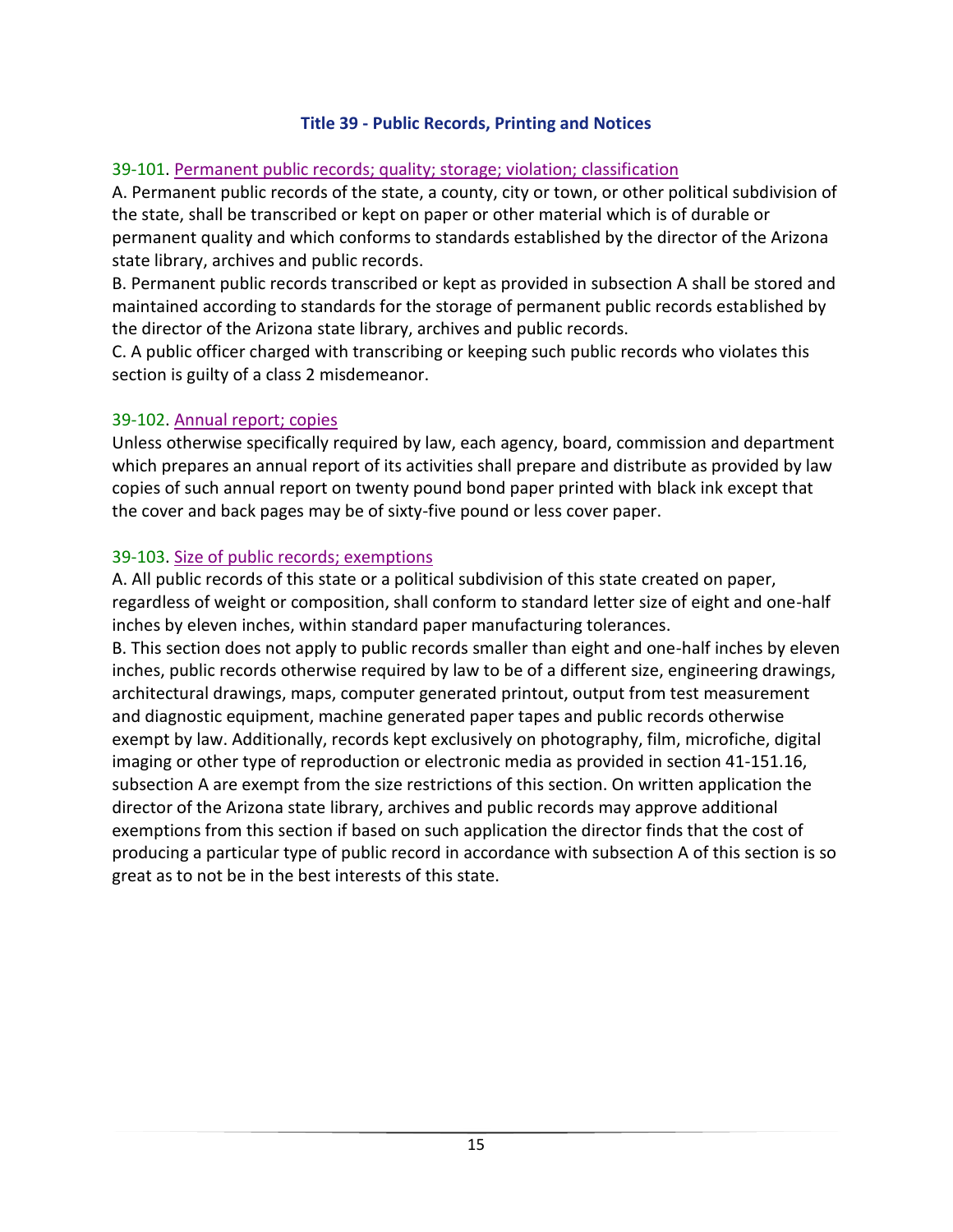### 39-121. Inspection of public records

Public records and other matters in the custody of any officer shall be open to inspection by any person at all times during office hours.

#### 39-121.01. Definitions; maintenance of records; copies, printouts or photographs of public records; examination by mail; index

A. In this article, unless the context otherwise requires:

1. "Officer" means any person elected or appointed to hold any elective or appointive office of any public body and any chief administrative officer, head, director, superintendent or chairman of any public body.

2. "Public body" means this state, any county, city, town, school district, political subdivision or tax-supported district in this state, any branch, department, board, bureau, commission, council or committee of the foregoing, and any public organization or agency, supported in whole or in part by monies from this state or any political subdivision of this state, or expending monies provided by this state or any political subdivision of this state.

B. All officers and public bodies shall maintain all records, including records as defined in section 41-151.18, reasonably necessary or appropriate to maintain an accurate knowledge of their official activities and of any of their activities which are supported by monies from this state or any political subdivision of this state.

C. Each public body shall be responsible for the preservation, maintenance and care of that body's public records, and each officer shall be responsible for the preservation, maintenance and care of that officer's public records. It shall be the duty of each such body to carefully secure, protect and preserve public records from deterioration, mutilation, loss or destruction, unless disposed of pursuant to sections 41-151.15 and 41-151.19.

D. Subject to section 39-121.03:

1. Any person may request to examine or be furnished copies, printouts or photographs of any public record during regular office hours or may request that the custodian mail a copy of any public record not otherwise available on the public body's website to the requesting person. The custodian may require any person requesting that the custodian mail a copy of any public record to pay in advance for any copying and postage charges. The custodian of such records shall promptly furnish such copies, printouts or photographs and may charge a fee if the facilities are available, except that public records for purposes listed in section 39-122 or 39-127 shall be furnished without charge.

2. If requested, the custodian of the records of an agency shall also furnish an index of records or categories of records that have been withheld and the reasons the records or categories of records have been withheld from the requesting person. The custodian shall not include in the index information that is expressly made privileged or confidential in statute or a court order. This paragraph shall not be construed by an administrative tribunal or a court of competent jurisdiction to prevent or require an order compelling a public body other than an agency to furnish an index. For the purposes of this paragraph, "agency" has the same meaning prescribed in section 41-1001, but does not include the department of public safety, the department of transportation motor vehicle division, the department of juvenile corrections and the state department of corrections.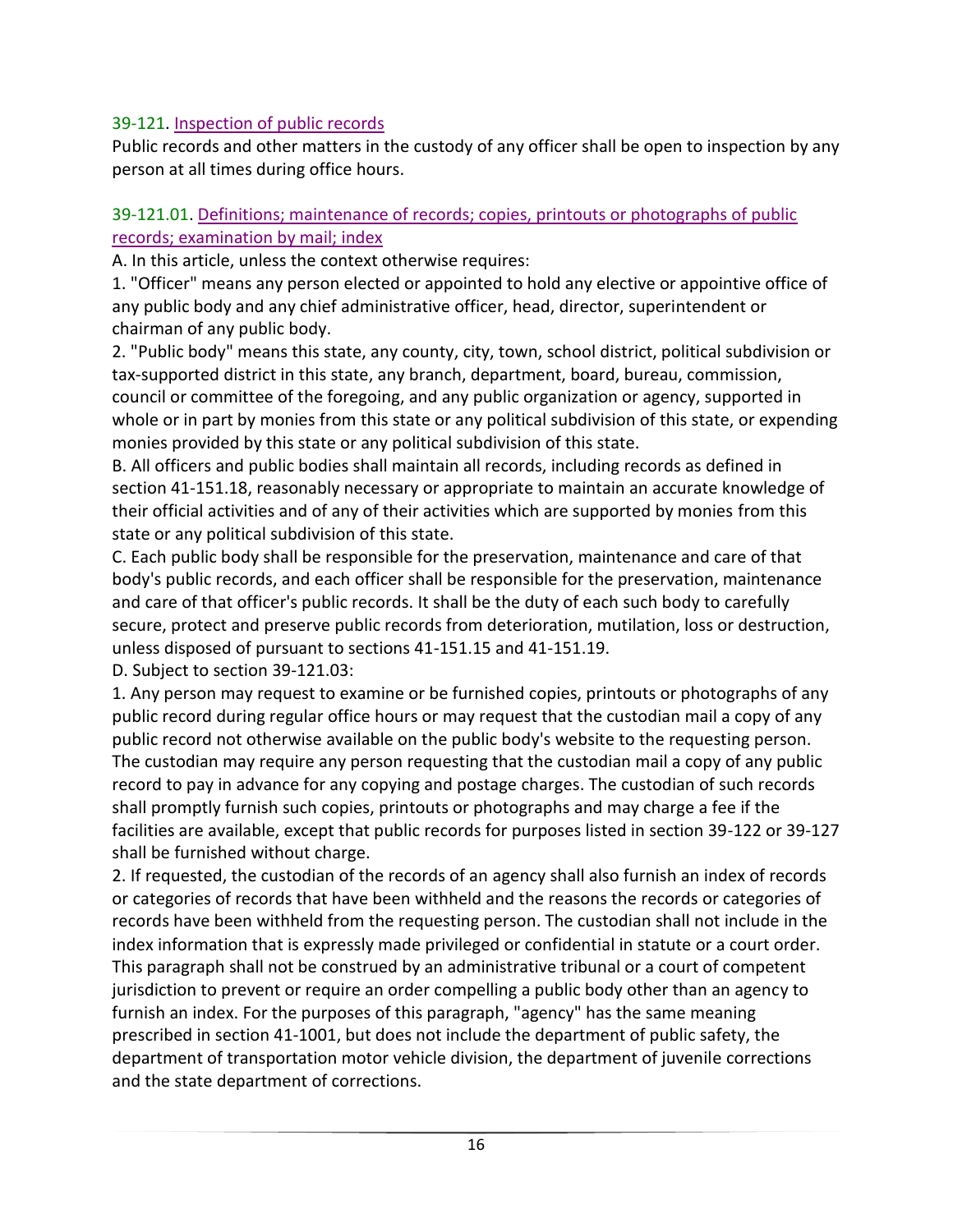3. If the custodian of a public record does not have facilities for making copies, printouts or photographs of a public record which a person has a right to inspect, such person shall be granted access to the public record for the purpose of making copies, printouts or photographs. The copies, printouts or photographs shall be made while the public record is in the possession, custody and control of the custodian of the public record and shall be subject to the supervision of such custodian.

E. Access to a public record is deemed denied if a custodian fails to promptly respond to a request for production of a public record or fails to provide to the requesting person an index of any record or categories of records that are withheld from production pursuant to subsection D, paragraph 2 of this section.

### 39-121.02. Action on denial of access; costs and attorney fees; damages

A. Any person who has requested to examine or copy public records pursuant to this article, and who has been denied access to or the right to copy such records, may appeal the denial through a special action in the superior court, pursuant to the rules of procedure for special actions against the officer or public body.

B. The court may award attorney fees and other legal costs that are reasonably incurred in any action under this article if the person seeking public records has substantially prevailed. Nothing in this paragraph shall limit the rights of any party to recover attorney fees pursuant to section 12-341.01, subsection C, or attorney fees, expenses and double damages pursuant to section 12-349.

C. Any person who is wrongfully denied access to public records pursuant to this article has a cause of action against the officer or public body for any damages resulting from the denial.

### 39-121.03. Request for copies, printouts or photographs; statement of purpose; commercial purpose as abuse of public record; determination by governor; civil penalty; definition

A. When a person requests copies, printouts or photographs of public records for a commercial purpose, the person shall provide a statement setting forth the commercial purpose for which the copies, printouts or photographs will be used. Upon being furnished the statement the custodian of such records may furnish reproductions, the charge for which shall include the following:

1. A portion of the cost to the public body for obtaining the original or copies of the documents, printouts or photographs.

2. A reasonable fee for the cost of time, materials, equipment and personnel in producing such reproduction.

3. The value of the reproduction on the commercial market as best determined by the public body.

B. If the custodian of a public record determines that the commercial purpose stated in the statement is a misuse of public records or is an abuse of the right to receive public records, the custodian may apply to the governor requesting that the governor by executive order prohibit the furnishing of copies, printouts or photographs for such commercial purpose. The governor, upon application from a custodian of public records, shall determine whether the commercial purpose is a misuse or an abuse of the public record. If the governor determines that the public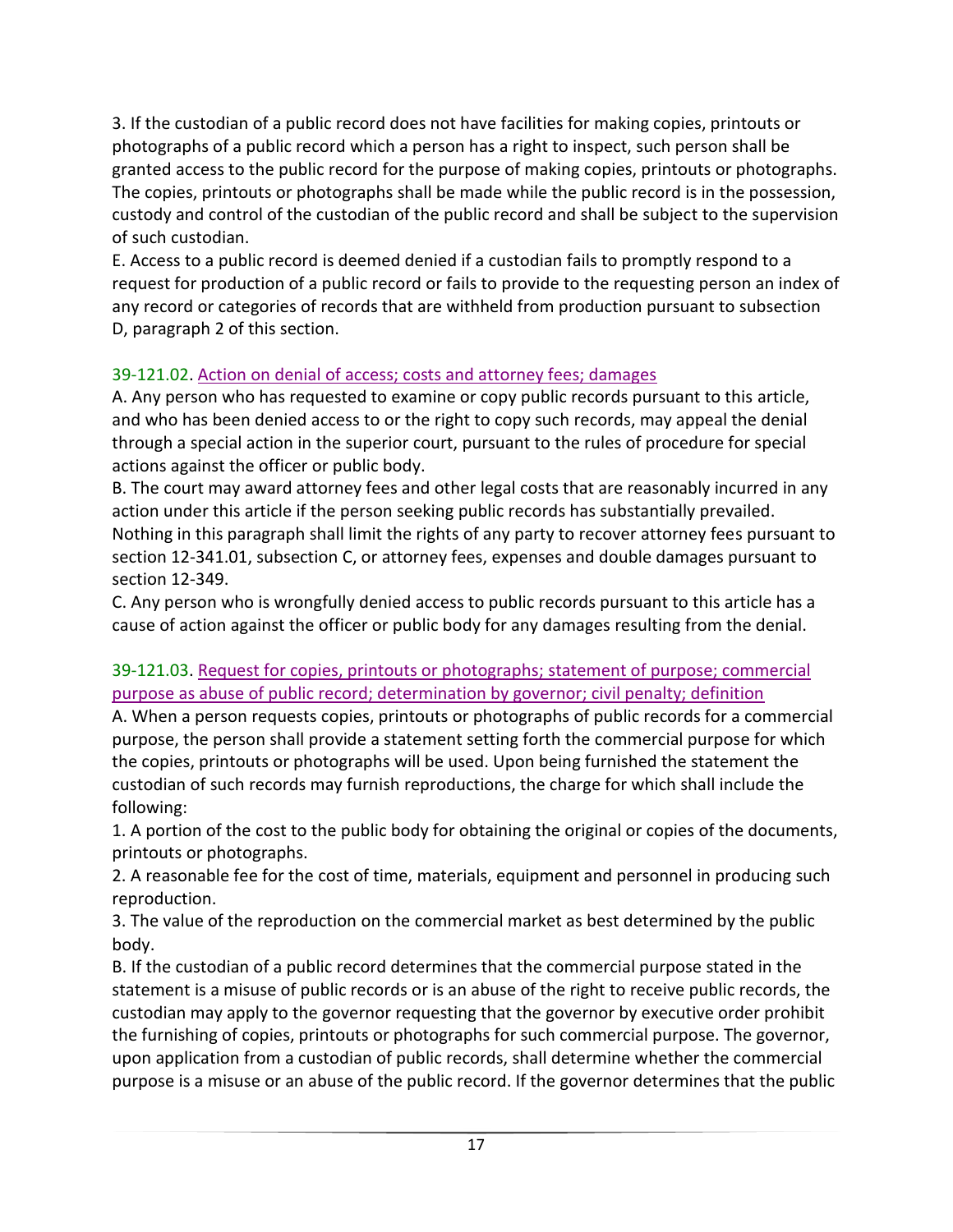record shall not be provided for such commercial purpose the governor shall issue an executive order prohibiting the providing of such public records for such commercial purpose. If no order is issued within thirty days of the date of application, the custodian of public records shall provide such copies, printouts or photographs upon being paid the fee determined pursuant to subsection A.

C. A person who obtains a public record for a commercial purpose without indicating the commercial purpose or who obtains a public record for a noncommercial purpose and uses or knowingly allows the use of such public record for a commercial purpose or who obtains a public record for a commercial purpose and uses or knowingly allows the use of such public record for a different commercial purpose or who obtains a public record from anyone other than the custodian of such records and uses it for a commercial purpose shall in addition to other penalties be liable to the state or the political subdivision from which the public record was obtained for damages in the amount of three times the amount which would have been charged for the public record had the commercial purpose been stated plus costs and reasonable attorney fees or shall be liable to the state or the political subdivision for the amount of three times the actual damages if it can be shown that the public record would not have been provided had the commercial purpose of actual use been stated at the time of obtaining the records.

D. For the purposes of this section, "commercial purpose" means the use of a public record for the purpose of sale or resale or for the purpose of producing a document containing all or part of the copy, printout or photograph for sale or the obtaining of names and addresses from public records for the purpose of solicitation or the sale of names and addresses to another for the purpose of solicitation or for any purpose in which the purchaser can reasonably anticipate the receipt of monetary gain from the direct or indirect use of the public record. Commercial purpose does not mean the use of a public record as evidence or as research for evidence in an action in any judicial or quasi-judicial body.

### 39-122. Free searches for and copies of public records to be used in claims against United States; liability for noncompliance

A. No state, county or city, or any officer or board thereof shall demand or receive a fee or compensation for issuing certified copies of public records or for making search for them, when they are to be used in connection with a claim for a pension, allotment, allowance, compensation, insurance or other benefits which is to be presented to the United States or a bureau or department thereof.

B. Notaries public shall not charge for an acknowledgment to a document which is to be so filed or presented.

C. The services specified in subsections A and B shall be rendered on request of an official of the United States, a claimant, his guardian or attorney. For each failure or refusal so to do, the officer so failing shall be liable on his official bond.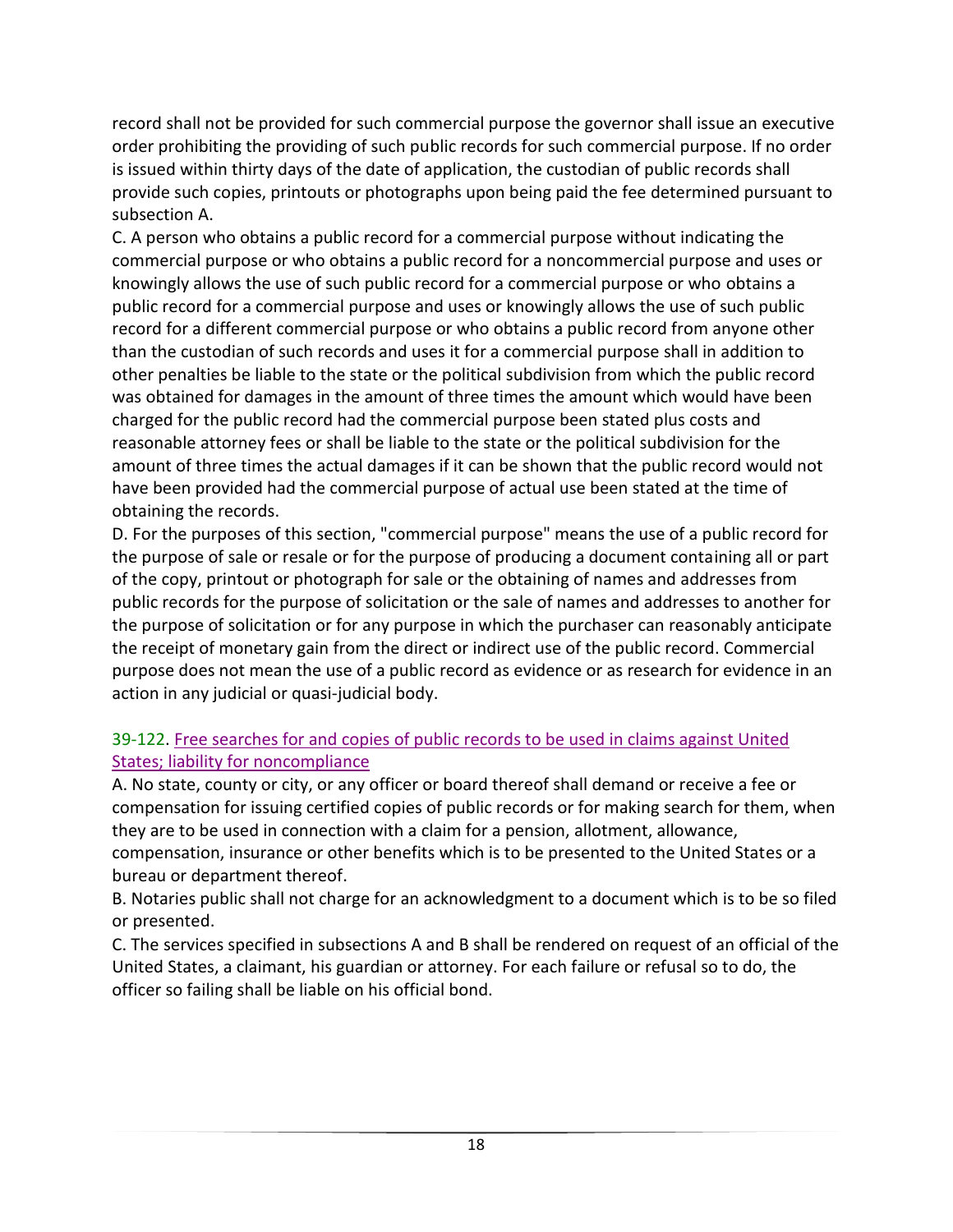### 39-123. Information identifying eligible persons; confidentiality; definitions

A. Nothing in this chapter requires disclosure from a personnel file by a law enforcement agency or employing state or local governmental entity of the home address or home telephone number of eligible persons.

B. The agency or governmental entity may release the information in subsection A of this section only if either:

1. The person consents in writing to the release.

2. The custodian of records of the agency or governmental entity determines that release of the information does not create a reasonable risk of physical injury to the person or the person's immediate family or damage to the property of the person or the person's immediate family.

C. A law enforcement agency may release a photograph of a peace officer if either:

1. The peace officer has been arrested or has been formally charged by complaint, information or indictment for a misdemeanor or a felony offense.

2. The photograph is requested by a representative of a newspaper for a specific newsworthy event unless:

(a) The peace officer is serving in an undercover capacity or is scheduled to be serving in an undercover capacity within sixty days.

(b) The release of the photograph is not in the best interest of this state after taking into consideration the privacy, confidentiality and safety of the peace officer.

(c) An order pursuant to section 28-454 is in effect.

D. This section does not prohibit the use of a peace officer's photograph that is either:

1. Used by a law enforcement agency to assist a person who has a complaint against an officer to identify the officer.

2. Obtained from a source other than the law enforcement agency.

E. This section does not apply to a certified peace officer or code enforcement officer who is no longer employed as a peace officer or code enforcement officer by a state or local government entity.

F. For the purposes of this section:

1. "Code enforcement officer" means a person who is employed by a state or local government and whose duties include performing field inspections of buildings, structures or property to ensure compliance with and enforce national, state and local laws, ordinances and codes.

2. "Commissioner" means a commissioner of the superior court.

3. "Corrections support staff member" means an adult or juvenile corrections employee who has direct contact with inmates.

4. "Eligible person" means a peace officer, border patrol agent, justice, judge, commissioner, public defender, prosecutor, code enforcement officer, adult or juvenile corrections officer, corrections support staff member, probation officer, member of the board of executive clemency, law enforcement support staff member, national guard member who is acting in support of a law enforcement agency, person who is protected under an order of protection or injunction against harassment, firefighter who is assigned to the Arizona counterterrorism center in the department of public safety or victim of domestic violence or stalking who is protected under an order of protection or injunction against harassment.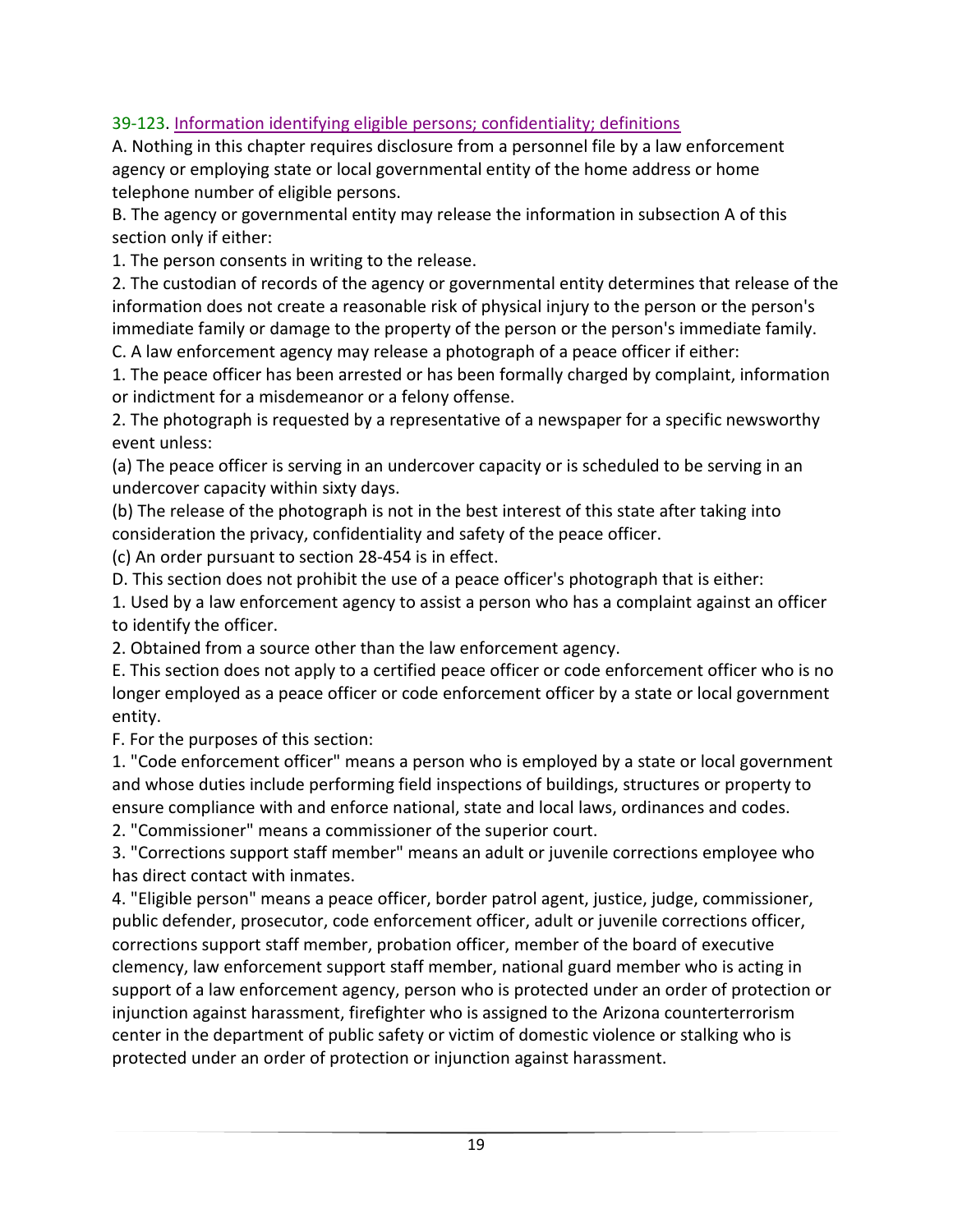5. "Judge" means a judge of the United States district court, the United States court of appeals, the United States magistrate court, the United States bankruptcy court, the Arizona court of appeals, the superior court or a municipal court.

6. "Justice" means a justice of the United States or Arizona supreme court or a justice of the peace.

7. "Law enforcement support staff member" means a person who serves in the role of an investigator or prosecutorial assistant in an agency that investigates or prosecutes crimes, who is integral to the investigation or prosecution of crimes and whose name or identity will be revealed in the course of public proceedings.

8. "Peace officer" has the same meaning prescribed in section 13-105.

9. "Prosecutor" means a county attorney, a municipal prosecutor, the attorney general or a United States attorney and includes an assistant or deputy United States attorney, county attorney, municipal prosecutor or attorney general.

10. "Public defender" means a federal public defender, county public defender, county legal defender or county contract indigent defense counsel and includes an assistant or deputy federal public defender, county public defender or county legal defender.

### 39-124. Releasing information identifying an eligible person; violations; classification; definitions

A. Any person who is employed by a state or local government entity and who, in violation of section 39-123, knowingly releases the home address or home telephone number of an eligible person with the intent to hinder an investigation, cause physical injury to an eligible person or the eligible person's immediate family or cause damage to the property of an eligible person or the eligible person's immediate family is guilty of a class 6 felony.

B. Any person who is employed by a state or local government entity and who, in violation of section 39-123, knowingly releases a photograph of a peace officer with the intent to hinder an investigation, cause physical injury to a peace officer or the peace officer's immediate family or cause damage to the property of a peace officer or the peace officer's immediate family is guilty of a class 6 felony.

C. For the purposes of this section:

1. "Code enforcement officer" means a person who is employed by a state or local government and whose duties include performing field inspections of buildings, structures or property to ensure compliance with and enforce national, state and local laws, ordinances and codes.

2. "Commissioner" means a commissioner of the superior court.

3. "Corrections support staff member" means an adult or juvenile corrections employee who has direct contact with inmates.

4. "Eligible person" means a peace officer, border patrol agent, justice, judge, commissioner, public defender, prosecutor, code enforcement officer, adult or juvenile corrections officer, corrections support staff member, probation officer, member of the board of executive clemency, law enforcement support staff member, national guard member who is acting in support of a law enforcement agency, person who is protected under an order of protection or injunction against harassment, firefighter who is assigned to the Arizona counterterrorism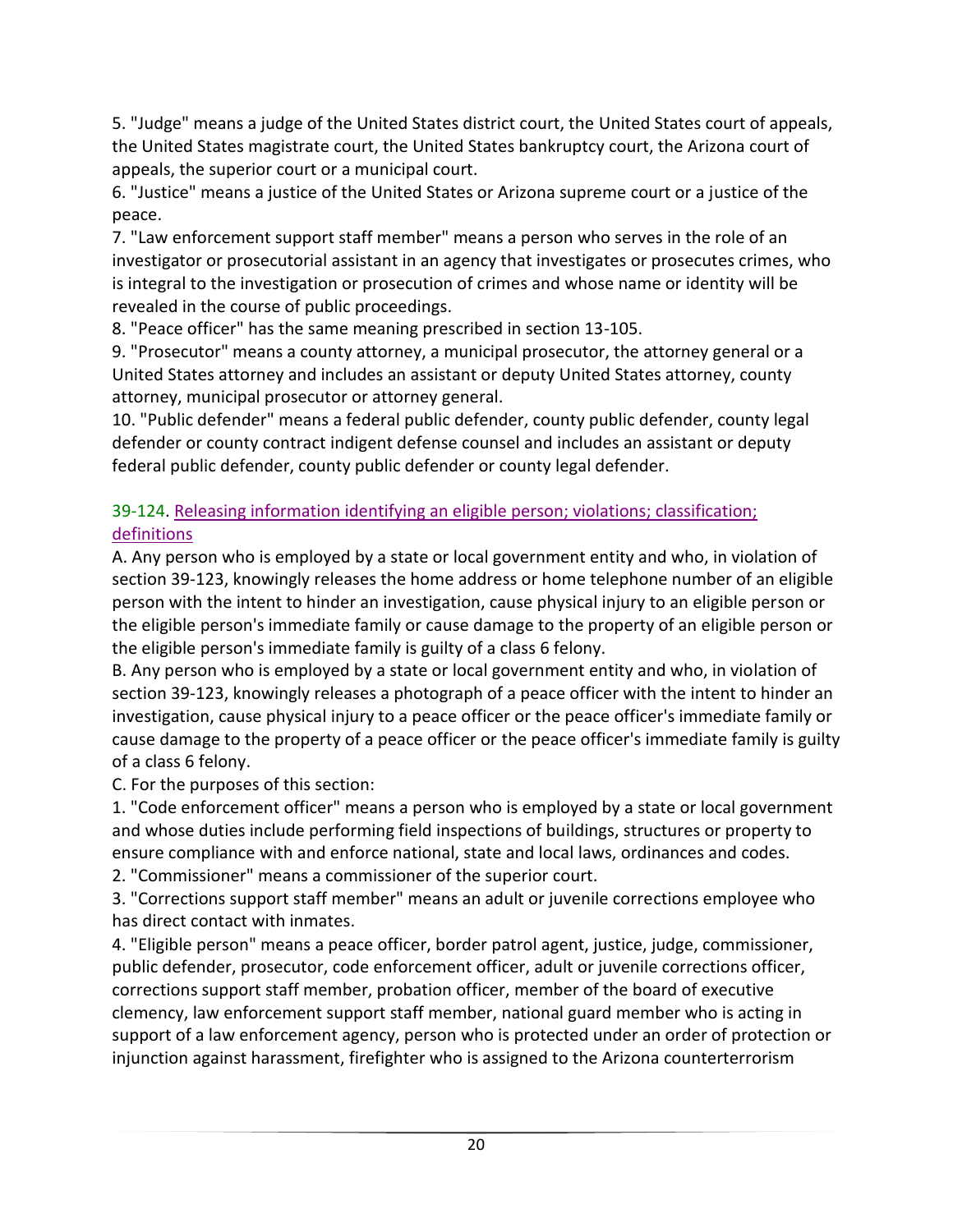center in the department of public safety or victim of domestic violence or stalking who is protected under an order of protection or injunction against harassment.

5. "Judge" means a judge of the United States district court, the United States court of appeals, the United States magistrate court, the United States bankruptcy court, the Arizona court of appeals, the superior court or a municipal court.

6. "Justice" means a justice of the United States or Arizona supreme court or a justice of the peace.

7. "Law enforcement support staff member" means a person who serves in the role of an investigator or prosecutorial assistant in an agency that investigates or prosecutes crimes, who is integral to the investigation or prosecution of crimes and whose name or identity will be revealed in the course of public proceedings.

8. "Peace officer" has the same meaning prescribed in section 13-105.

9. "Prosecutor" means a county attorney, a municipal prosecutor, the attorney general or a United States attorney and includes an assistant or deputy United States attorney, county attorney, municipal prosecutor or attorney general.

10. "Public defender" means a federal public defender, county public defender, county legal defender or county contract indigent defense counsel and includes an assistant or deputy federal public defender, county public defender or county legal defender.

#### 39-125. Information relating to location of archaeological discoveries and places or objects included or eligible for inclusion on the Arizona register of historic places; confidentiality

Nothing in this chapter requires the disclosure of public records or other matters in the office of any officer that relate to the location of archaeological discoveries as described in section 41- 841 or 41-844 or places or objects that are included on or may qualify for inclusion on the Arizona register of historic places as described in section 41-511.04, subsection A, paragraph 9. An officer may decline to release this information if the officer determines that the release of the information creates a reasonable risk of vandalism, theft or other damage to the archaeological discoveries or the places or objects that are included on or may qualify for inclusion on the register. In making a decision to disclose public records pursuant to this section, an officer may consult with the director of the Arizona state museum or the state historic preservation officer.

### 39-126. Federal risk assessments of infrastructure; confidentiality

Nothing in this chapter requires the disclosure of a risk assessment that is performed by or on behalf of a federal agency to evaluate critical energy, water or telecommunications infrastructure to determine its vulnerability to sabotage or attack.

### 39-127. Free copies of police reports and transcripts for crime victims; definitions

A. A victim of a criminal offense that is a part I crime under the statewide uniform crime reporting program or an immediate family member of the victim if the victim is killed or incapacitated has the right to receive one copy of the police report from the investigating law enforcement agency at no charge and, on request of the victim, the court or the clerk of the court shall provide, at no charge, the minute entry or portion of the record of any proceeding in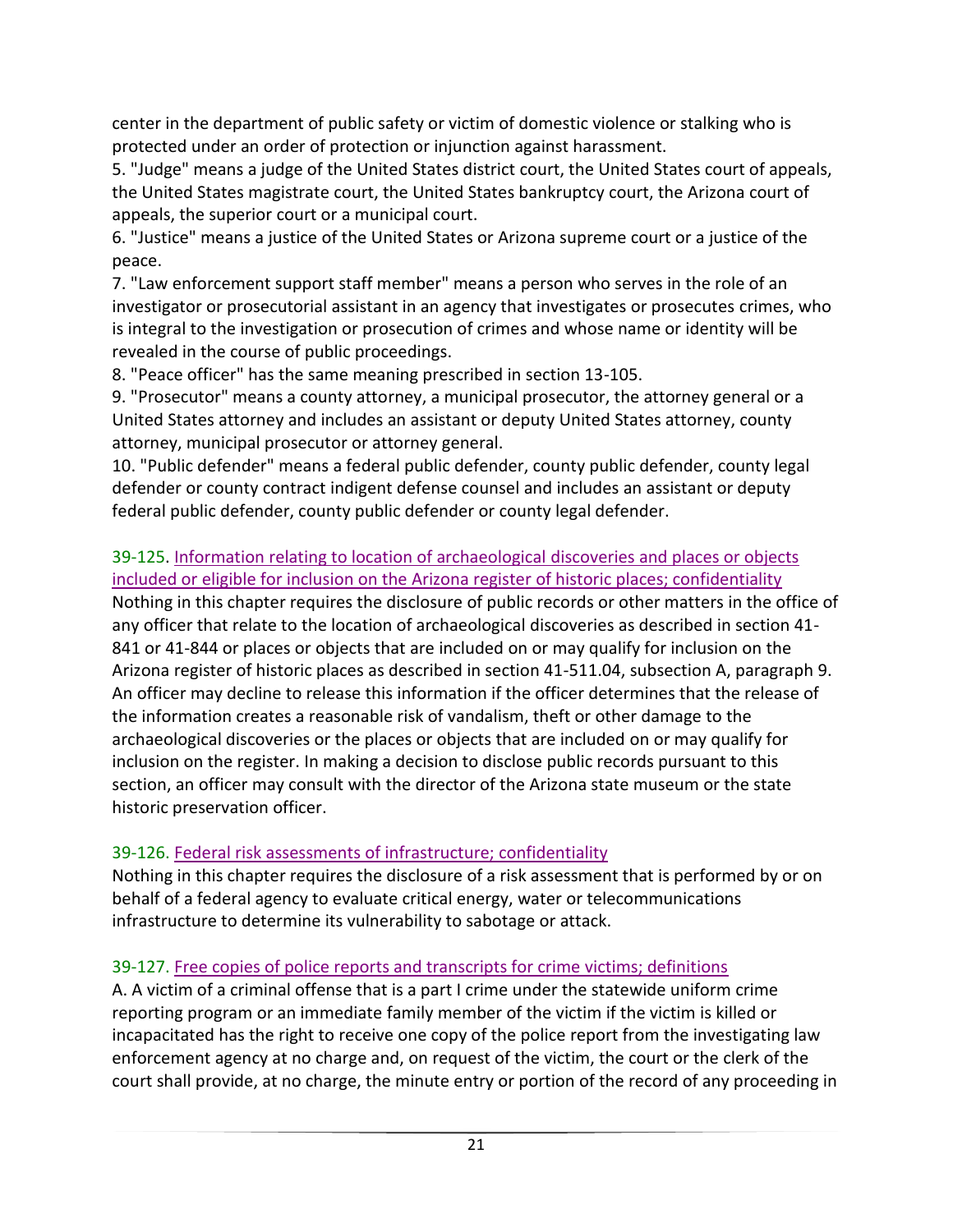the case that arises out of the offense committed against the victim and that is reasonably necessary for the purpose of pursuing a claimed victim's right.

B. For the purposes of this section, "criminal offense", "immediate family" and "victim" have the same meanings prescribed in section 13-4401.

### 39-128. Disciplinary records of public officers and employees; disclosure; exceptions

A. A public body shall maintain all records that are reasonably necessary or appropriate to maintain an accurate knowledge of disciplinary actions, including the employee responses to all disciplinary actions, involving public officers or employees of the public body. The records shall be open to inspection and copying pursuant to this article, unless inspection or disclosure of the records or information in the records is contrary to law.

B. This section does not:

1. Require disclosure of the home address, home telephone number or photograph of any person who is protected pursuant to sections 39-123 and 39-124.

2. Limit the duty of a public body or officer to make public records open to inspection and copying pursuant to this article.

### 39-141. Proof of certain lost or destroyed documents or instruments

Any deed, bond, bill of sale, mortgage, deed of trust, power of attorney or conveyance which is required or permitted by law to be acknowledged or recorded which has been so acknowledged or recorded, or any judgment, order or decree of a court of record in this state or the record or minute containing such judgment, which is lost or destroyed, may be supplied by parol proof of its contents.

### 39-142. Action for restoration and substitution of lost or destroyed documents

Upon loss or destruction of an instrument as indicated in section 39-141, a person interested therein may bring an action in the superior court of the county where the loss or destruction occurred for restoration and substitution of such instrument against the grantor in a deed, or the parties interested in the instrument, or the parties who were interested adversely to plaintiff at the time of the rendition of judgment, or who are then adversely interested, or the heirs and legal representatives of such parties.

### 39-143. Judgment of restoration; recording of judgment; judgment as substitute for original instrument

A. If upon the trial of the action provided for in section 39-142, the court finds that such instrument existed, and has been lost or destroyed and determines the contents thereof, it shall enter a judgment containing the finding and a description of the lost instrument and contents thereof.

B. A certified copy of the judgment may be recorded, and shall be substituted for and have the same force and effect as the original instrument.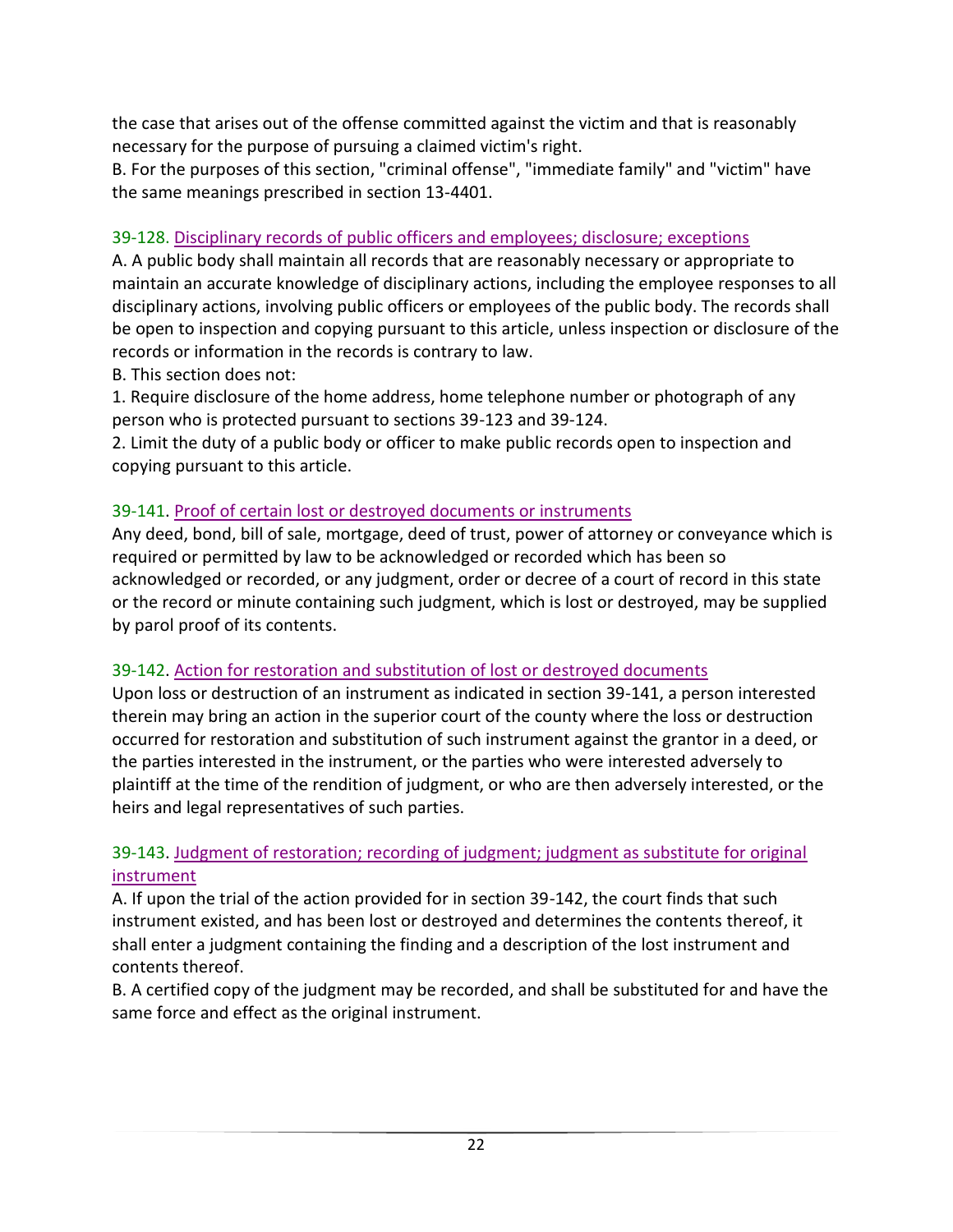### 39-144. Recording of certified copies of lost or destroyed records or records of a former county

Certified copies from a record of a county, the record of which has been lost or destroyed, and certified copies from records of the county from which a new county was created, may be recorded in such county when the loss of the original has been first established.

#### 39-145. Re-recording of original papers when record destroyed

When the original papers have been preserved but the record thereof has been lost or destroyed, they may again be recorded within four years from the loss or destruction of such record. The last registration shall have force and effect from the date of the original registration.

#### 39-161. Presentment of false instrument for filing; classification

A person who acknowledges, certifies, notarizes, procures or offers to be filed, registered or recorded in a public office in this state an instrument he knows to be false or forged, which, if genuine, could be filed, registered or recorded under any law of this state or the United States, or in compliance with established procedure is guilty of a class 6 felony. As used in this section "instrument" includes a written instrument as defined in section 13-2001.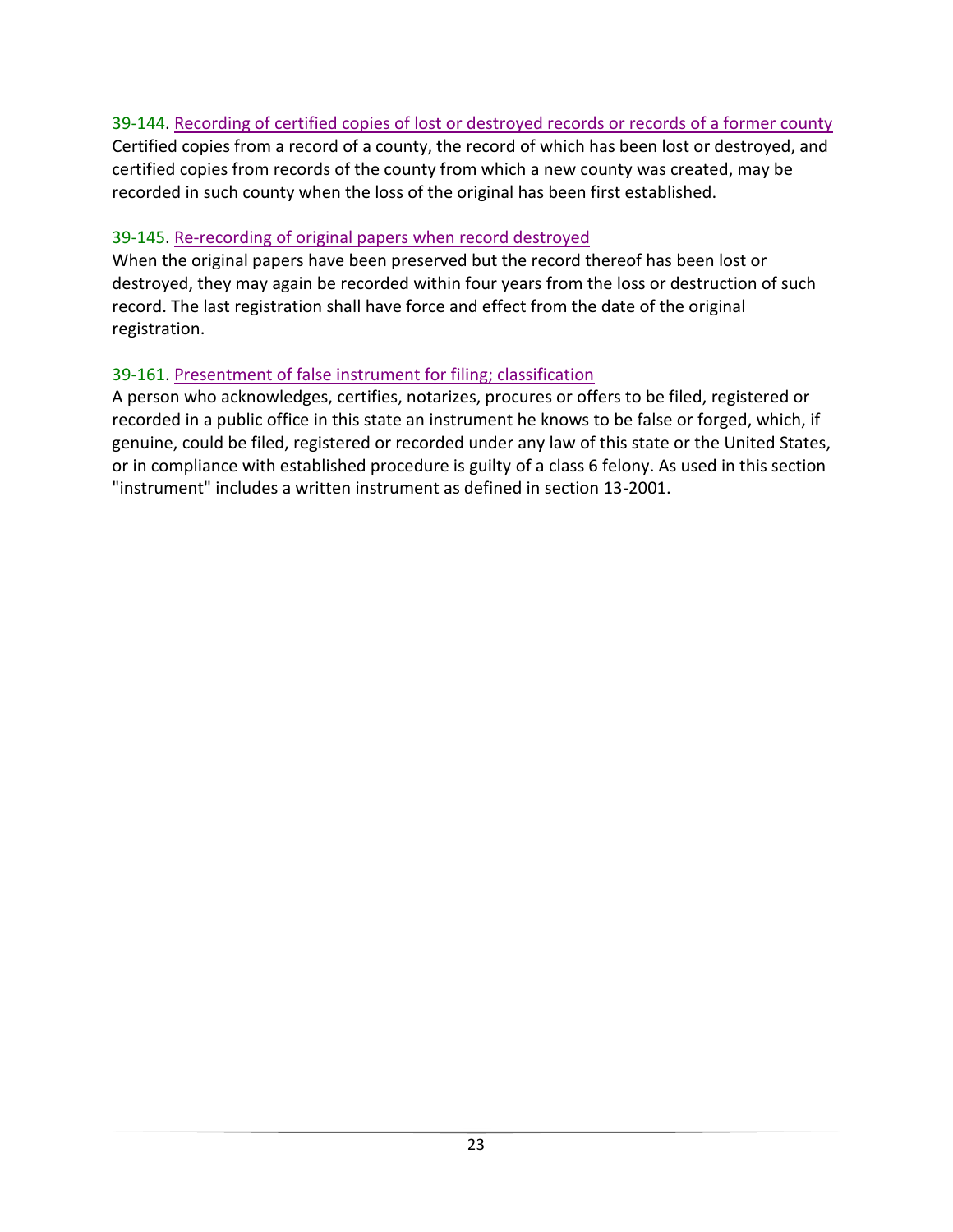#### **Title 41 - State Government**

#### <span id="page-25-0"></span>41-151. Definitions

In this article, unless the context otherwise requires:

1. "Director" means the director of the state library.

2. "State library" means the Arizona state library, archives and public records.

#### 41-151.01. Arizona state library, archives and public records

A. The Arizona state library, archives and public records is established in the office of the secretary of state.

B. The state library shall:

1. Acquire and provide access to materials relating to the following in print, in an electronic format or in any other format:

- (a) Law.
- (b) Political science.
- (c) Economics.
- (d) Sociology.
- (e) Subjects pertaining to the theory and practice of government.
- (f) Genealogy.
- (g) Arizona history.
- 2. Provide the following:
- (a) A general and legal reference service.
- (b) A records management and archives program.
- (c) A state and federal government documents depository program.
- (d) A library development service.
- (e) Museums for educational purposes as approved by the secretary of state.
- (f) A service, including materials, for persons who are visually or physically unable to use
- traditional print materials.

### 41-151.02. Advisory board of the Arizona state library, archives and public records

A. An advisory board of the Arizona state library, archives and public records is established consisting of the president of the senate or the president's designee, the speaker of the house of representatives or the speaker's designee, one member of the senate who is appointed by the president of the senate and who is a member of a different political party than the president, one member of the house of representatives who is appointed by the speaker of the house of representatives and who is a member of a different political party than the speaker and seven members who are appointed by the secretary of state.

B. The advisory board shall annually elect a chairperson and vice-chairperson from among its members at the first meeting of the fiscal year. Meetings of the advisory board shall be held at the call of the chairperson or a majority of the members of the advisory board.

C. Members who are appointed by the secretary of state shall serve three year staggered terms beginning on July 1. If there is a vacancy, the secretary of state shall appoint another person to serve the remainder of the term. The secretary of state may appoint members to succeeding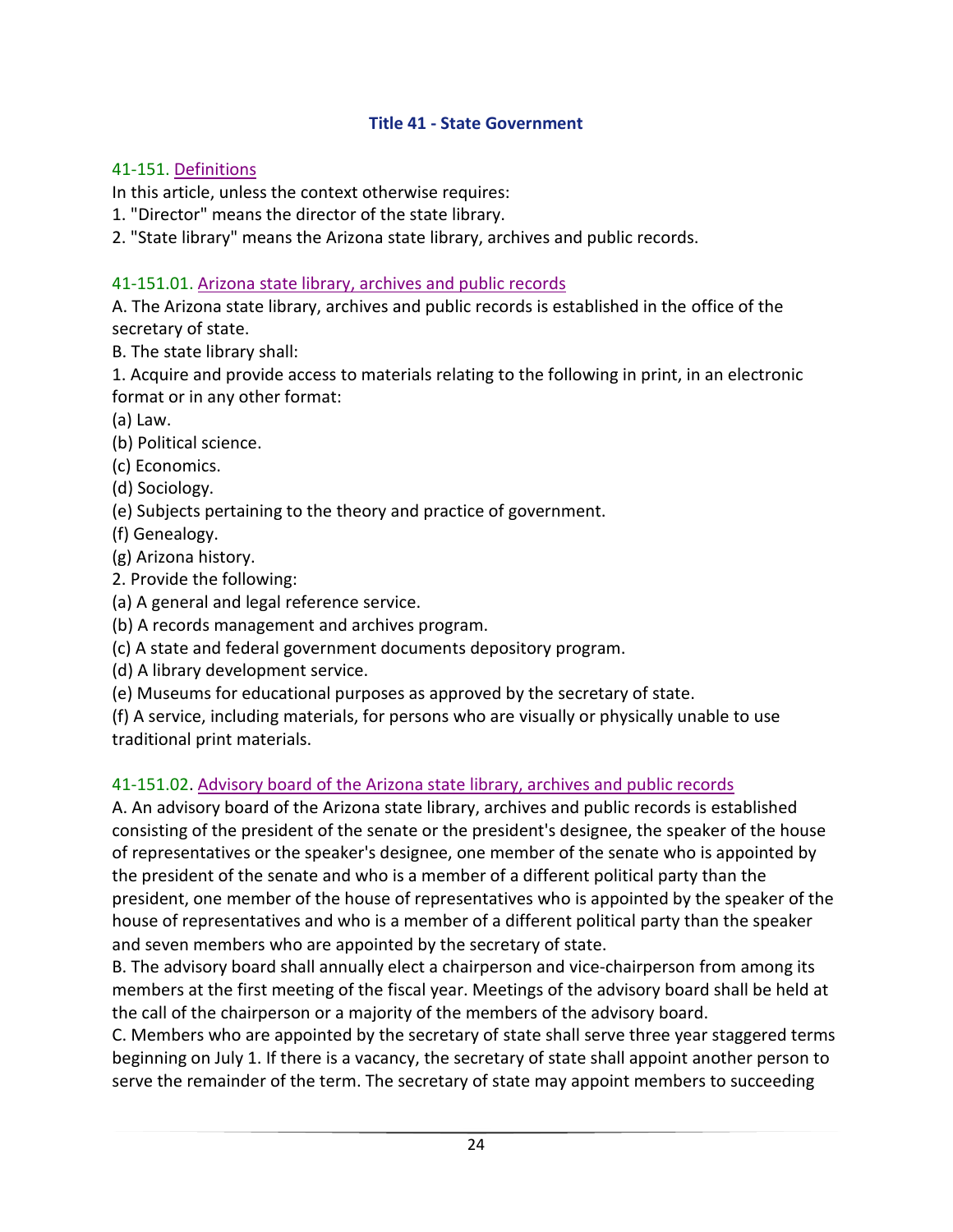terms. The secretary of state may remove a member for good and sufficient cause. Members of the advisory board who are appointed by the secretary of state are not eligible to receive compensation but are eligible for reimbursement of expenses pursuant to title 38, chapter 4, article 2.

D. The advisory board shall advise the secretary of state in the supervision of the state library.

### 41-151.05. Powers and duties of director

### A. The director shall:

1. Adopt rules for the use of books or other materials in the custody of the state library and for the removal of books from the library, including assessment of reasonable penalties for failure to return books or other materials when due. The proceeds from the assessment of reasonable penalties shall be deposited, pursuant to sections 35-146 and 35-147, in the state library fund established by section 41-151.06. The monies shall be used only for the purchase of other books or materials.

2. Sell or exchange undesired duplicate copies of books or other materials, or books or other materials not of value for the purposes of the library, or photographic reproductions of state library holdings, and deposit, pursuant to sections 35-146 and 35-147, the proceeds in the state library fund established by section 41-151.06. The monies shall be used for the purchase of other books or materials.

3. Bring actions for the recovery of books or other materials, or for three times the value of the books or other materials, against any person who has them in the person's possession or who is responsible for the books or other materials, and who has failed or refused to return them on demand. If a book or other material is one of a set the value of the book or other material may be deemed the value of the entire set. Monies recovered pursuant to this paragraph shall be transmitted to the state treasurer for credit to the state library fund established by section 41- 151.06.

4. Certify copies from books, documents or other archival or public records which have been deposited in the custody of the state library. The fee for certification shall be the same as prescribed for the certification of records by the secretary of state. These fees shall be transmitted to the state treasurer for credit to the state library fund established by section 41- 151.06. These certificates have the same force and effect as if made by the officer originally in charge of the record.

5. As the director deems necessary:

(a) Arrange with the federal government, other states and foreign countries for a system of exchange of official state reports and publications, session laws, statutes, legislative journals and supreme court reports.

(b) Enter into agreements to establish a depository system and an exchange program with any municipal, county or regional public library, state college or state university library and out-ofstate research libraries.

(c) Enter into agreements with libraries in this state for the state documents program described in section 41-151.08, subsection A, paragraph 2. Any library that enters into an agreement pursuant to this subdivision shall continue to contribute at least the same level of support to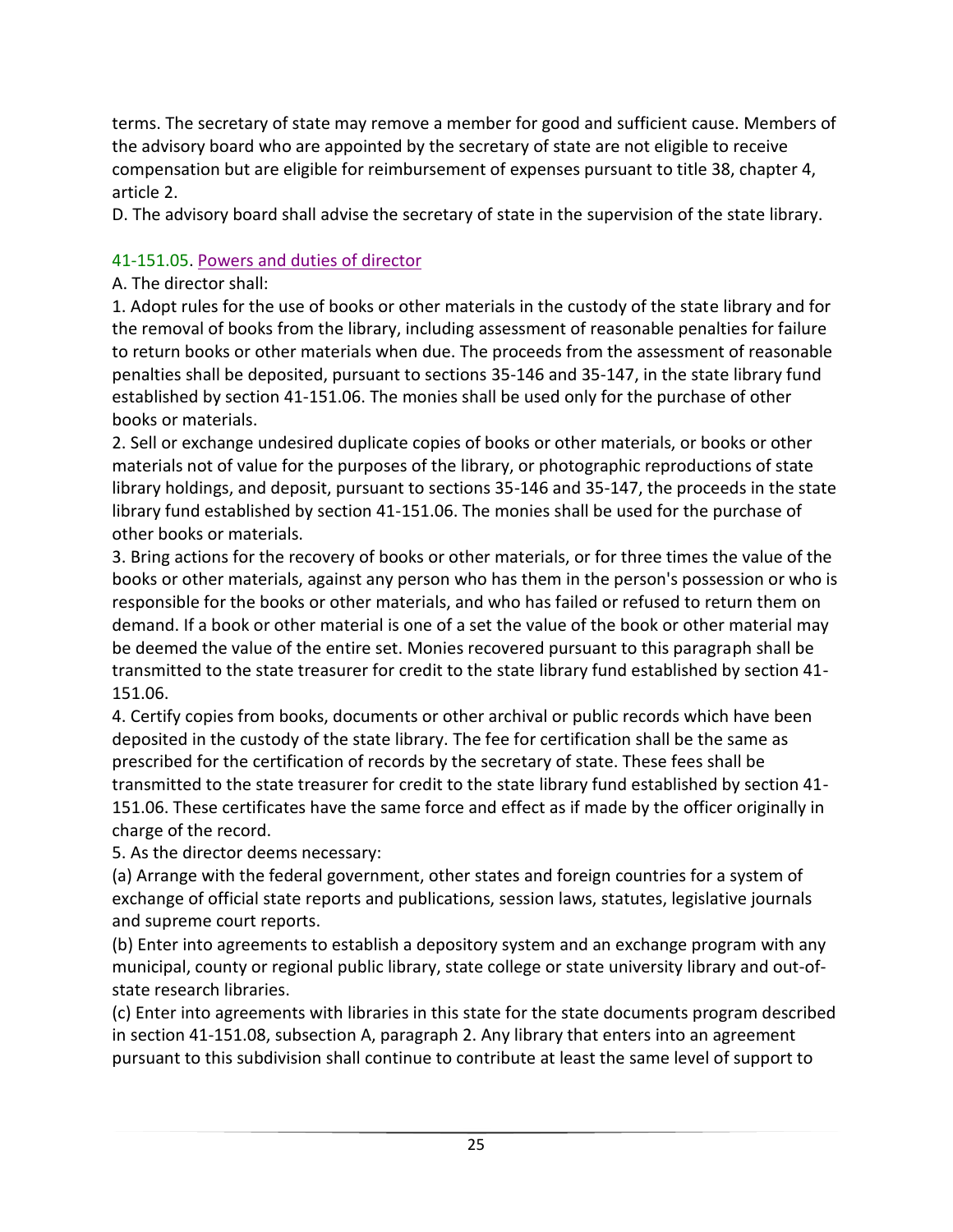the state documents program and shall not use any monies received pursuant to the agreement to supplant other monies available to the library.

6. Adopt rules for the acquisition, maintenance, access and preservation of state publications.

7. After consultation with other agencies, adopt rules as provided by statute, including rules for the:

(a) Description of state publications in all formats.

(b) Supervision of county free libraries pursuant to section 11-910.

(c) Certification of signs, plaques and markings pursuant to sections 28-7051 and 41-151.10. (d) Enforcement of section 34-502.

8. Provide access to an official compilation or revision of the laws of this state to each public or court library in this state that applies for access. The director may provide the access electronically. On request, the director may provide a certified copy of a law pursuant to paragraph 4 of this subsection.

9. As part of the secretary of state's annual report to the governor, report on the condition of the state library, its activities and the disposition of monies spent for its maintenance. 10. Appoint personnel, including security personnel, necessary to perform the duties of the state library and assign their duties.

11. Cooperate with the legislative council in carrying out section 41-1304, subsection B. B. The governor, the secretary of state, the president of the senate, the speaker of the house of representatives, the heads of departments and all officers and agents of this state shall supply at no cost the number of copies of official reports, public documents and publications required for the state library or its agents to satisfy the requirements of the state documents program or arrangements or agreements entered into pursuant to subsection A, paragraph 5 of this section.

C. The governmental units described in subsection B of this section shall:

1. Notify the state library if the reports, documents and publications subject to this section are posted on an internet website.

2. Pay the state library the fee charged pursuant to section 41-151.12 if the governmental unit refuses the state library's request to supply, and the state library incurs any expenses in obtaining, the copies that are required to be supplied pursuant to this section.

# 41-151.08. Archives and history services; recovery of costs

A. The state library shall contain:

1. All available works, books, newspaper files, pamphlets, papers, manuscripts, documents, magazines and newspaper articles, maps, pictures, items and materials pertaining to or bearing on the history of Arizona.

2. Copies of current official reports, public documents and publications of state, county and municipal officers, departments, boards, commissions, agencies and institutions, and public archives. To permit compliance with this paragraph it is the duty of all public officers required by law to make written reports to the governor, or to the governing officer or body of a county, city or town, to provide those reports, documents and publications to the state library for filing in the state library archives in the number that will satisfy the requirements of the state documents program or arrangements or agreements entered into pursuant to section 41-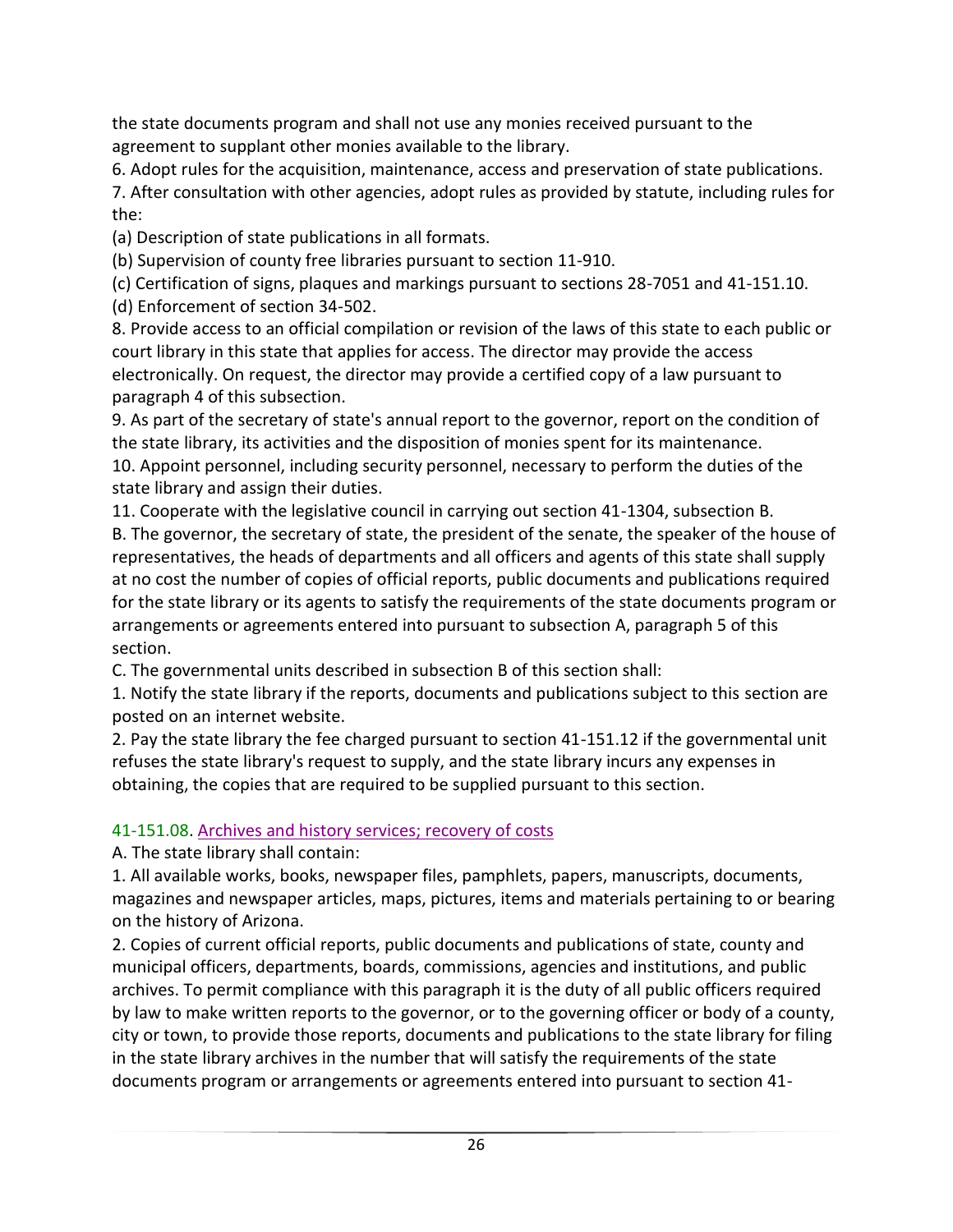151.05, subsection A, paragraph 5 except those reports, documents and publications that are confidential.

B. The governmental units described in subsection A of this section shall:

1. Notify the state library if the reports, documents and publications subject to this section are posted on an internet website.

2. Pay the state library the fee charged pursuant to section 41-151.12 if the governmental unit refuses the state library's request to provide, and the state library incurs any expenses in obtaining, the copies that are required to be provided pursuant to this section.

### 41-151.09. Depository of official archives

A. The state library is the central depository of all official books, records and documents not in current use of the various state officers and departments of this state, the counties and incorporated cities and towns. These materials constitute the state archives. The state archives shall be carefully kept and preserved, classified, catalogued and made available for inspection under rules the director adopts.

B. State officers in possession of official state or territorial archives shall deposit those archives with the state library.

C. Any county, municipal or other public official shall either retain or deposit with the state library for permanent preservation official books, records, documents and original papers not in current use. The clerk of the superior court shall deposit and the state library shall preserve all permanent superior court case files pursuant to court rules.

D. The state library shall make birth and death records held in the state library archives available for inspection as follows:

1. Birth records if seventy-five years have passed after the date of birth as recorded on the birth certificate.

2. Death records if fifty years have passed after the date of death.

### 41-151.10. Historical records

The state library shall:

1. Collect from the files of old newspapers, court records, church records, private collections and other sources, data pertaining to the history of the state.

2. Accept loans or gifts of rare volumes, manuscripts, maps, pictures and other articles or things of historical value.

- 3. Classify, edit, annotate and publish from time to time records considered of public interest.
- 4. Encourage the proper marking of points of historical importance.
- 5. Systematically stimulate historical research and encourage the study of Arizona history.

# 41-151.11. Access to public records

The director, in person or through a deputy, has the right of reasonable access to all nonconfidential public records in the state, or any public office of the state or any county, city, municipality, district or political subdivision of the state, because of the historical and research value of data contained in those records, with a view to securing their safety and determining their need for preservation or disposal.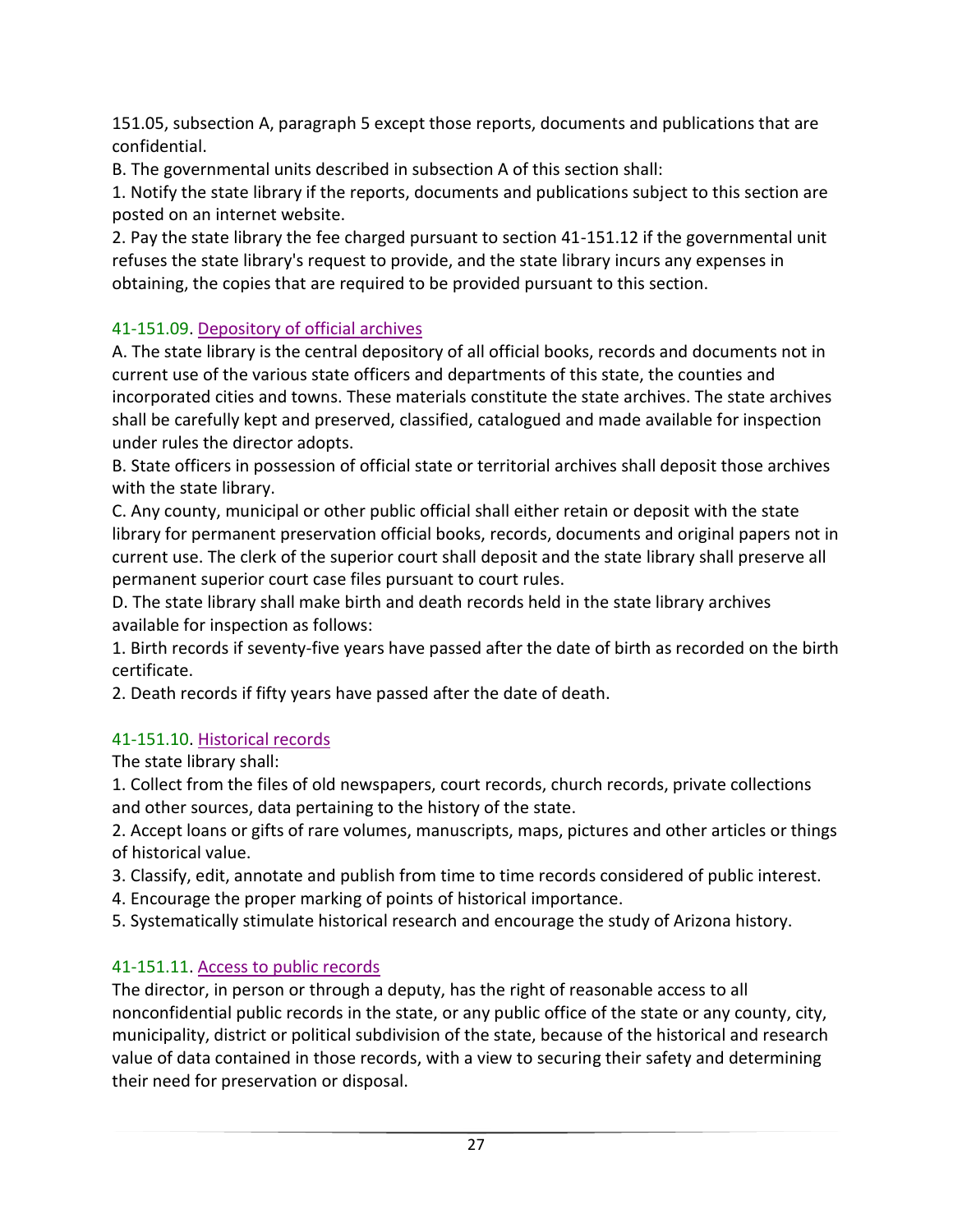41-151.12. Records; records management; powers and duties of director; fees; records services fund

A. The director is responsible for the preservation and management of records. In addition to other powers and duties, the director shall:

1. Establish standards, procedures and techniques for effective management of records.

2. Make continuing surveys of record keeping operations and recommend improvements in current record management practices, including the use of space, equipment and supplies employed in creating, maintaining, storing and servicing records.

3. Establish standards and procedures for the preparation of schedules providing for the retention of records of continuing value and for the prompt and orderly disposal of records no longer possessing sufficient administrative, legal or fiscal value to warrant their further keeping. 4. Establish criteria for designation of essential records within the following general categories:

(a) Records containing information necessary to the operations of government in the emergency created by a disaster.

(b) Records containing information necessary to protect the rights and interests of persons or to establish and affirm the powers and duties of governments in the resumption of operations after a disaster.

5. Reproduce or cause to be reproduced essential records and prescribe the place and manner of their safekeeping.

6. Obtain such reports and documentation from agencies as are required for the administration of this program.

7. Request transmittal of the originals of records produced or reproduced by agencies of the state or its political subdivisions pursuant to section 41-151.16 or certified negatives, films or electronic media of such originals, or both, if in the director's judgment such records may be of historical or other value.

8. On request, assist and advise in the establishment of records management programs in the legislative and judicial branches of this state and provide program services similar to those available to the executive branch of state government pursuant to this article.

9. Establish a fee schedule to systematically charge state agencies, political subdivisions of this state and other governmental units of this state for services described in this section and section 41-151.13 and deposit monies received from fees in the records services fund established by subsection B of this section.

10. Subject to approval of the secretary of state, establish a fee schedule to charge state agencies, political subdivisions of this state and other governmental units of this state for services and expenses incurred by the state library in obtaining copies of those reports, documents and publications that are required to be delivered, supplied or provided pursuant to sections 35-103, 41-151.05 and 41-151.08 and deposit these monies in the records services fund established by subsection B of this section.

B. A records services fund is established consisting of monies deposited pursuant to subsection A, paragraphs 9 and 10 of this section. The director shall administer the fund for the purposes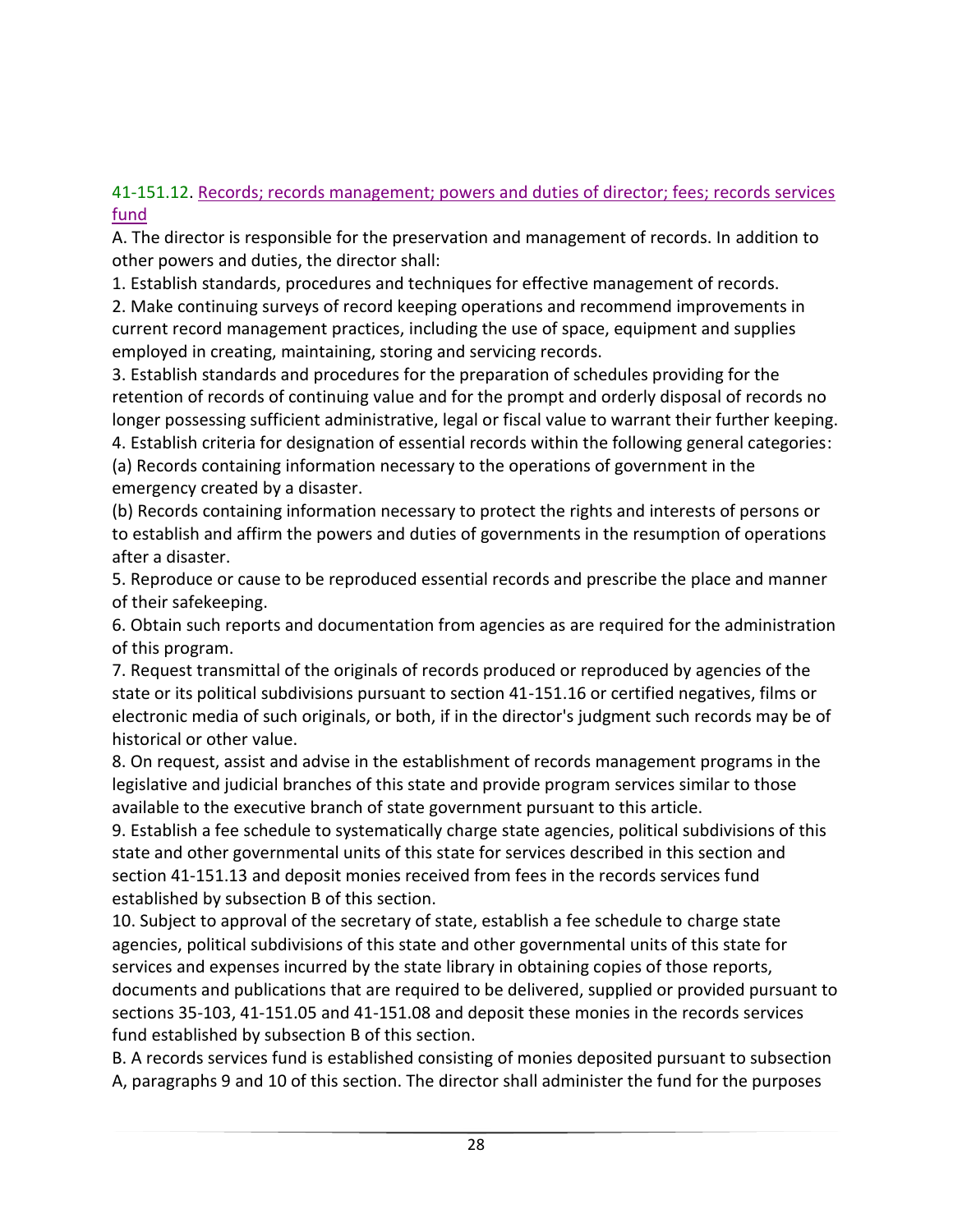provided in subsection A of this section. Monies in the fund are subject to legislative appropriation and are exempt from the provisions of section 35-190 relating to lapsing of appropriations.

### 41-151.13. Records management officer; duties

A. The state library shall employ a records management officer who is responsible for the direction and control of the records management program. The records management officer shall at the direction of the director administer the provisions of section 41-151.12. B. The state library shall:

1. Through consultation and education, provide for an efficient and contemporary records management program using modern techniques to facilitate the efficient and economic creation, maintenance, control, retention and disposition of records as defined in section 41- 151.18.

2. Operate a records management center for the maintenance and housing of inactive nonarchival records. The records management center shall be the only inactive records center operated by a state agency. State agencies may use other facilities for inactive records storage with prior approval of the director.

3. Establish standards and procedures for records accepted for storage.

4. Operate a secure vault as part of the records management center for the housing and maintenance of micrographic, machine read and selected essential records.

5. Operate a preservation imaging function that is responsible for:

(a) The efficient and coordinated use of micrographics and digital imaging equipment, techniques and personnel to achieve optimum quality, effectiveness and economy in the production of source document micrographics and digital imaging.

(b) The processing and duplication of microfilm produced by the preservation imaging operation and film produced by other agencies of this state.

# 41-151.14. State and local public records management; violation; classification; definition

A. The head of each state and local agency shall:

1. Establish and maintain an active, continuing program for the economical and efficient management of the public records of the agency.

2. Make and maintain records containing adequate and proper documentation of the organization, functions, policies, decisions, procedures and essential transactions of the agency designed to furnish information to protect the rights of the state and of persons directly affected by the agency's activities.

3. Submit to the director, in accordance with established standards, schedules proposing the length of time each record series warrants retention for administrative, legal or fiscal purposes after it has been received by the agency.

4. Submit a list of public records in the agency's custody that are not needed in the transaction of current business and that are not considered to have sufficient administrative, legal or fiscal value to warrant their inclusion in established disposal schedules.

5. Once every five years submit to the director lists of all essential public records in the custody of the agency.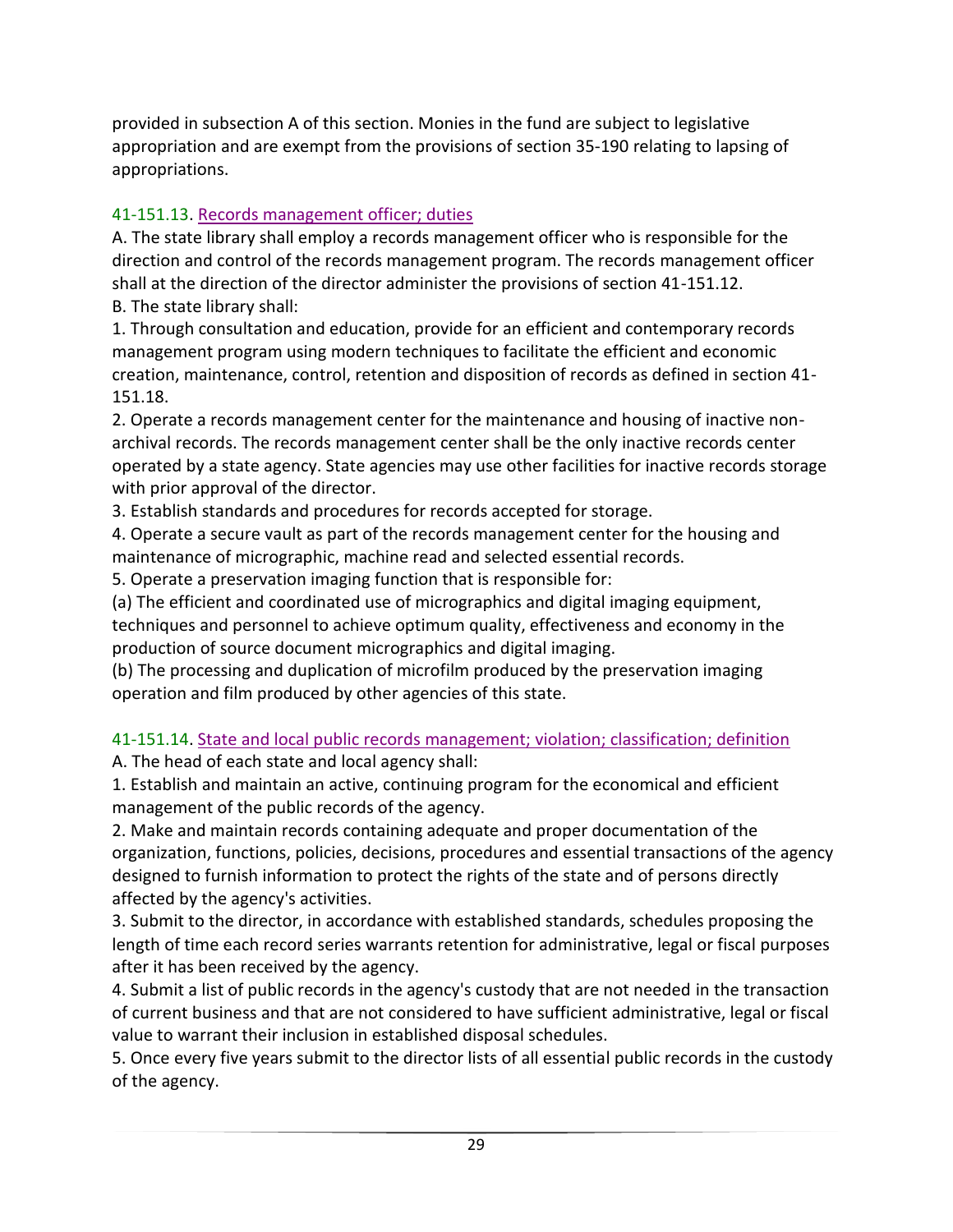6. Cooperate with the director in the conduct of surveys.

7. Designate an individual within the agency to manage the records management program of the agency. The agency shall reconfirm the identity of this individual to the state library every other year. The designated individual:

(a) Must be at a level of management sufficient to direct the records management program in an efficient and effective manner.

(b) Shall act as coordinator and liaison for the agency with the state library.

8. Comply with rules, standards and procedures adopted by the director.

B. The governing body of each county, city, town or other political subdivision shall promote the principles of efficient record management for local public records. Such governing body, as far as practicable, shall follow the program established for the management of state records. The director, on request of the governing body, shall provide advice and assistance in the establishment of a local public records management program.

C. A head of a state or local agency who violates this section is guilty of a class 2 misdemeanor. D. For the purposes of this section, "records management" means the creation and implementation of systematic controls for records and information activities from the point where they are created or received through final disposition or archival retention, including distribution, use, storage, retrieval, protection and preservation.

### 41-151.15. Preservation of public records

A. All records made or received by public officials or employees of this state or the counties and incorporated cities and towns of this state in the course of their public duties are the property of this state. Except as provided in this article, the director and every other custodian of public records shall carefully protect and preserve the records from deterioration, mutilation, loss or destruction and, when advisable, shall cause them to be properly repaired and renovated. All paper, ink and other materials used in public offices for the purpose of permanent records shall be of durable quality and shall comply with the standards established pursuant to section 39- 101. Additionally, the custodian of records that keeps photography, film, microfiche, digital imaging or other types of reproduction or electronic media pursuant to section 41-151.16, subsection A shall protect records from loss or destruction pursuant to standards that are established by the director.

B. Records shall not be destroyed or otherwise disposed of by any agency of this state unless it is determined by the state library that the record has no further administrative, legal, fiscal, research or historical value. The original of any record produced or reproduced pursuant to section 41-151.16 may be determined by the state library to have no further administrative, legal, fiscal, research or historical value. A person who destroys or otherwise disposes of records without the specific authority of the state library is in violation of section 38-421.

### 41-151.16. Production and reproduction of records by agencies of the state and political subdivisions; admissibility; violation; classification

A. Each agency of this state or any of its political subdivisions may implement a program for the production or reproduction by photography or other method of reproduction on film, microfiche, digital imaging or other electronic media of records in its custody, whether obsolete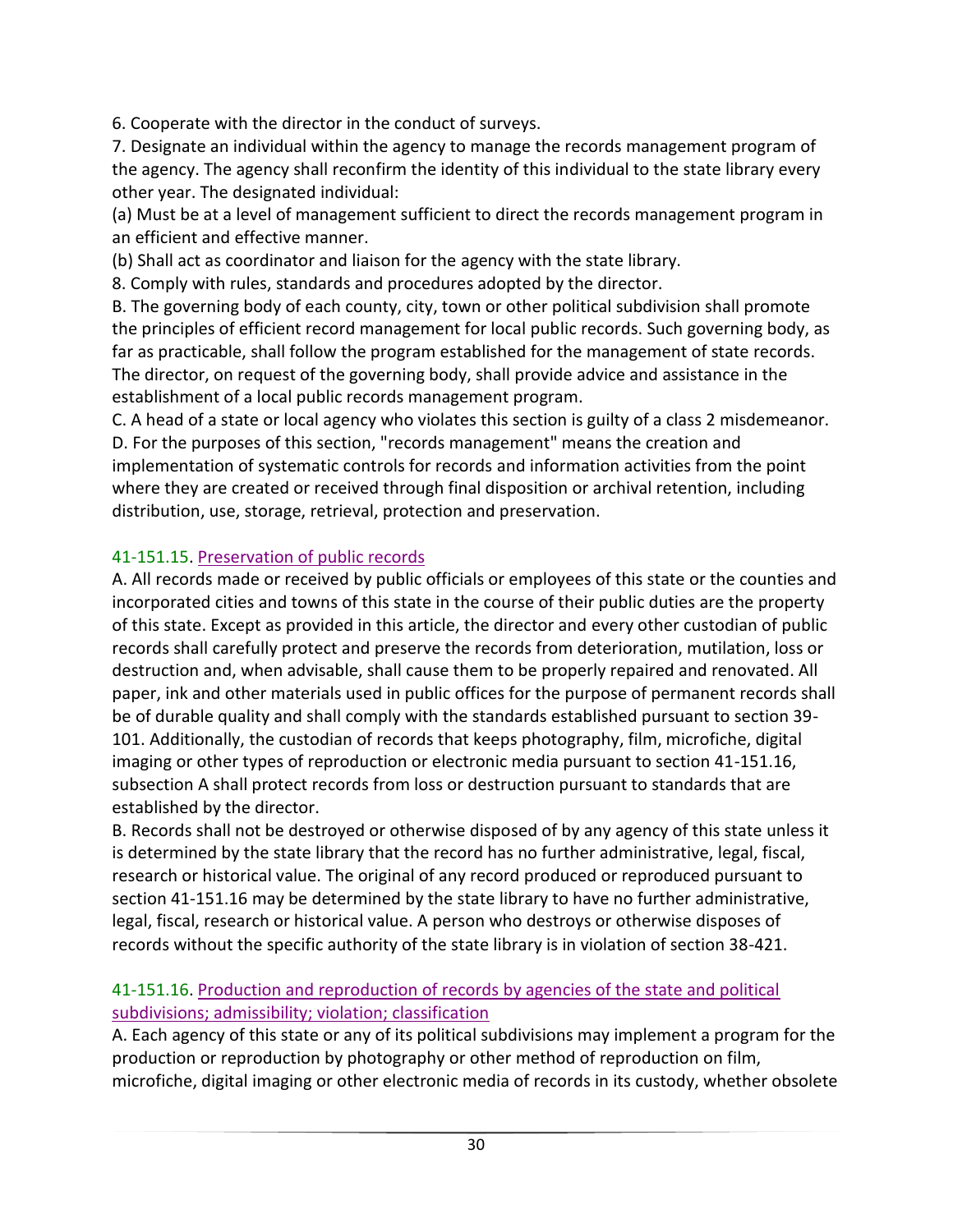or current, and classify, catalogue and index such records for convenient reference. The agency, before the institution of any such program of production or reproduction, shall obtain approval from the director of the types of records to be produced or reproduced and of the methods of production, reproduction and storage and the equipment which the agency proposes to use in connection with the production, reproduction and storage. Approval pursuant to this subsection is necessary for digitizing programs but not for individual instances of digitization. On approval from the director, the source documents may be destroyed, but only after an administrative audit and after safeguards are in place to protect the public records pursuant to section 41-151.15, subsection A.

B. Except as otherwise provided by law, records reproduced as provided in subsection A of this section are admissible in evidence.

C. A head of an agency of this state or a political subdivision of this state who violates this section is guilty of a class 2 misdemeanor.

### 41-151.17. Duties relating to historical value

- A. The state library shall:
- 1. Determine whether public records presented to it are of historical value.
- 2. Dispose of records determined to be of no historical value.

3. Accept those records deemed by a public officer having custody of the records to be unnecessary for the transaction of the business of the public officer's office and deemed to be of historical value.

B. All public records of any public office, upon the termination of the existence and functions of the office, shall be checked by the state library and either disposed of or transferred to the custody of the state library, in accordance with this article. If a public office is terminated or reduced by the transfer of its powers and duties to another office or to other offices, its appropriate public records shall pass with the powers and duties transferred.

# 41-151.18. Definition of records

In this article, unless the context otherwise requires, "records" means all books, papers, maps, photographs or other documentary materials, regardless of physical form or characteristics, including prints or copies of such items produced or reproduced on film or electronic media pursuant to section 41-151.16, made or received by any governmental agency in pursuance of law or in connection with the transaction of public business and preserved or appropriate for preservation by the agency or its legitimate successor as evidence of the organization, functions, policies, decisions, procedures, operations or other activities of the government, or because of the informational and historical value of data contained in the record, and includes records that are made confidential by statute. Library or museum material made or acquired solely for reference or exhibition purposes, extra copies of documents preserved only for convenience of reference and stocks of publications or documents intended for sale or distribution to interested persons are not included within the definition of records as used in this article.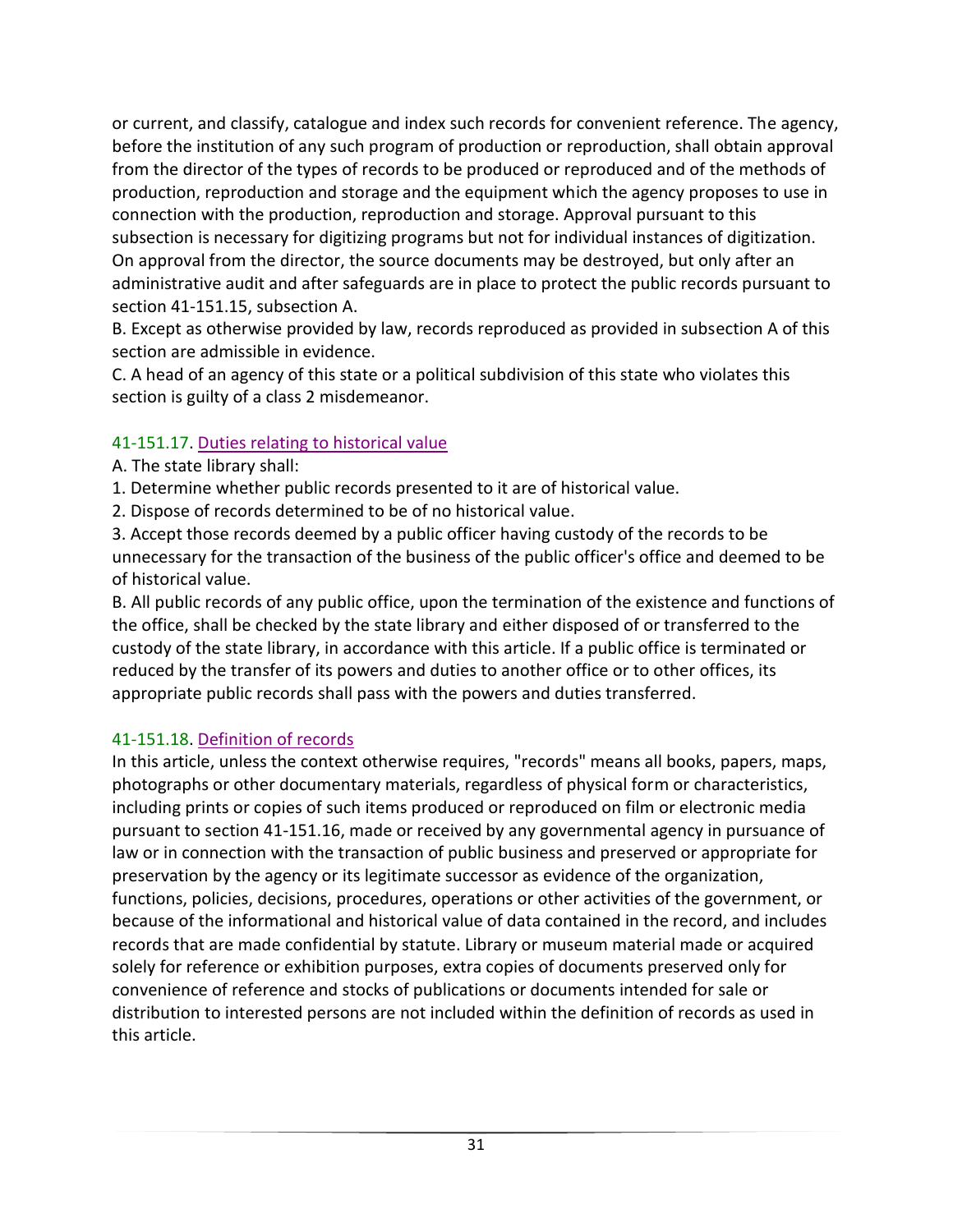### 41-151.19. Determination of value; disposition

Every public officer who has public records in the public officer's custody shall consult periodically with the state library and the state library shall determine whether the records in question are of legal, administrative, historical or other value. Those records determined to be of legal, administrative, historical or other value shall be preserved. Those records determined to be of no legal, administrative, historical or other value shall be disposed of by such method as the state library may specify. A report of records destruction that includes a list of all records disposed of shall be filed at least annually with the state library on a form prescribed by the state library.

### 41-151.22. Privacy of user records; exceptions; violation; classification

A. Except as provided in subsection B, a library or library system supported by public monies shall not allow disclosure of any record or other information which identifies a user of library services as requesting or obtaining specific materials or services or as otherwise using the library.

- B. Records may be disclosed:
- 1. If necessary for the reasonable operation of the library.
- 2. On written consent of the user.
- 3. On receipt of a court order.
- 4. If required by law.

C. Any person who knowingly discloses any record or other information in violation of this section is guilty of a class 3 misdemeanor.

### 41-2956. Termination period for agencies; funds; equipment; personnel; documents; bonds

A. Any agency that is listed in article 2 of this chapter and that is terminated, within six months after its termination date, shall conclude its affairs. Termination shall not reduce or otherwise limit the powers, duties or functions of the agency. On expiration of the six-month period, the agency and its personnel positions shall be abolished.

B. Six months after the termination date of the agency, the department of administration shall transfer all funds of that agency to the state general fund. All debts of the agency shall be paid by the department of administration from the agency's funds.

C. Subject to section 41-151.21, all equipment, furniture and supplies of the terminated agency shall be transferred to the department of administration to be stored or disposed of pursuant to law.

D. All documents of the terminated agency shall be transferred to the Arizona state library, archives and public records to be stored or disposed of pursuant to law.

E. All orders, determinations, rules, permits, certificates, licenses, contracts, rates and privileges which have been issued, made, granted or allowed to become effective by an agency abolished by this chapter shall continue in effect according to their terms until the termination date of the agency.

F. Any bonds issued or sold by a state agency shall remain in full force and effect. The state shall assume bond amortization payments for any bond issuing agency abolished pursuant to this chapter.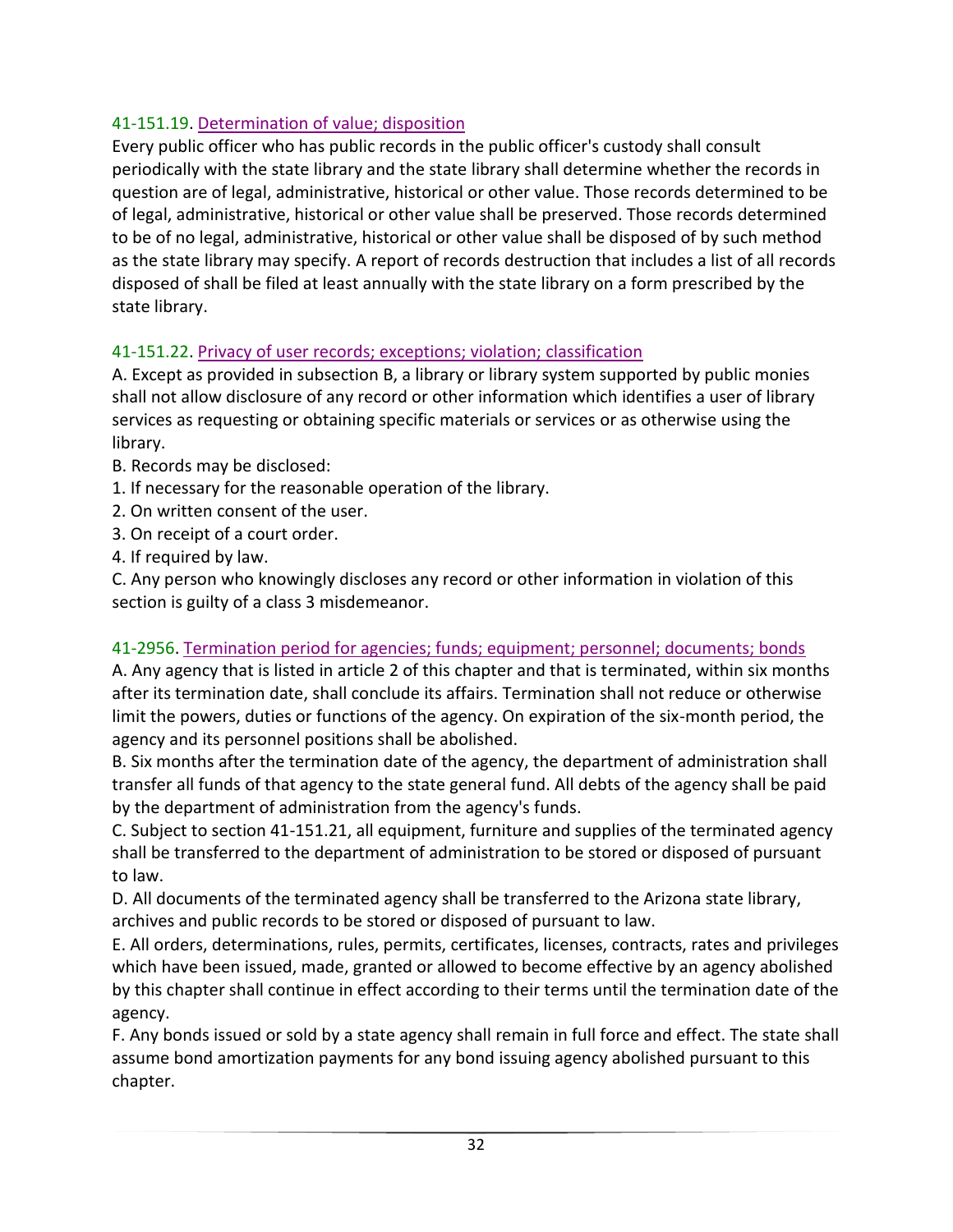G. If title 28 is repealed pursuant to this chapter, as long as there are any debts or other obligations payable from either the highway user revenue fund or any regional area road fund and no provision has been made for the payment or retirement of these debts or other obligations, the provisions of title 28 relating to the highway user revenue fund and any regional area road fund and the pledge of revenues from those funds and the liens on those funds to pay the debts or other obligations remain in full force and effect until the debts or other obligations have been fully paid and satisfied or provisions have been made to pay or satisfy the debts or obligations.

### 41-4153. Agency reports; availability on line

A. An agency that maintains an agency web site shall post on the agency web site a copy of any annual report of activities that the agency:

1. Is required by law to make.

2. Elects to make.

B. An agency that posts a copy of an annual report pursuant to subsection A of this section shall not distribute printed copies of the report except:

1. To the governor, the president of the senate and the speaker of the house of representatives.

2. The agency shall distribute a sufficient number of printed copies of the annual report to the Arizona state library, archives and public records. The agency shall include a notice on the agency web site that a copy of the annual report is available for interlibrary loan from the Arizona state library, archives and public records.

3. Pursuant to a request made pursuant to title 39.

C. An agency that posts a copy of an annual report pursuant to subsection A of this section:

1. Shall send an electronic or printed notification to the governor, each member of the house of representatives and the senate and the director of the Arizona state library, archives and public records that the annual report has been posted on the agency web site.

2. May send an electronic or printed notification to any person not specified in paragraph 1 of this subsection that the annual report has been posted on the agency web site.

D. The printed copies of an annual report distributed pursuant to subsection B of this section shall comply with the requirements of section 39-102.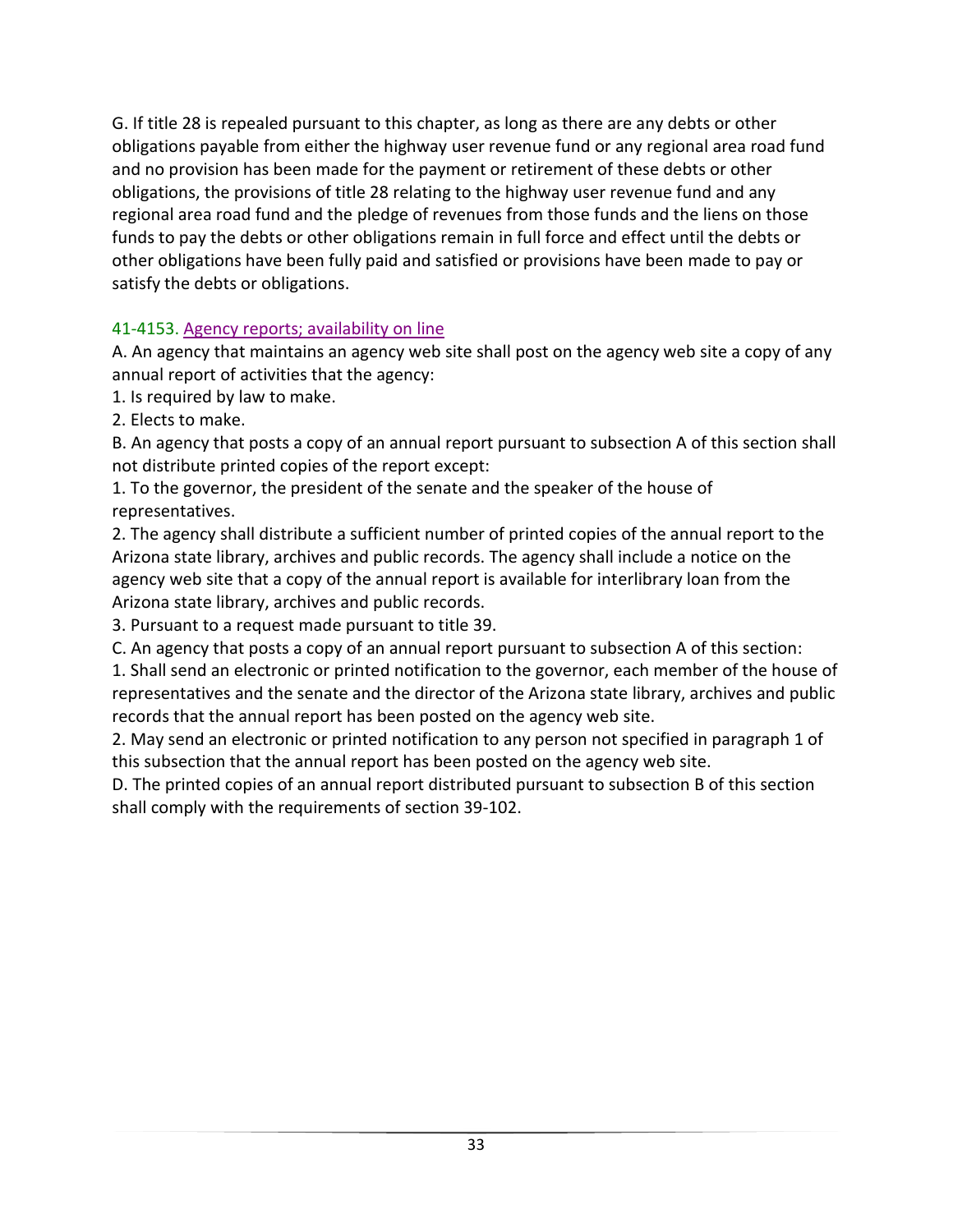#### **Title 44 - Trade and Commerce**

#### <span id="page-35-0"></span>44-7002. Definitions

In this chapter, unless the context otherwise requires:

1. "Agreement" means the bargain of the parties in fact, as found in their language or inferred from other circumstances and from rules, regulations and procedures that are given the effect of agreements under laws otherwise applicable to a particular transaction.

2. "Automated transaction" means a transaction that is conducted or performed, in whole or in part, by electronic means or electronic records and in which the acts or records of one or both parties are not reviewed by an individual in the ordinary course in forming a contract, performing under an existing contract or fulfilling an obligation that is required by the transaction.

3. "Computer program" means a set of statements or instructions to be used directly or indirectly in an information processing system in order to bring about a certain result.

4. "Contract" means the total legal obligation resulting from the parties' agreement as affected by this chapter and any other applicable law.

5. "Electronic" means relating to technology that has electrical, digital, magnetic, wireless, optical or electromagnetic capabilities or similar capabilities.

6. "Electronic agent" means a computer program or an electronic or other automated means that is used independently to initiate an action or respond to electronic records or performances, in whole or in part, without review or action by an individual.

7. "Electronic record" means a record that is created, generated, sent, communicated, received or stored by electronic means.

8. "Electronic signature" means an electronic sound, symbol or process that is attached to or logically associated with a record and that is executed or adopted by an individual with the intent to sign the record.

9. "Governmental agency" means an executive, legislative or judicial agency, department, board, commission, authority, institution or instrumentality of the federal government or a state or of a county or municipality or other political subdivision of a state.

10. "Information" means data, text, images, sounds, codes, computer programs, software or databases or similar items.

11. "Information processing system" means an electronic system for creating, generating, sending, receiving, storing, displaying or processing information.

12. "Person" means an individual, corporation, business trust, estate, trust, partnership, limited liability company, association, joint venture, governmental agency or public corporation or any other legal or commercial entity.

13. "Record" means information that is inscribed on a tangible medium or that is stored in an electronic or other medium and that is retrievable in perceivable form.

14. "Security procedure" means a procedure that is employed to verify that an electronic signature, record or performance is that of a specific person or to detect changes or errors in the information in an electronic record. Security procedure includes a procedure that requires the use of algorithms or other codes, identifying words or numbers or encryption, callback or other acknowledgment procedures.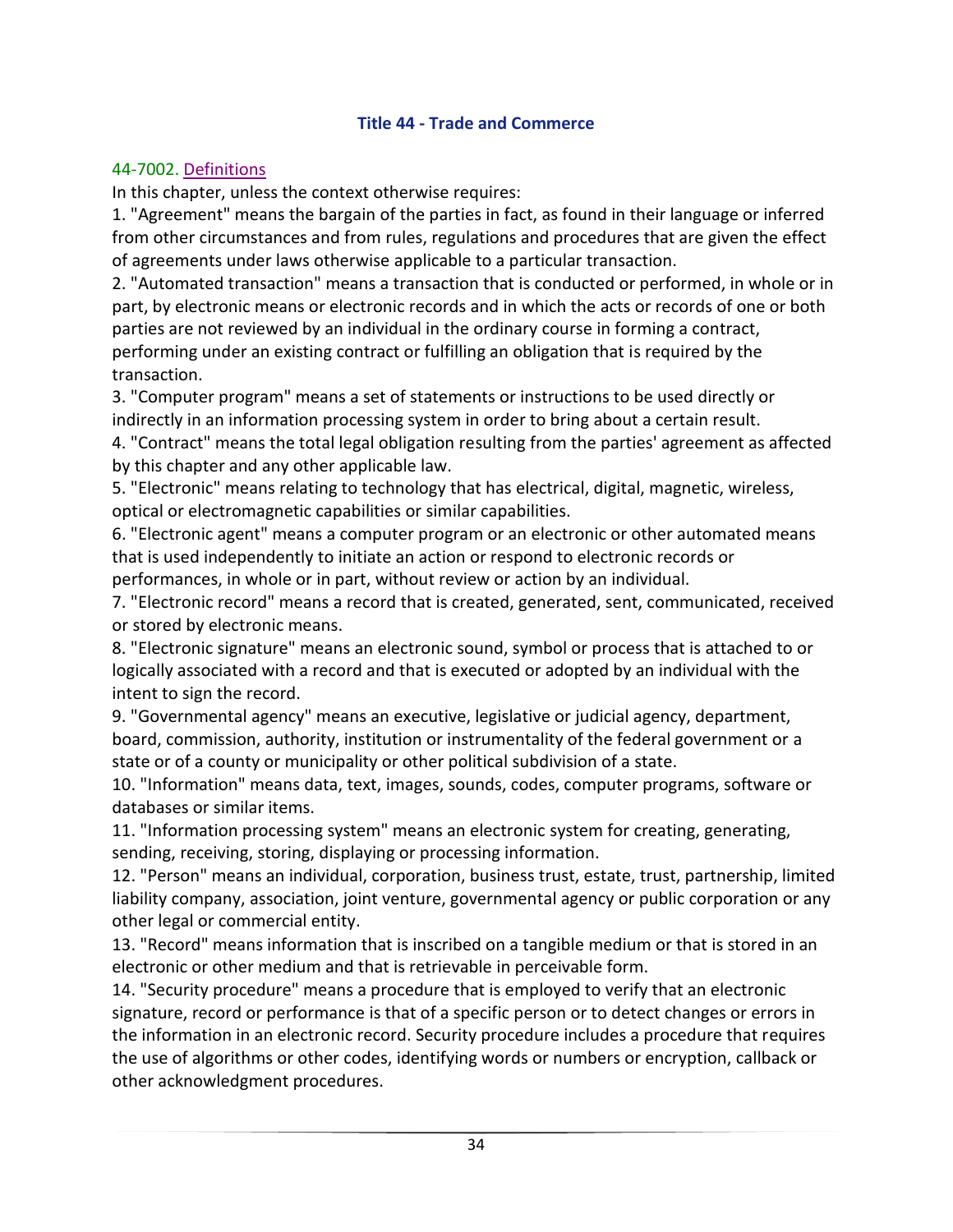15. "State" means a state of the United States, the District of Columbia, Puerto Rico, the United States Virgin Islands or any territory or insular possession subject to the jurisdiction of the United States. State includes an Indian tribe or band or Alaskan native village that is recognized by federal law or formally acknowledged by another state.

16. "State agency" means any department, commission, board, institution or other agency of the state that receives, expends or disburses state funds or incurs obligations of the state, including the Arizona board of regents but excluding the universities under the jurisdiction of the Arizona board of regents, the community college districts and the legislative or judicial branches.

17. "Transaction" means an action or set of actions occurring between two or more persons relating to the conduct of business, commercial or governmental affairs.

### 44-7007. Legal recognition of electronic records, signatures and contracts

A. A record or signature in electronic form cannot be denied legal effect and enforceability solely because the record or signature is in electronic form.

B. A contract formed by an electronic record cannot be denied legal effect and enforceability solely because an electronic record was used in its formation.

C. An electronic record satisfies any law that requires a record to be in writing.

D. An electronic signature satisfies any law that requires a signature.

### 44-7012. Electronic records retention; originals

A. If a law requires that a record be retained, the requirement is satisfied by retaining an electronic record of the information in the record that:

1. Accurately reflects the information prescribed in the record after the record was first generated in its final form as an electronic record or otherwise.

2. Remains accessible for later reference.

B. Subsection A does not apply to any information whose sole purpose is to enable the record to be sent, communicated or received.

C. A person may satisfy subsection A by using the services of another person to satisfy subsection A.

D. If a law requires:

1. A record to be presented or retained in its original form, or provides consequences if the record is not presented or retained in its original form, that law is satisfied by an electronic record retained according to subsection A.

2. Retention of a check, that requirement is satisfied by retention of an electronic record of the information on the front and back of the check according to subsection A.

E. A record retained as an electronic record pursuant to subsection A satisfies a law that requires a person to retain a record for evidentiary, audit or like purposes, unless a law that is enacted after the effective date of this chapter prohibits the use of an electronic record for the specified purpose.

F. This section does not prohibit a governmental agency from adopting additional requirements for the retention of a record that is subject to that agency's jurisdiction.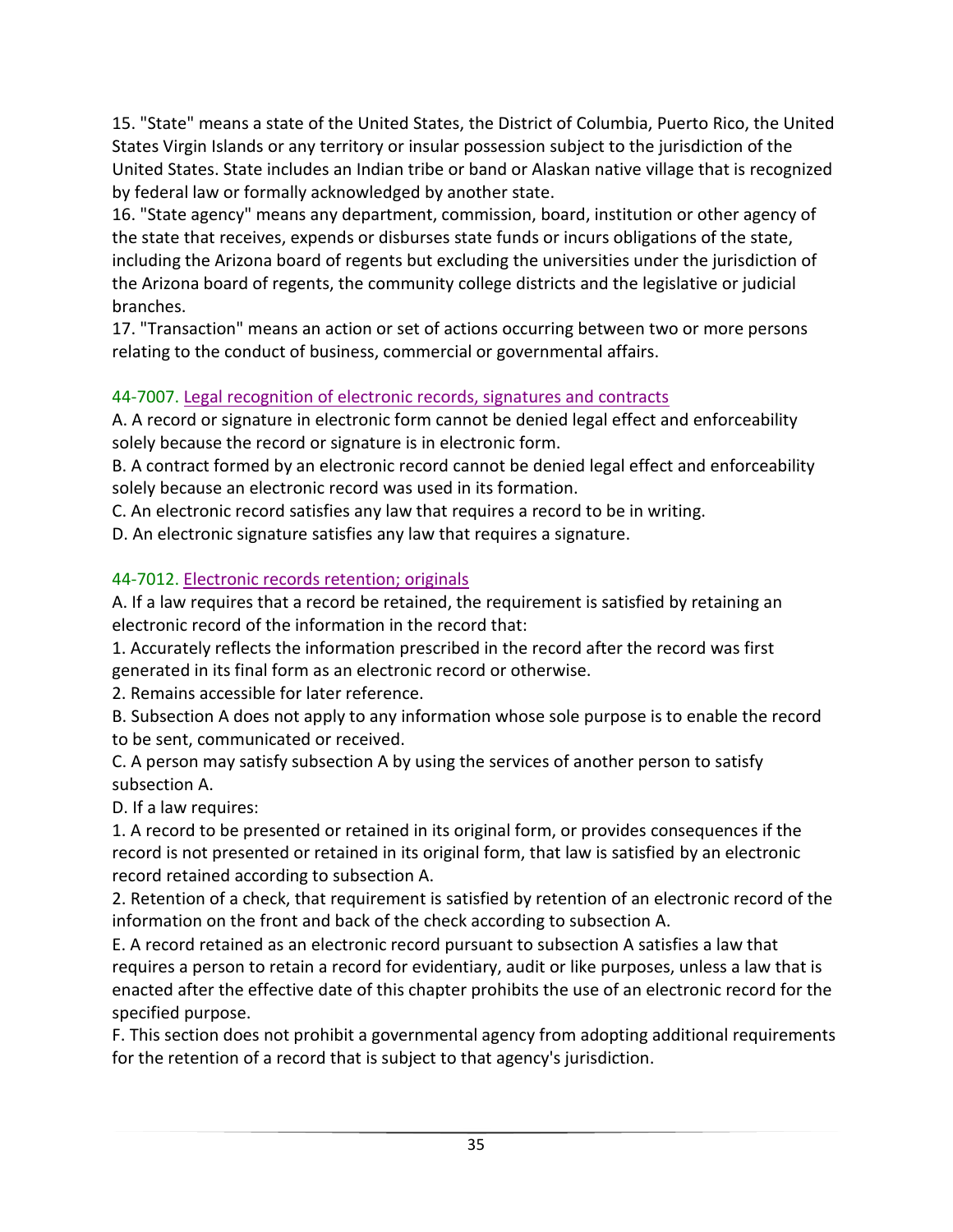#### 44-7013. Admissibility in evidence

In any proceeding, evidence of a record or signature may not be excluded solely because it is in electronic form.

### 44-7016. Transferable records; definition

A. A person has control of a transferable record if a system employed for evidencing the transfer of interests in the transferable record reliably establishes that person as the person to which the transferable record was issued or transferred.

B. A system complies with subsection A and a person has control of a transferable record if the transferable record is created, stored and assigned in such a manner that all of the following are true:

1. A single authoritative copy of the transferable record exists that is unique, identifiable and, except as otherwise provided in paragraphs 4, 5 and 6 of this subsection, unalterable.

2. The authoritative copy identifies the person asserting control as either:

(a) The person to which the transferable record was issued.

(b) If the authoritative copy indicates that the transferable record has been transferred, the person to which the transferable record was most recently transferred.

3. The authoritative copy is communicated to and maintained by the person asserting control or the person's designated custodian.

4. Copies or revisions that add or change an identified assignee of the authoritative copy can be made only with the consent of the person asserting control.

5. Each copy of the authoritative copy and any copy of a copy is readily identifiable as a copy that is not the authoritative copy.

6. Any revision of the authoritative copy is readily identifiable as authorized or unauthorized. C. Except as otherwise agreed, a person that has control of a transferable record is the holder as defined in section 47-1201 of the transferable record and has the same rights and defenses as a holder of an equivalent record or writing pursuant to title 47 including, if the applicable requirements under section 47-3302, subsection A or section 47-7501 or 47-9308 are satisfied, the rights and defenses of a holder in due course, a holder to which a negotiable document of title has been duly negotiated or a purchaser, respectively. Delivery, possession and indorsement are not required to obtain or exercise any of the rights under this subsection.

D. Except as otherwise agreed, an obligor under a transferable record has the same rights and defenses as an equivalent obligor under equivalent records or writings under title 47.

E. If requested by a person against which enforcement is sought, the person seeking to enforce the transferable record shall provide reasonable proof that the person is in control of the transferable record. Proof may include access to the authoritative copy of the transferable record and related business records that are sufficient to review the terms of the transferable record and to establish the identity of the person that has control of the transferable record.

F. For the purposes of this section, "transferable record" means an electronic record that both: 1. Would be a note pursuant to title 47, chapter 3 or a document pursuant to title 47, chapter 7

if the electronic record were in writing.

2. The issuer has expressly agreed the electronic record is a transferable record.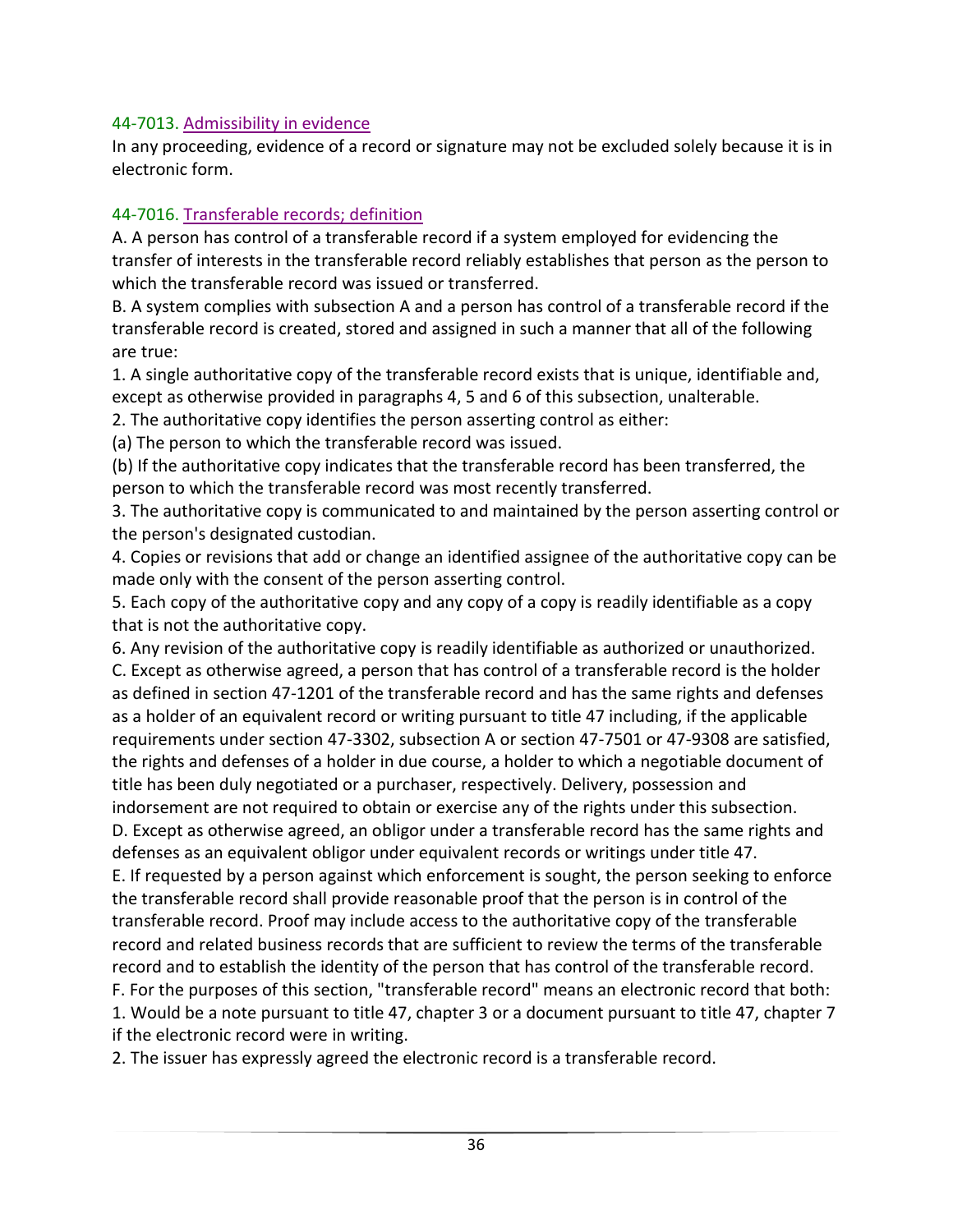### 44-7033. Presumptions

A. There is a rebuttable presumption that a secure electronic record has not been altered since the specific time to which the secure status relates.

B. There is a rebuttable presumption that the secure electronic signature is the electronic signature of the party to whom it relates.

C. In the absence of a secure electronic record or a secure electronic signature, this chapter does not create any presumption regarding the authenticity and integrity of an electronic record or an electronic signature.

#### 44-7041. Creation; retention; conversion of written records

A. Each governmental agency shall determine if, and the extent to which, the governmental agency will create and retain electronic records and convert written records to electronic records. Any governmental agency that is subject to the management, preservation, determination of value and disposition of records requirements prescribed in sections 41- 151.12, 41-151.13, 41-151.14, 41-151.15, 41-151.16, 41-151.17, 41-151.18 and 41-151.19 and the permanent public records requirements prescribed in section 39-101 shall comply with those requirements.

B. State agencies shall comply with the standards adopted by the department of administration pursuant to title 41, chapter 32.

C. All governmental agencies shall comply with the policies that are established by the secretary of state pursuant to section 41-132 and that apply to the use of electronic signatures.

### 44-7042. Sending and accepting electronic records

A. Except as otherwise provided in section 44-7012, subsection E, each governmental agency shall determine if, and the extent to which, the governmental agency will send and accept electronic records and electronic signatures to and from other persons and otherwise create, generate, communicate, store, process, use and rely on electronic records and electronic signatures. State agencies shall comply with the appropriate standards and policies adopted or established by the department of administration pursuant to title 41, chapter 32 and the secretary of state pursuant to section 41-132.

B. To the extent that a governmental agency uses electronic records and electronic signatures pursuant to subsection A of this section, the governmental agency after giving due consideration to security may specify:

1. The manner and format in which the electronic records must be created, generated, sent, communicated, received and stored and the systems established for those purposes.

2. If electronic records must be signed by electronic means, the type of electronic signature required, the manner and format in which the electronic signature must be affixed to the electronic record and the identity of or criteria that must be met by any third party used by a person filing a document to facilitate the process.

3. Control processes and procedures as appropriate to ensure adequate preservation, disposition, integrity, security, confidentiality and ability to perform audits of electronic records.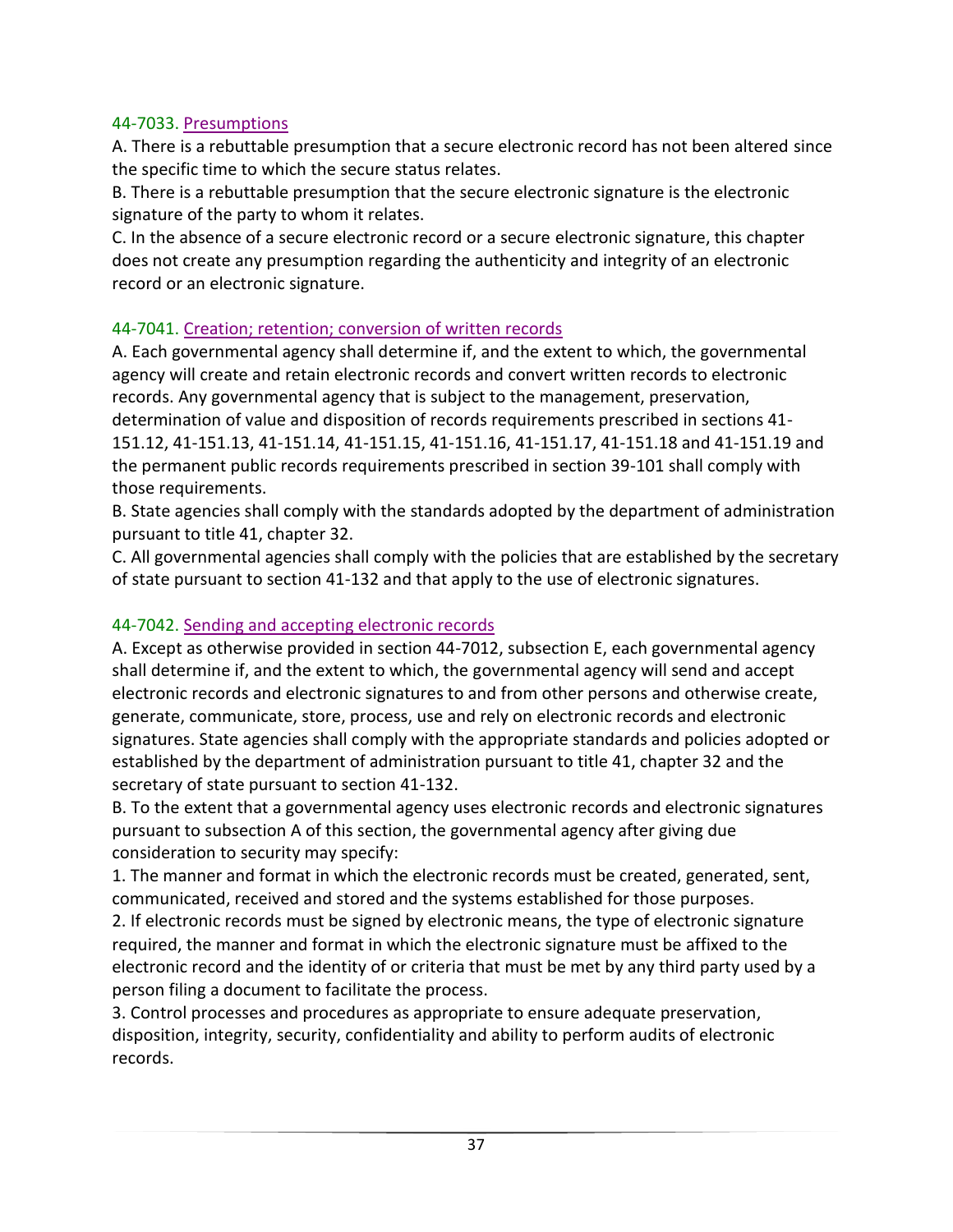4. Any other required attributes for electronic records that are specified for corresponding nonelectronic records or that are reasonably necessary under the circumstances.

C. Except as otherwise provided in section 44-7012, subsection E, this chapter does not require a governmental agency to use or allow the use of electronic records or electronic signatures.

44-7601. Discarding and disposing of records containing personal identifying information; civil penalty; enforcement; definition

A. An entity shall not knowingly discard or dispose of records or documents without redacting the information or destroying the records or documents if the records or documents contain an individual's first and last name or first initial and last name in combination with a corresponding complete:

- 1. Social security number.
- 2. Credit card, charge card or debit card number.
- 3. Retirement account number.
- 4. Savings, checking or securities entitlement account number.
- 5. Driver license number or nonoperating identification license number.

B. This section may be enforced by either of the following:

1. A county attorney in the county in which the records or documents were wrongfully discarded or disposed. If a violation occurs by the same entity in multiple counties, a county attorney in a county in which records or documents were not properly discarded or disposed of, after filing a notice of intent to enforce this section, may send a copy of the notice to the county attorney in each county in which records or documents were not properly discarded or disposed of and may request that the actions be consolidated.

2. The attorney general.

C. A civil penalty shall be imposed for each violation of subsection A arising out of one incident. The civil penalty shall not exceed:

- 1. Five hundred dollars for a first violation.
- 2. One thousand dollars for a second violation.

3. Five thousand dollars for a third or subsequent violation.

D. An entity that maintains and complies with the entity's own procedures for the discarding or disposing of records or documents containing the information listed in subsection A that is consistent with the requirements of this section shall be deemed to be in compliance with this section.

E. This section does not apply to any of the following:

1. An entity subject to title V of the Gramm-Leach-Bliley act of 1999 (P.L. 106-102; 113 Stat. 1338; 15 United States Code sections 6801 through 6809).

2. Covered entities as defined under regulations implementing the health insurance portability and accountability act, 45 Code of Federal Regulations section 160.103 (1996).

3. An entity subject to the federal fair credit reporting act, 15 United States Code section 1681x. F. This section only applies to paper records and paper documents.

G. For the purposes of this section, "entity" includes a corporation, foreign corporation, not for profit corporation, profit and not for profit unincorporated association, nonprofit corporation, sole proprietorship, close corporation, corporation sole or limited liability company, a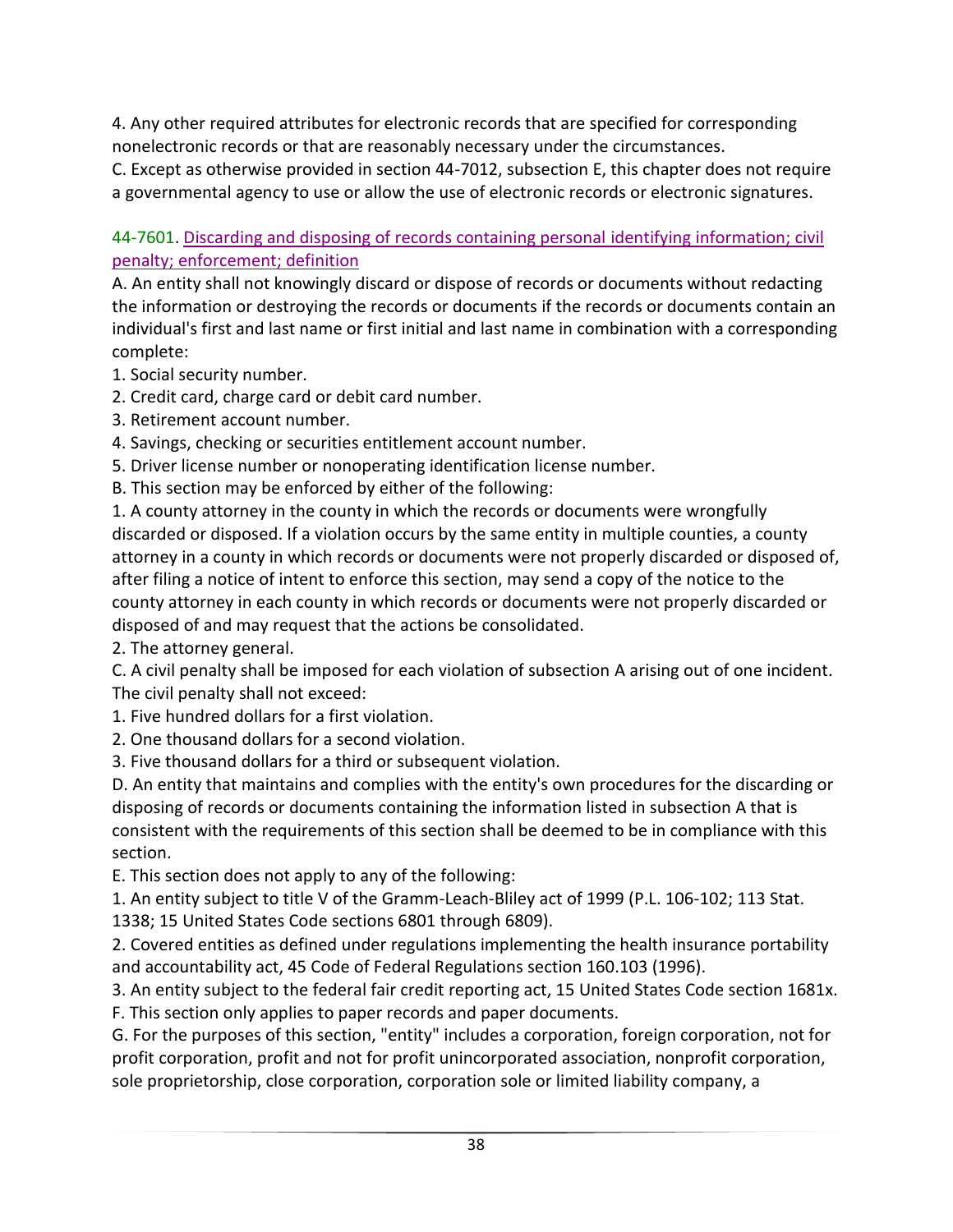professional corporation, association or limited liability company, a business trust, estate, partnership, registered limited liability partnership, trust or joint venture, government, governmental subdivision or agency or any other legal or commercial entity.